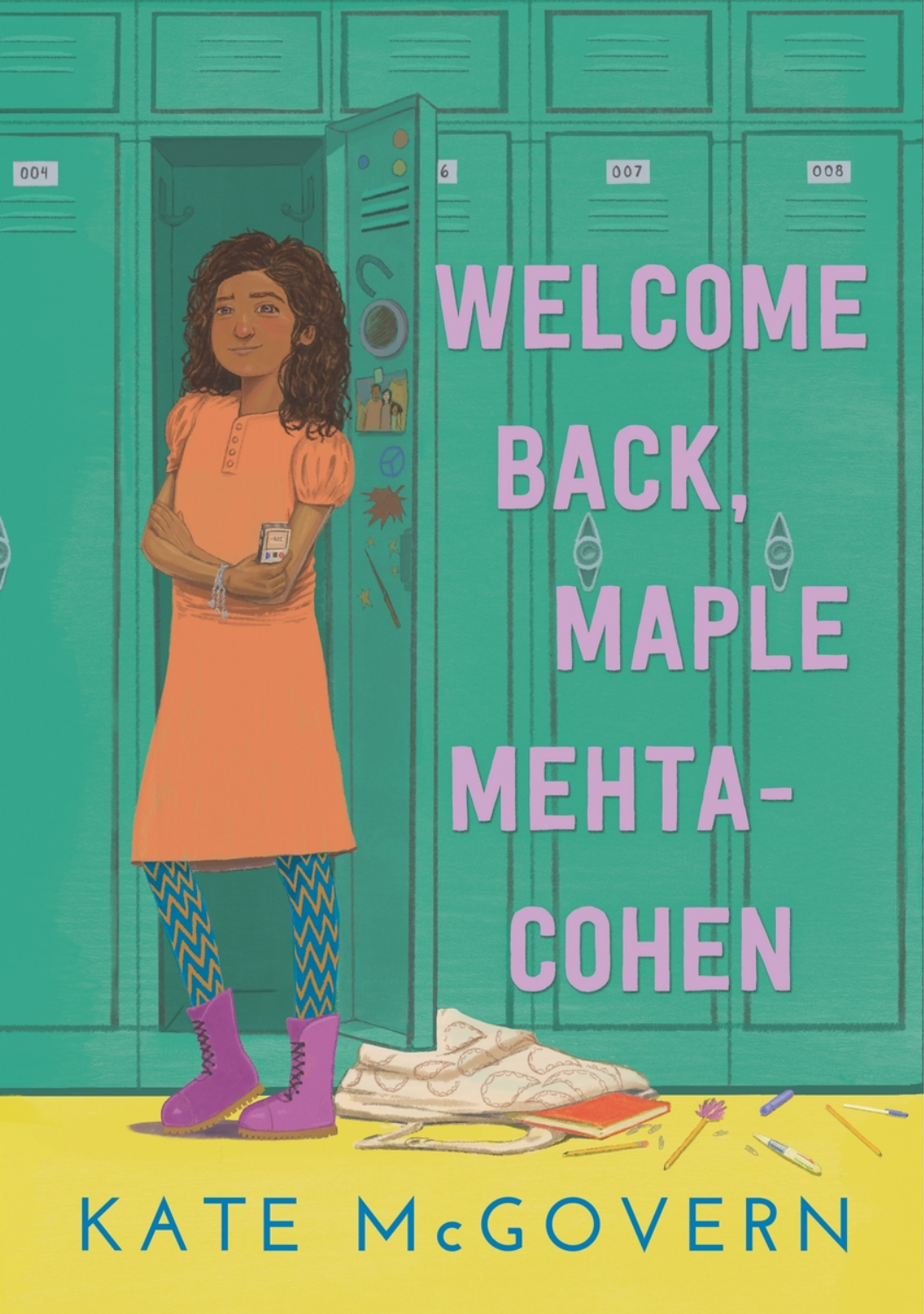## **Welcome Back, Maple Mehta-Cohen**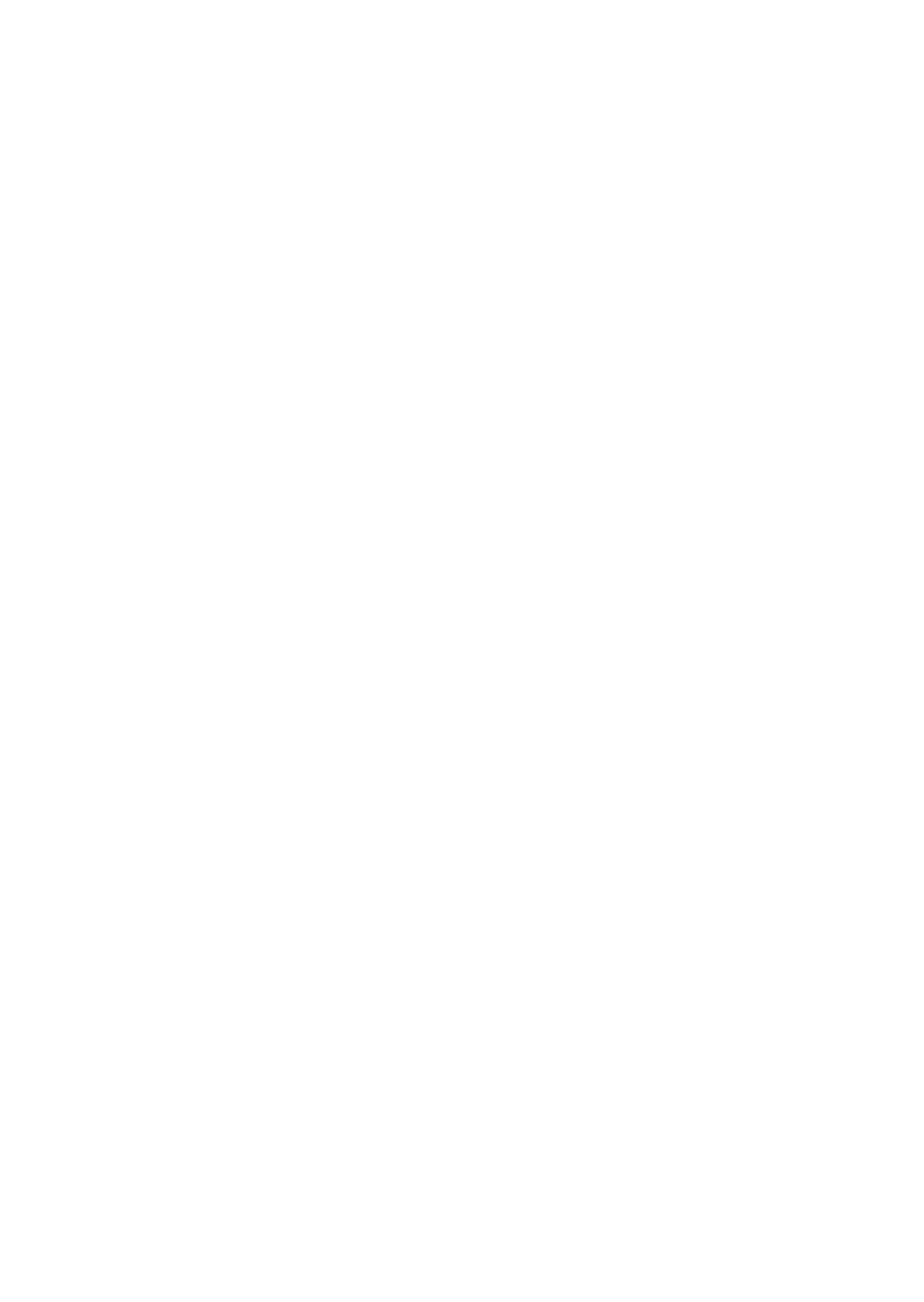# **Welcome Back, Maple Mehta-Cohen**

Kate McGovern

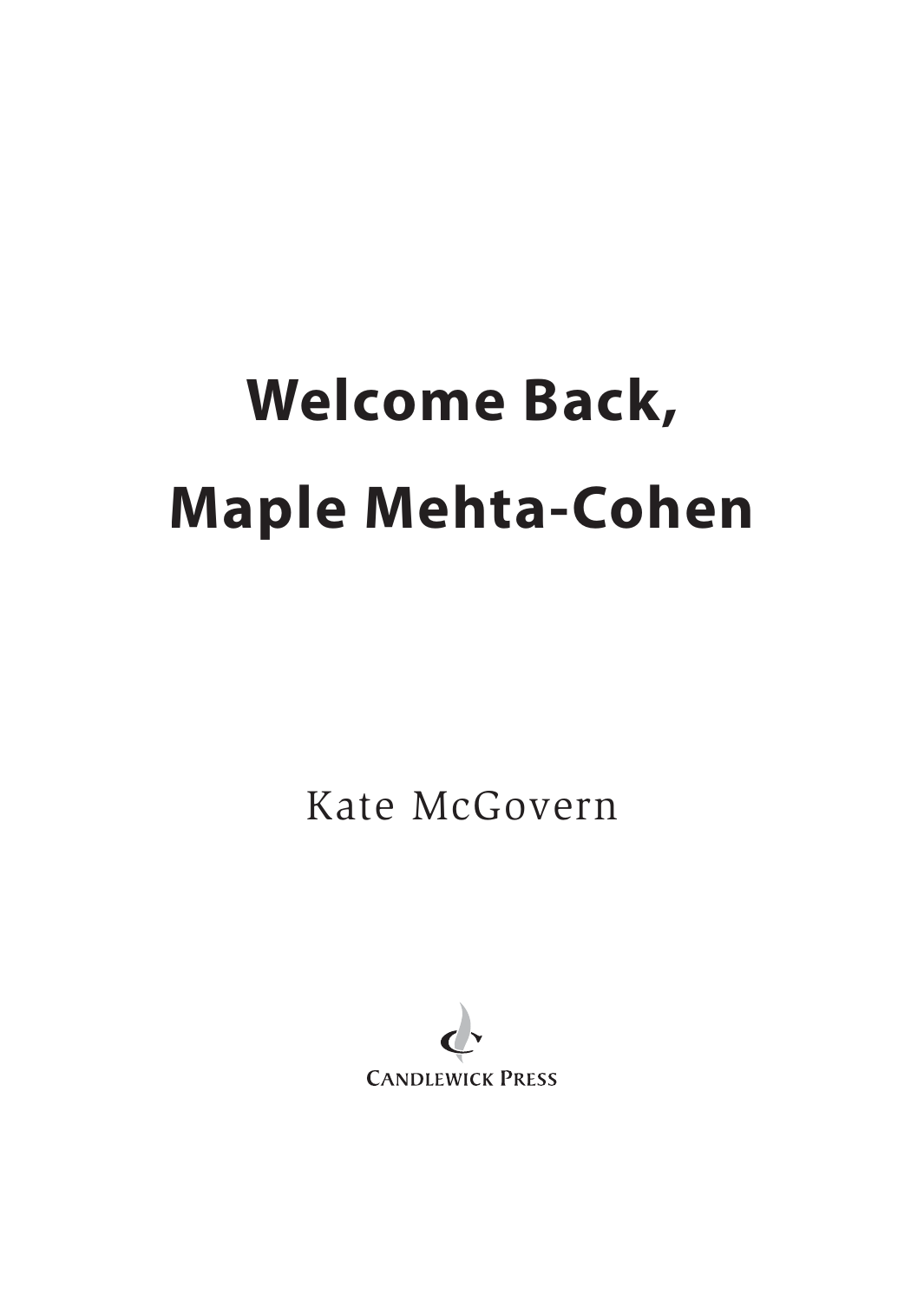This is a work of fiction. Names, characters, places, and incidents are either products of the author's imagination or, if real, are used fictitiously.

Copyright © 2021 by Kate McGovern

All rights reserved. No part of this book may be reproduced, transmitted, or stored in an information retrieval system in any form or by any means, graphic, electronic, or mechanical, including photocopying, taping, and recording, without prior written permission from the publisher.

First edition 2021

Library of Congress Catalog Card Number 2021938546 ISBN 978-1-5362-1558-8

21 22 23 24 25 26 LSC 10 9 8 7 6 5 4 3 2 1

Printed in Crawfordsville, IL, USA

This book was typeset in ITC Slimbach.

Candlewick Press 99 Dover Street Somerville, Massachusetts 02144

www.candlewick.com



#### A JUNIOR LIBRARY GUILD SELECTION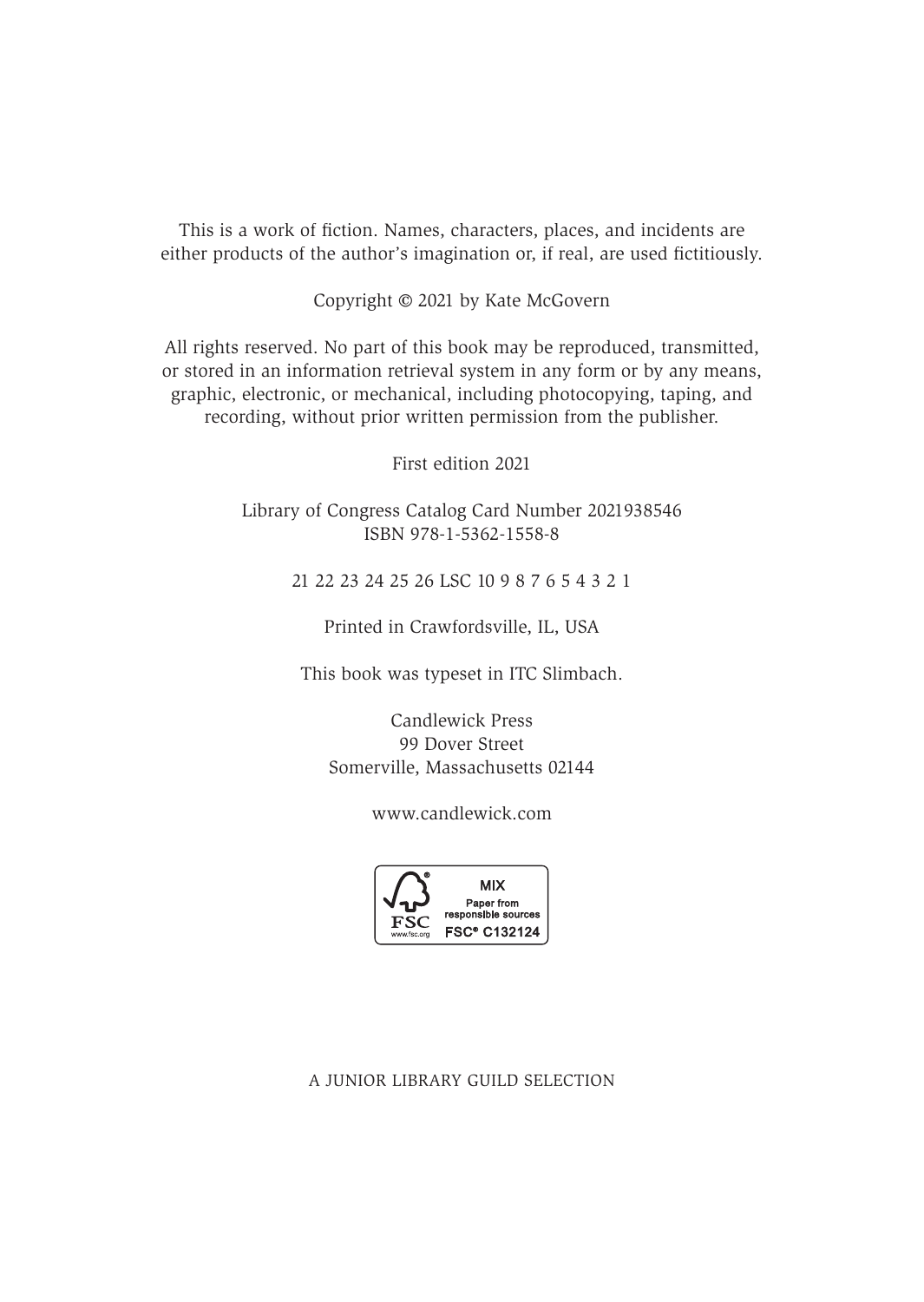#### **For Priya Alice and Kavya Belle, my rare birds**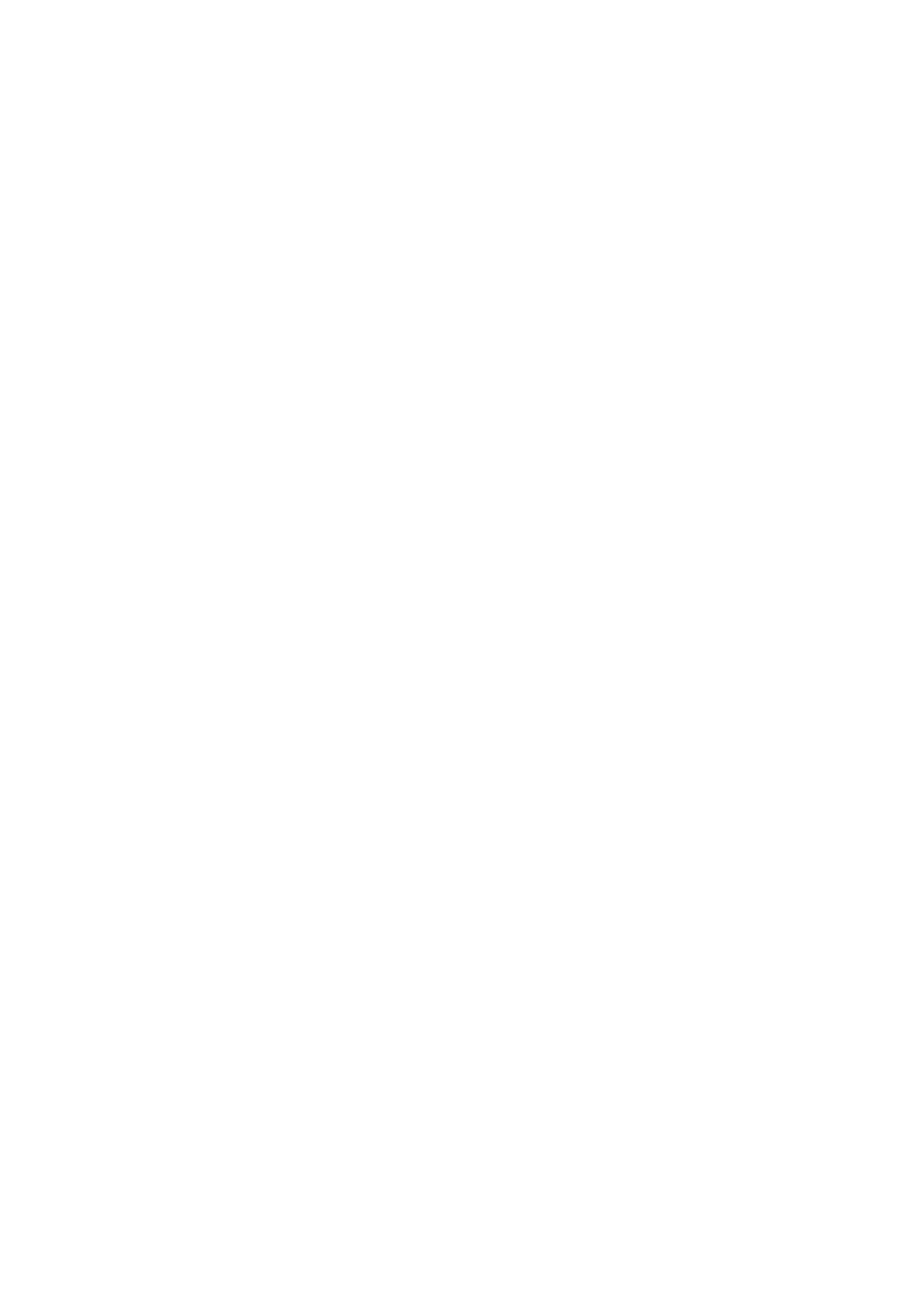### Chapter 1

#### **Normally, I'm not a morning person.**

On normal mornings, Dad has to wake me for school. "*Maaaaaple*. Rise and shine," he says in a whisper at first. Then, when I barely stir, he says it again, louder.

"Miss Maple, rise and shine! Places to go, people to see!"

Mom says I was always like this, even as a baby, even though most babies are awake and screaming at five a.m. "We used to have to wake you for day care," she says, shrugging. "You were a sleeper."

Not today, though. Today, my nerves are buzzing like an alarm clock. My eyelids don't even feel heavy.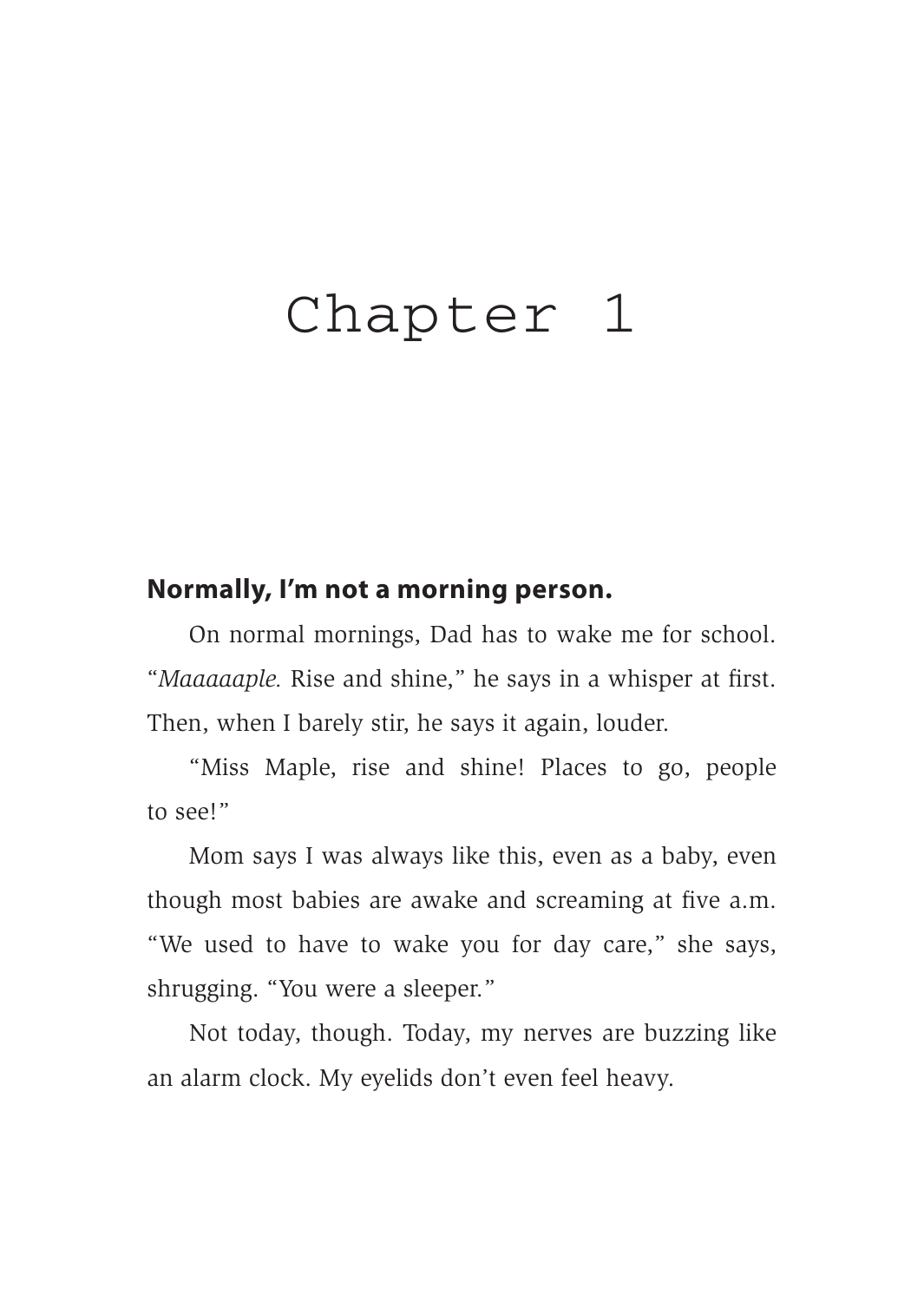From one of my bedroom windows, I have a beautiful view of a garage wall. It belongs to the next-door neighbors, who don't even have a car anyway. They just use it to store things—air conditioners and bicycles they don't ride, boxes of old books, toys their son has long outgrown. There's nothing very useful about that view.

From my other window, though, I can see sky. Just a sliver, because that's what you get when you live on the first floor in a city, surrounded by other houses and garages and a few scraggly trees. But it's enough sky to tell me things about the day ahead.

Today, the sky is the darkest blue a sky can ever be, the color that only appears in the short time between night and day. When it's no longer yesterday but it's barely today. It's just *right now*. I wish it could stay *right now* forever, so I wouldn't have to live through the rest of today.

Because today is the first day of fifth grade. Again.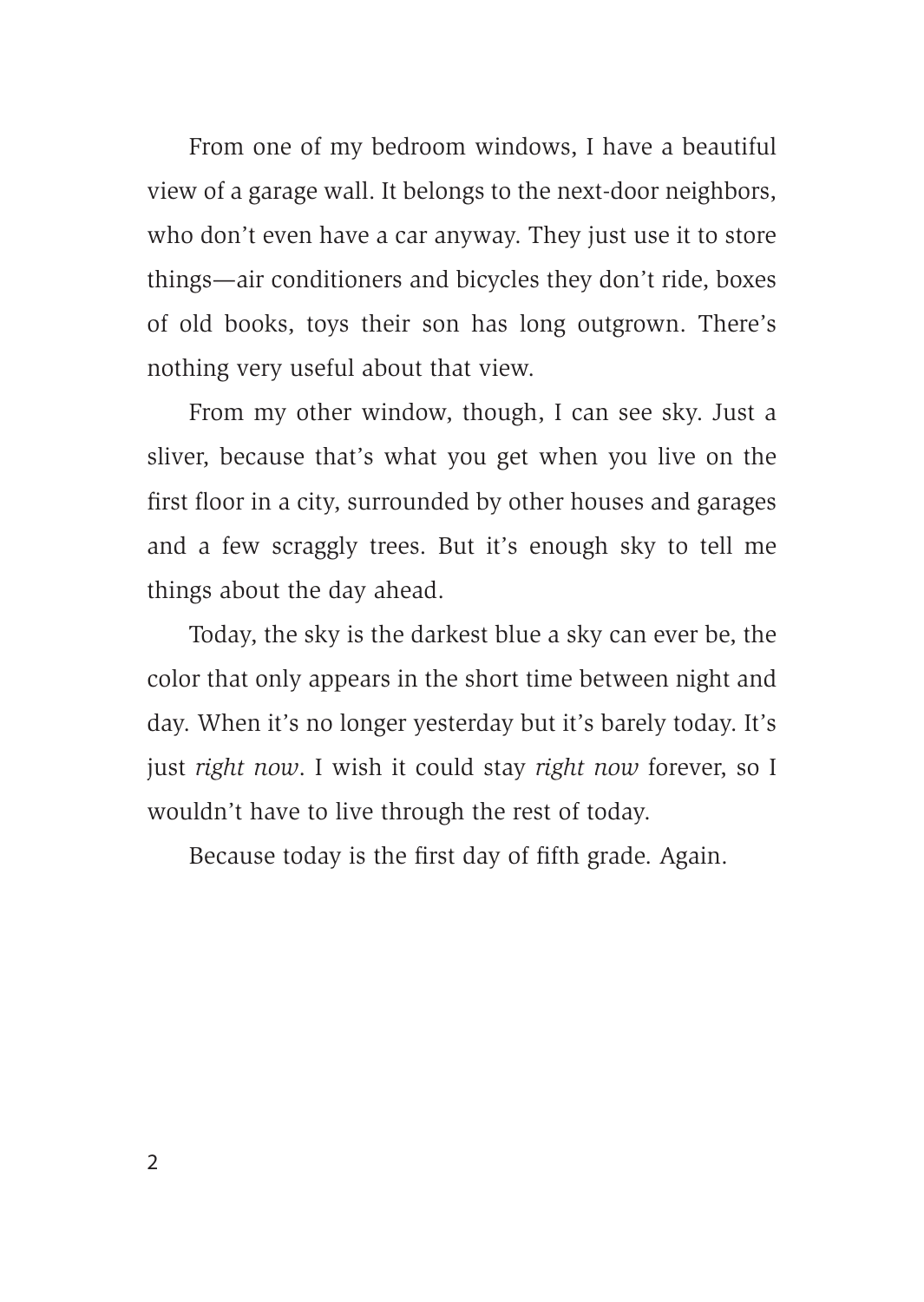#### Chapter 2

#### **"We're holding Maple back."**

Those were the four little words that ruined my life.

It was last April. Ms. Littleton-Chan called a meeting with my parents and me. She said it was "quite important," and my mouth was already dry when we sat down in front of her desk. I'd never had a "quite important" meeting with my parents and a teacher before.

Look, under normal circumstances, I love Ms. Littleton-Chan. Last year was her first year teaching at the Barton, and she was different from all the other teachers I'd ever had. I loved her right away, from the first day of fifth grade. It wasn't just because she also has a bicultural last name,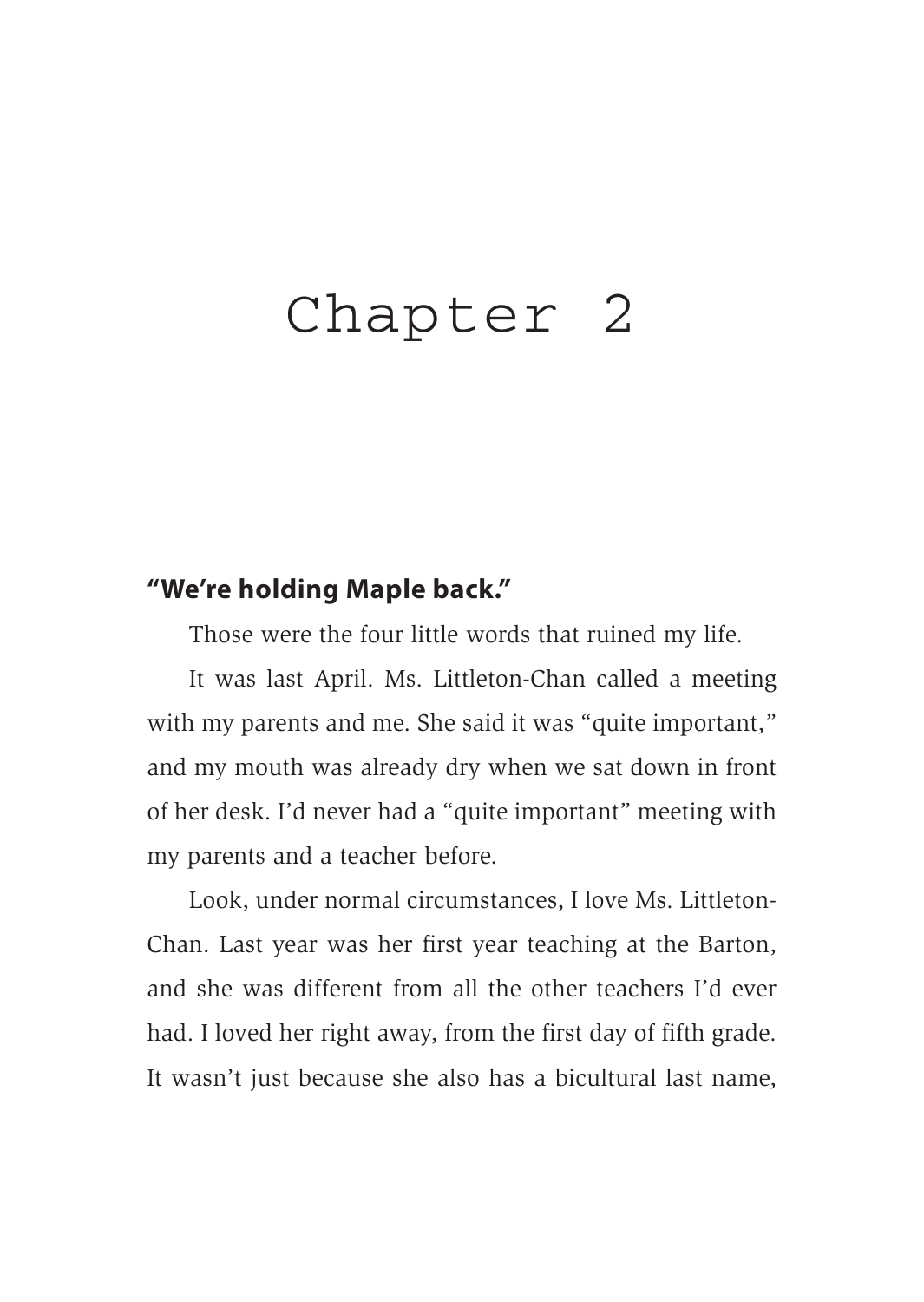although I appreciate that. It matches my Indian-Jewish hyphenated situation (Hin-Jew, my parents call me). More than that, it was that she seemed so *interested* in all the things she taught us. Like when we did a unit on ocean ecosystems, she could barely contain herself telling us about how the blue whale eats up to 40 million krill per day. Those are like little shrimp. *Forty million shrimp!* I'm telling you, she was practically levitating with enthusiasm. Ms. Littleton-Chan cares about things, about us, in a way that felt new. She notices things.

Which, in retrospect, might be why she was the first person to notice the real me. The me I'd been hiding in big and small ways, every day, since I don't remember when.

I can't read.

Or, I mean, I can't *really* read. Not well. Not easily. Here's what it feels like to look at a page in a book, if you're me: Some of the letters look sideways or upside down. Sometimes the letters flip around. Or they swim around on the page and won't stay still long enough for me to grab them with my brain. There might be a picture of a dog and I know the word should say *dog*, but I'm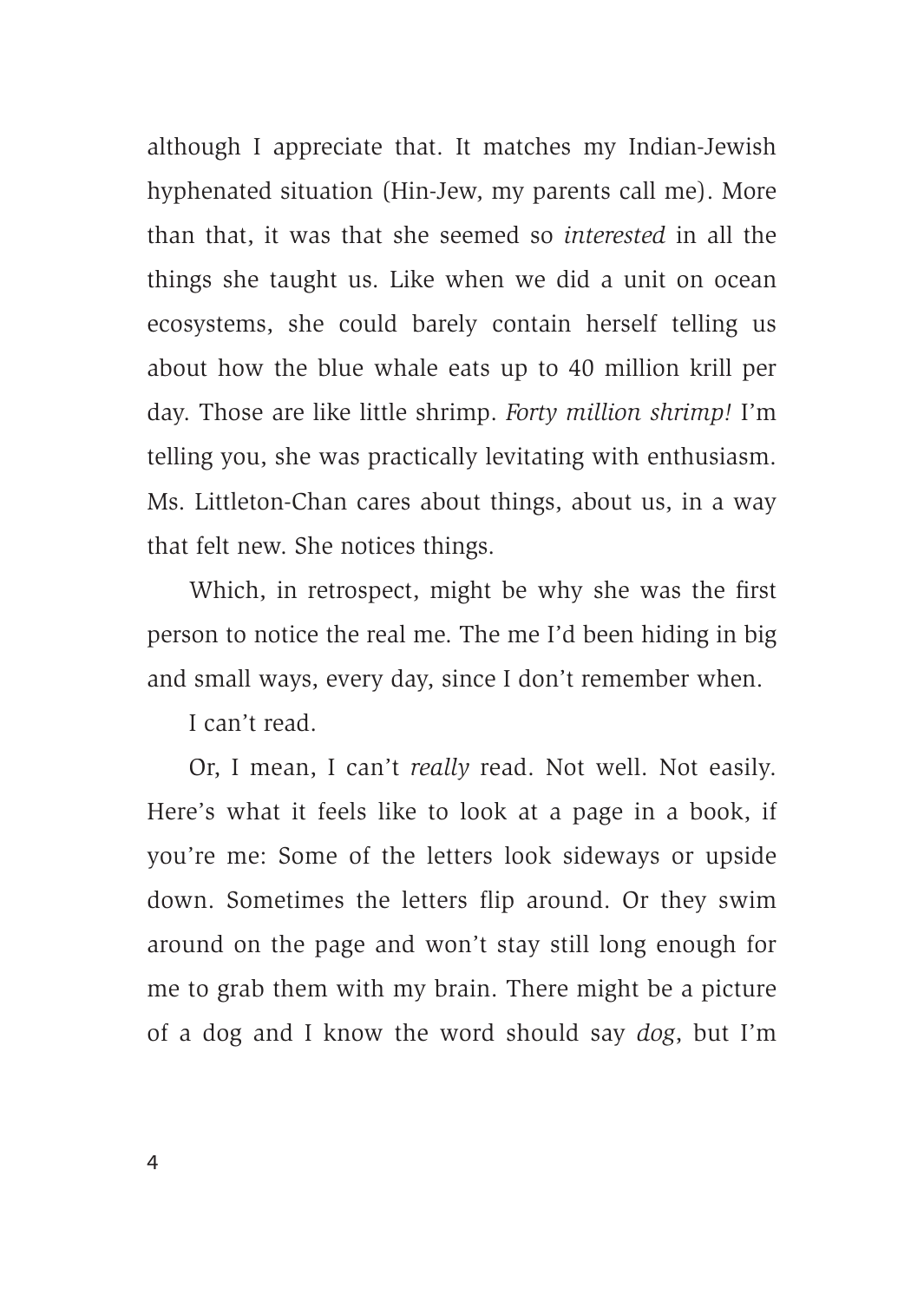looking at it and it says *odg*. So I can read it, kind of, but it's confusing. And if the word *odg* is next to a picture of, like, a cat or a rainbow, then I'm extra confused. And on their own, the words look less like sentences and more like a puzzle. A whole page is like an ocean. When I look at it, I feel like I'm drowning. I can swim really, *really* slowly. But it hurts my brain to try.

When I hear a story out loud, I understand *everything*. But when I have to read to myself, it all goes out of whack. I can sound words out, sure. But it takes me a long time. Too long. So long that by the time I get to the end of a sentence, I've practically forgotten what happened at the beginning. It's hard to put it all together. It's frustrating to spend that much time on what seems so easy to everyone else. I usually just give up.

Up until Ms. Littleton-Chan came along, I kept it a secret. We almost always work in groups at my school, and I'm really good at looking at other people's papers without *looking* like I'm looking. Or when we talk about the book we're reading, I'll listen for a while, and then add an idea that builds on someone else's.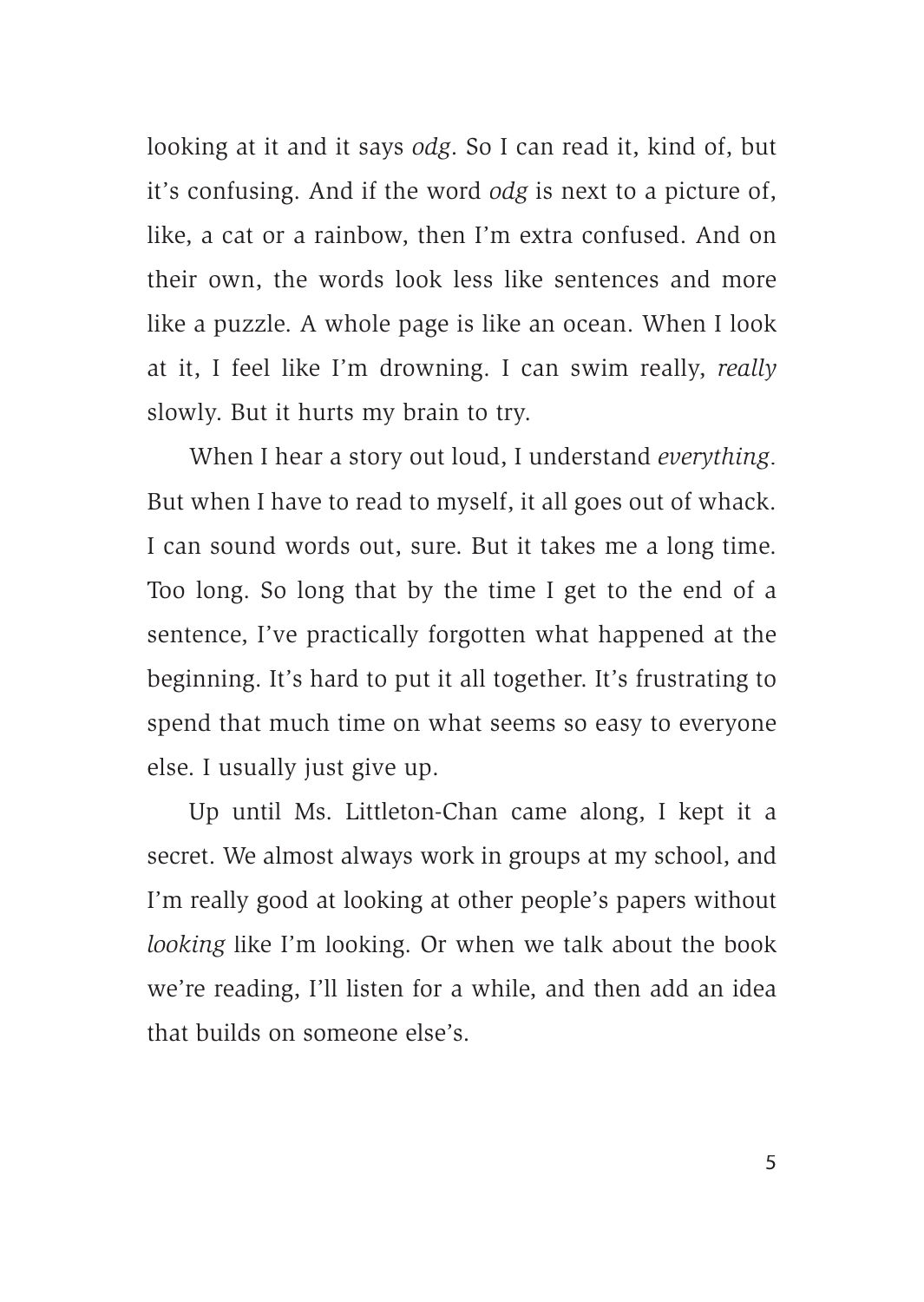But Ms. Littleton-Chan watched us carefully. She *saw* us. And with those four words—"We're holding Maple back"—my love for her exploded like sodium when it hits water. (Which, by the way, I learned about in fourth grade from Mr. Nolan. I don't need Ms. Littleton-Chan for *everything*.)

"We're holding Maple back."

To my left, Mom shifted in her chair. "Sorry, what do you mean?"

Ms. Littleton-Chan looked uncomfortable. She observed both my parents, and then her eyes landed on me. "Maple, have you told your parents what happens when you look at a book?"

My parents' heads swiveled in my direction. I shrugged.

"Maple, what's going on?" Dad looked concerned. He'd been up late working; I could tell from the way his face was all dark shadows and deep creases. Besides, when I got up to pee, I saw the light on in the kitchen. He always works in the kitchen at night, hunched over his sketch pad or pounding on his laptop keys, crunching numbers and keeping his business running. My parents are both artists. They work really hard at it. My dad has his own company,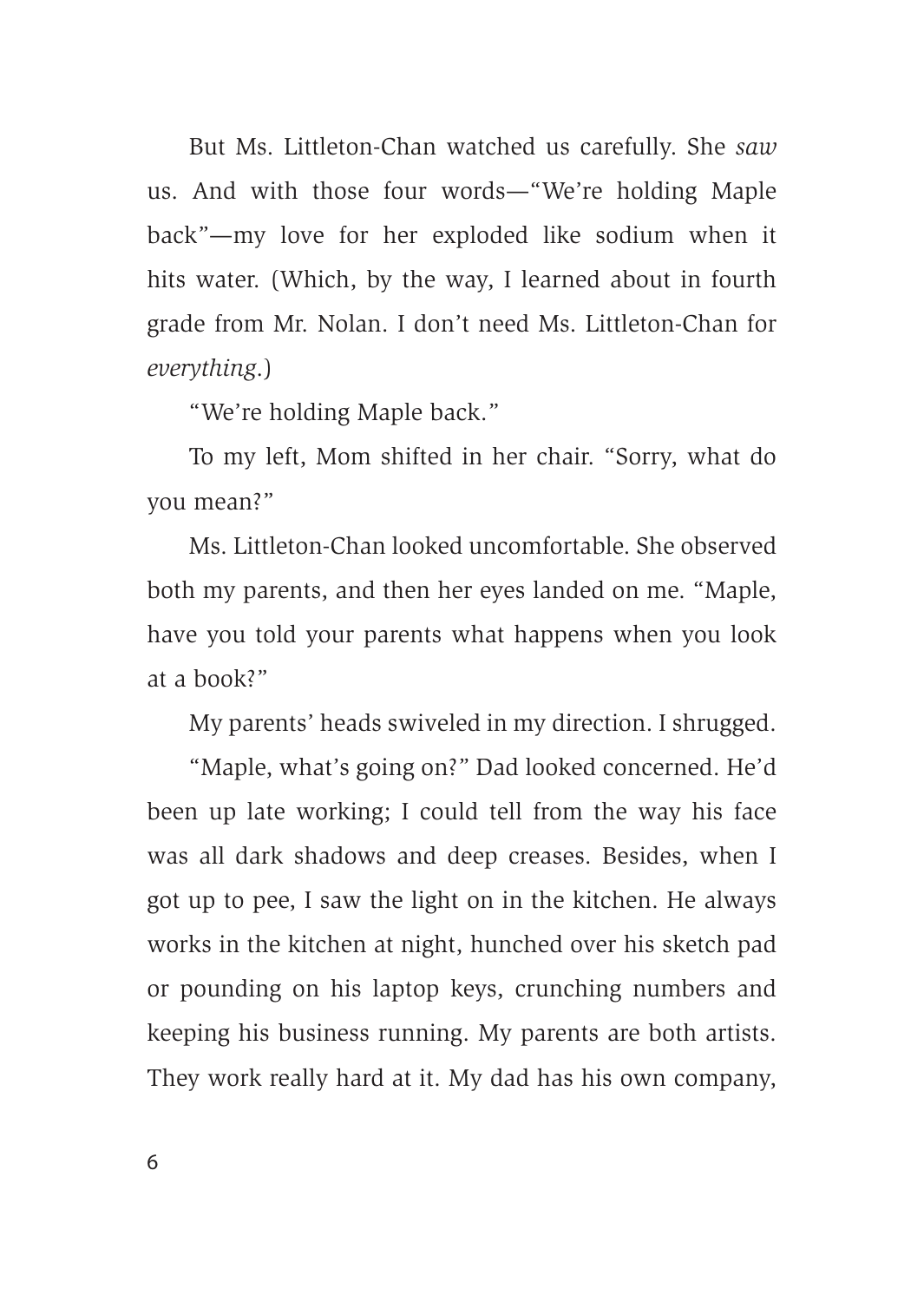putting his custom designs on T-shirts and baseball caps and phone cases and basically anything you can imagine. My mom designs jewelry. She's kind of famous. The mayor once wore one of Mom's necklaces at a building dedication.

"You can tell us, kid," Dad said. "Anything."

But I couldn't. I couldn't explain why I wasn't able to make sense of the words on a page in front of me, because I didn't even understand it myself. The thing is, I *love* books. I love books when Dad reads aloud to me in bed, even though eleven is maybe too old to be reading in bed with your father. I love the way books look on my shelves, and the way they feel in my hands. I love the way the pages smell.

Most of all, I love stories. I'm constantly telling them in my head. I'll get an idea for a story, and it'll be running through my brain, no matter what else I'm doing. I'll even tell myself stories out loud sometimes. For my tenth birthday, my parents gave me a digital voice recorder. It's a little machine I can keep in my pocket and use to document my stories, anywhere, anytime. I'll pop it out of my pocket, hit record, and just start talking.

Which is convenient, because actually writing my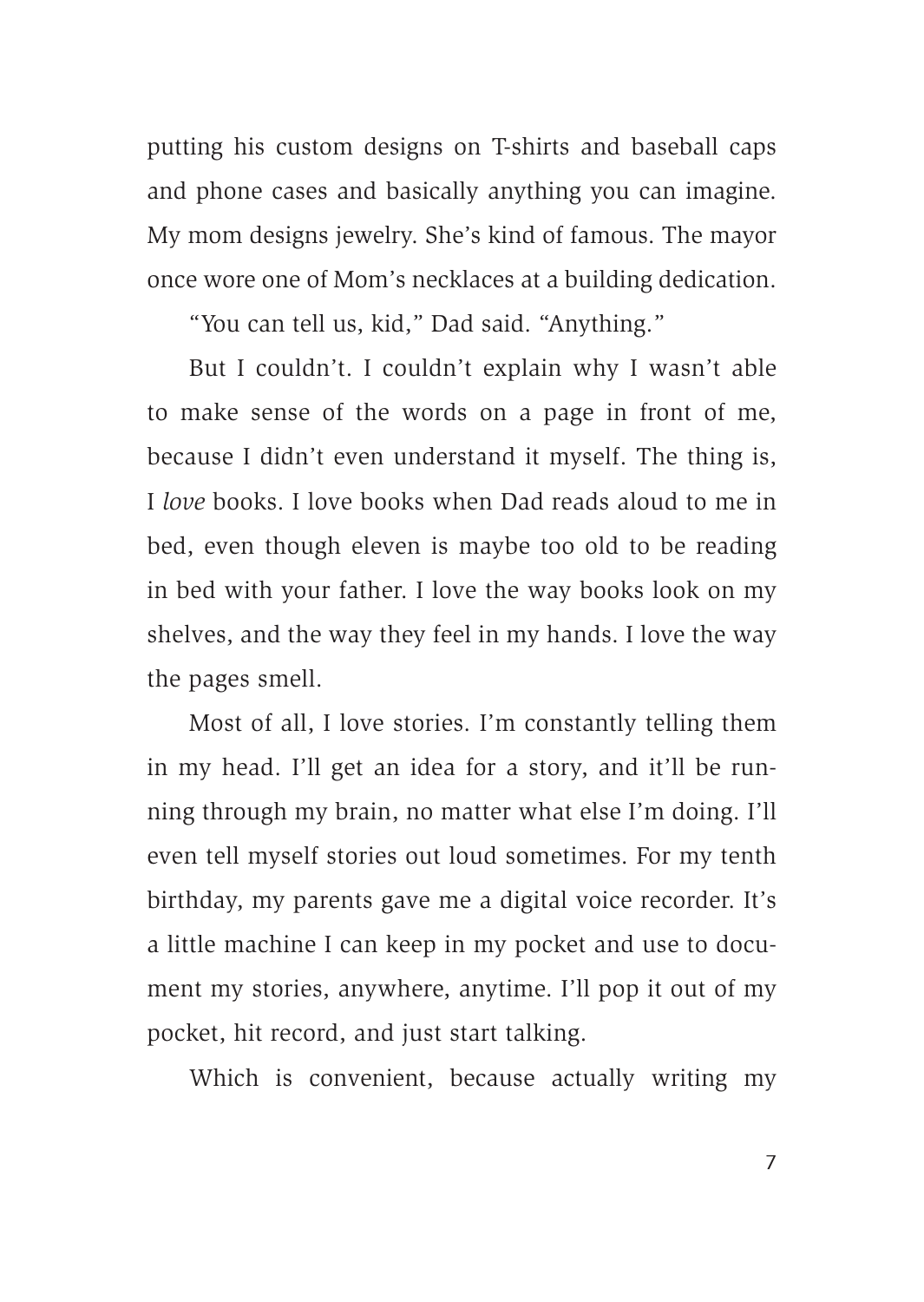stories down on paper . . . That part is harder for me than anyone knows. My parents included.

"I don't know," I said finally. That was the truth. More or less.

"What do you mean, *you don't know*?" Mom said. She sounded frantic.

"Honey." Dad reached over me and put a hand on Mom's knee. "We'll figure this out."

Ms. Littleton-Chan cleared her throat. "Maple, listen. You're an exceptionally smart girl. You're curious and persistent. You're creative. You're kind to your classmates."

I started feeling a little indignant at that point. (Have I mentioned that I know a lot of long words? Dad is always explaining the long words to me when we listen to the radio, and I never forget what they mean. Indignant means *feeling or showing annoyance at what is perceived as unfair treatment*. Which sounds about right at the moment.) I *am* curious and persistent and kind. I was ready for sixth grade!

Technically, fifth grade is our last year of elementary school. Even though they're in the same building, the sixth, seventh, and eighth grades are considered the middle school. And two other elementary schools also send their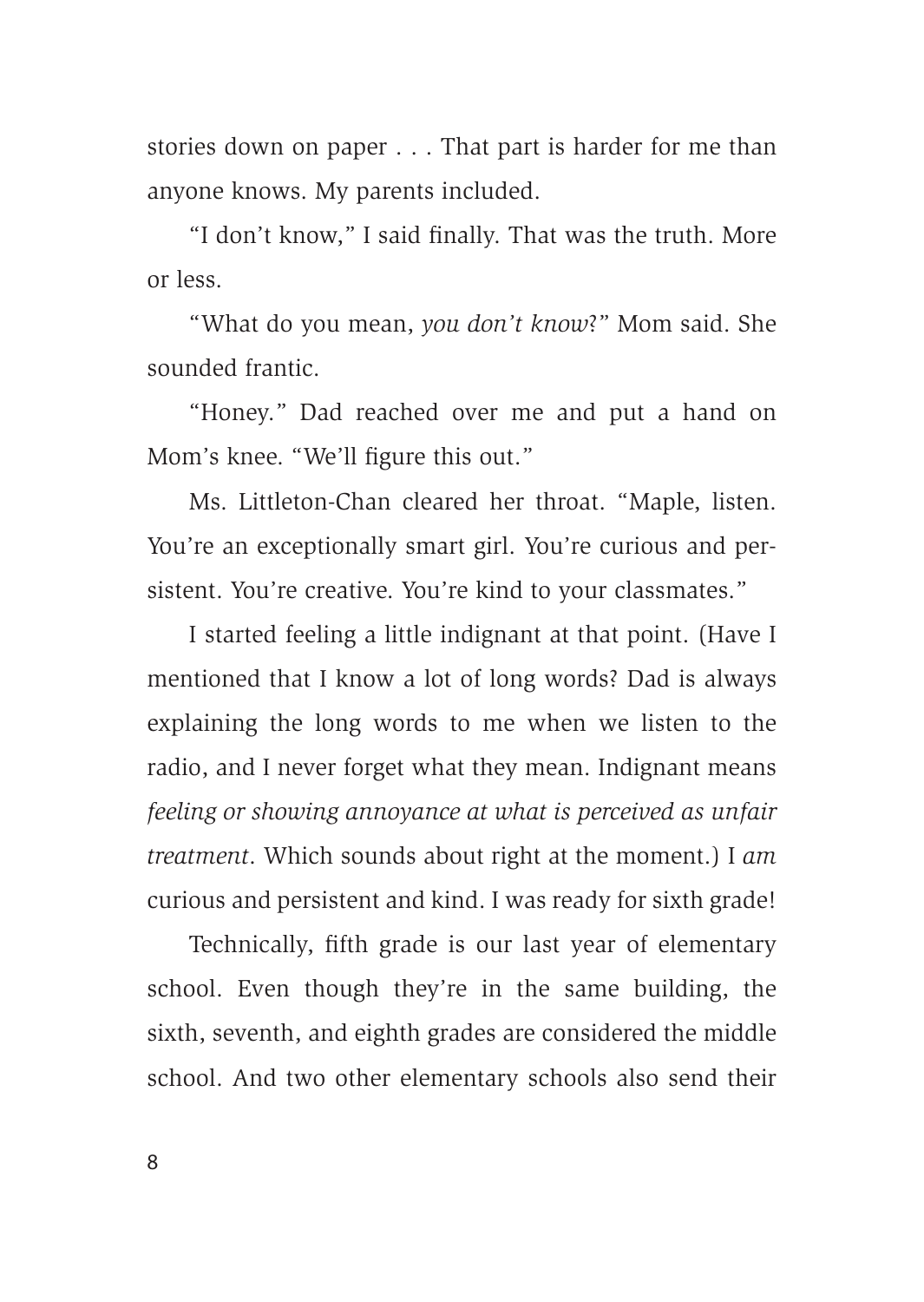kids to the Barton Middle School, so the middle-school grades are bigger. They even switch classes for math and English, and go on an overnight trip to New York in the spring. It's major. I had plans for all this with Marigold Harris and Aislinn McIntyre, my best friends since day care and first grade, respectively.

"We need to make sure your reading skills are ready before we send you on to the next grade." Ms. Littleton-Chan turned back to my parents. "The longer we let Maple go without addressing her reading fluency, the more learning she's going to miss. And it's not just English class she'll miss out on—it's math and science and history. I don't want that. Do you, Maple?"

It felt like a trick question. Of course I didn't *want* to miss those things, did I? But wasn't this kind of, like, the school's fault? They're the ones who let me down, and now I was getting punished for it. I bit my lip and kept quiet.

"It wouldn't be responsible of me to send Maple to sixth grade right now," Ms. Littleton-Chan continued. Apparently, there was still more to say. "Her reading skills aren't ready for middle school yet or for everything that comes next. The pace of the work really picks up from now on. Maple,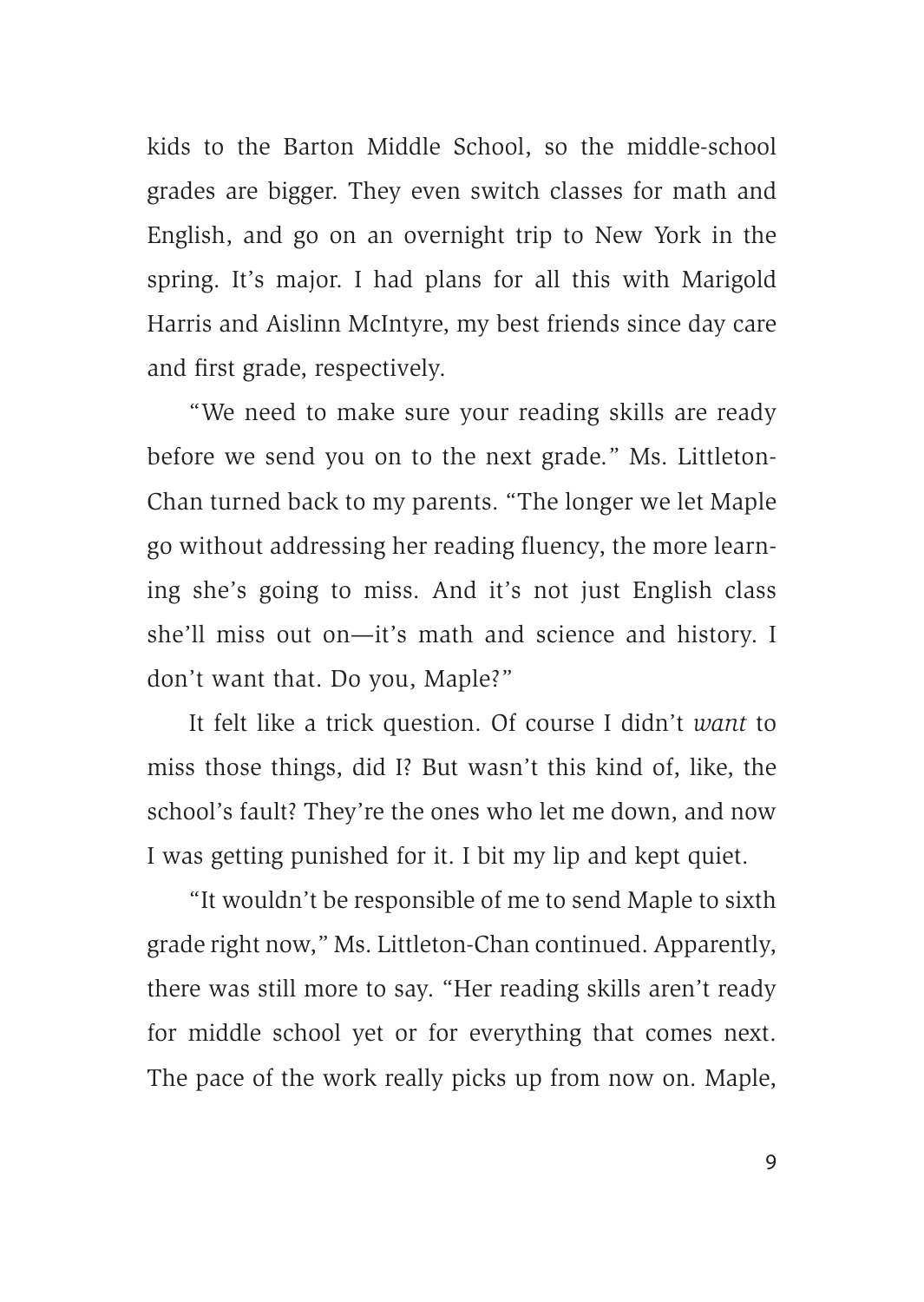I just don't want you to be left behind. If we keep you in fifth another year, we can get your reading challenges sorted out. Then you'll really be ready to soar."

Panic was rising in my throat. It tasted sour and made my stomach churn. Next to me, Mom sighed deeply. "Why is this just coming to light now? I mean, she reads all the time at home. *All the time.*"

I listened to books. I looked at books. I turned the pages. I sounded out word by word, so slowly that the story would get lost. But my mother didn't know what was going on in my head.

Ms. Littleton-Chan seemed kind of sad all of a sudden. She tucked a strand of long hair behind one ear. "I'm truly sorry this wasn't addressed earlier. It seems that there was some . . . Well, frankly, in her previous classrooms . . ." She trailed off. It sounded like she wanted to say something bad about my other teachers, but then stopped herself. "Maple has always been very engaged in class."

The truth was, we'd never had very much homework before this year. And I usually worked with Marigold and Aislinn on our assignments. In class, we were always in small groups. No one ever seemed to notice that I never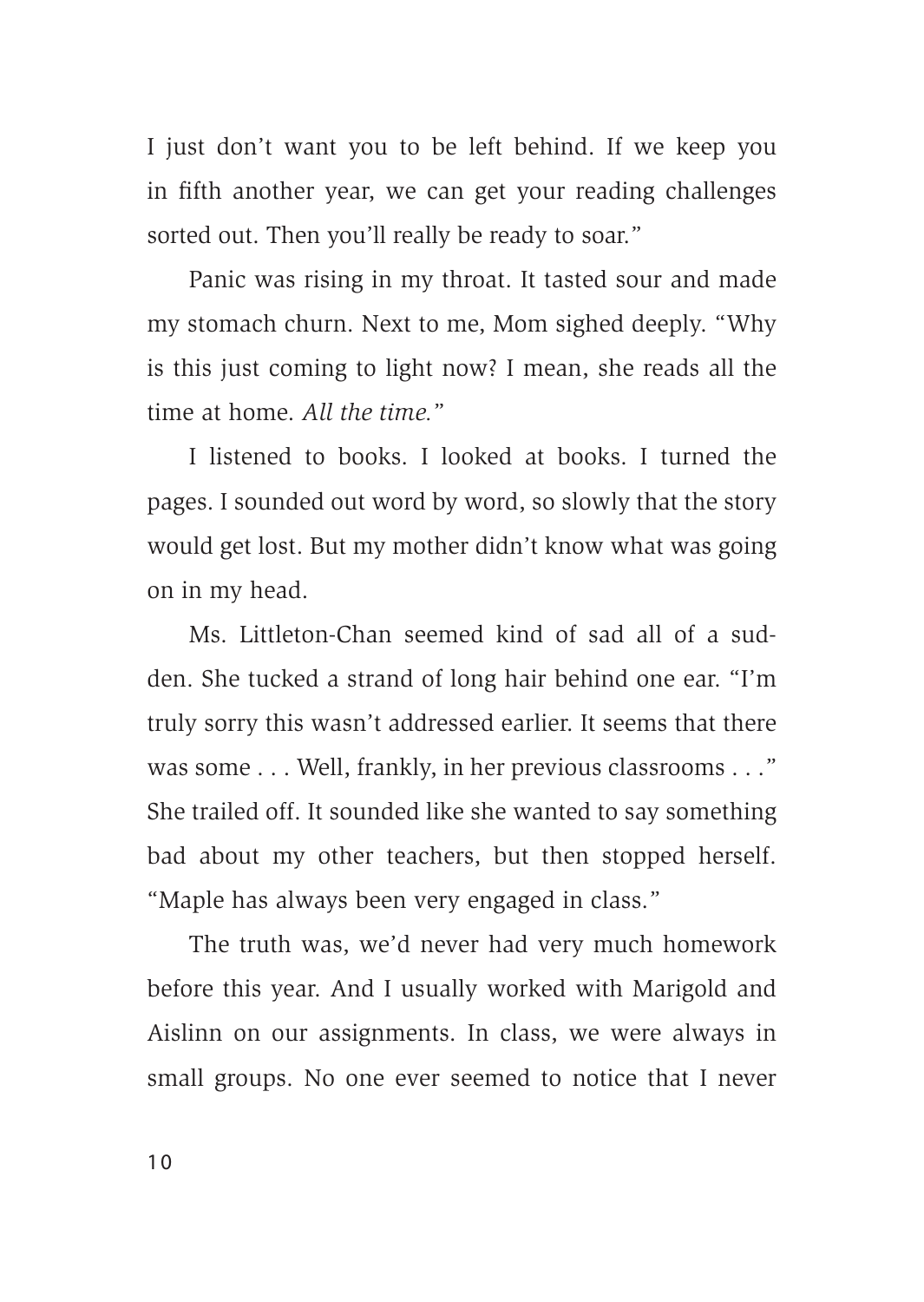wanted to be the one to read the instructions out loud. Plus, I had plenty of tricks. I'd use the pictures to figure out what the story meant. I recognized a lot of words just from memorizing them, especially the common ones. That helped, too. I asked to go to the bathroom at just the right moment. Mostly, I just pretended.

"Don't you have to screen kids for these kind of things?" Mom demanded to know. "What about all the testing I'm always hearing about?"

Ms. Littleton-Chan squirmed in her seat. "Well, yes, actually, the Department of Education has recently started recommending that all children be screened for reading disabilities, but . . . well, we aren't quite there yet in terms of getting it done. And, you'll recall, most of the children do take standardized assessments to help us measure their progress. But you've withheld Maple from those tests."

This was true. My parents didn't believe in what they referred to as "bubble tests." They'd kept me home on those days. While the other kids marched into school with their sharp number two pencils, Mom made pancakes. On one occasion, I remember her saying, "You are more than a test score!" as she drenched the pancakes in real maple syrup.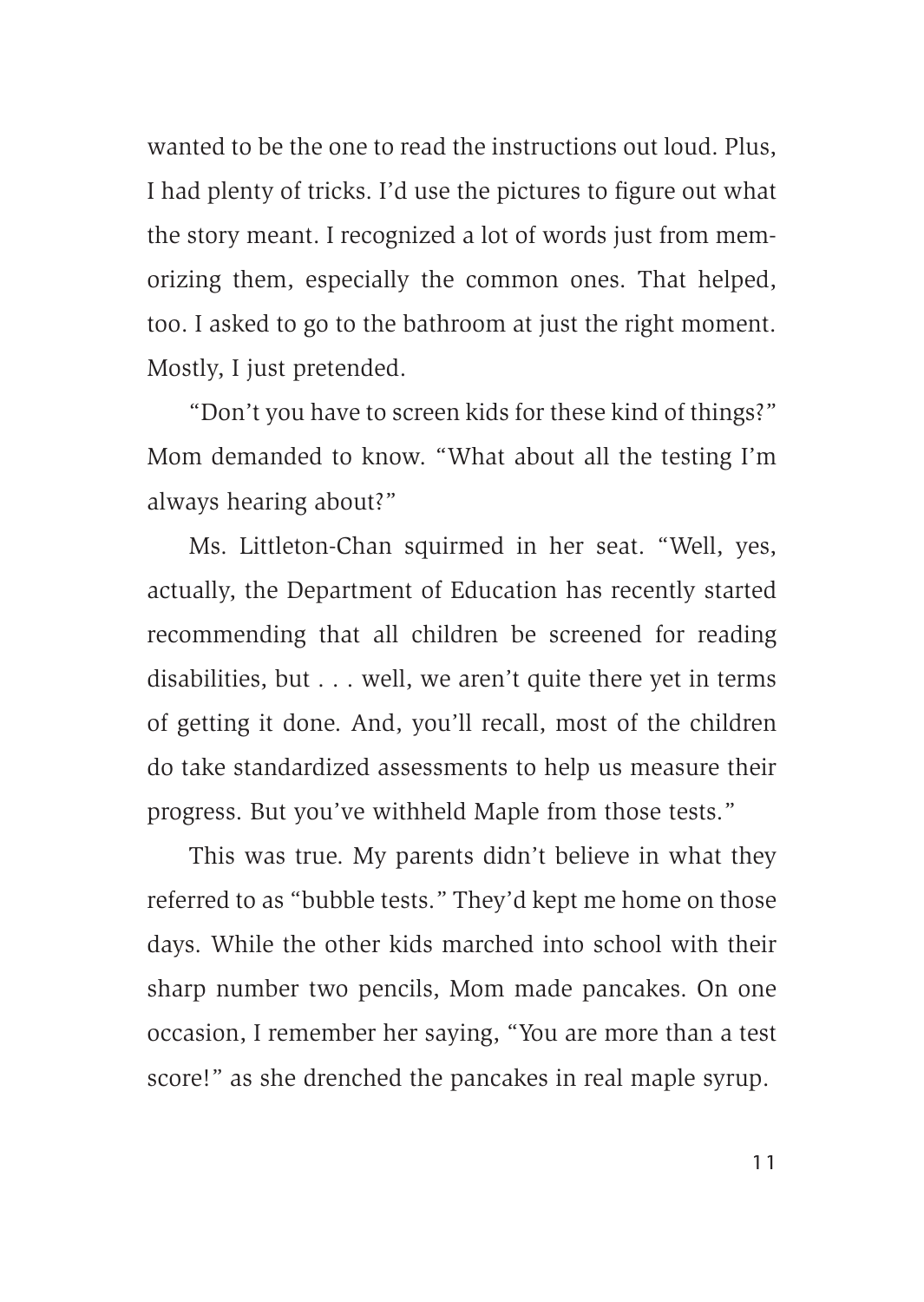Ms. Littleton-Chan went on: "So, unfortunately, we missed some opportunities to build a full picture of Maple's foundational reading skills—things like phonemic awareness and so on."

Mom and Dad exchanged looks. "Well," said Mom, "we knew Maple was a bit of a slower reader."

This was news to me. They'd never said anything. Never asked me if I was worried. Never seemed worried themselves.

"But, you know, children learn at their own pace," Mom continued. "We don't want to assume there's something quote-unquote *wrong* with Maple or put a label on her. When it might be a mistake."

"It's not a mistake," I said.

I said it quietly, with my eyes locked on the ground. The classroom floor, speckled linoleum, looked suddenly very dirty.

"What, lovey?" I could feel Mom's eyes on me, even while I stared at my feet. My shoes, someone else's used Toms in red canvas, came from the two-dollar bin at the thrift store, but the price didn't matter. I loved those shoes.

"It's not a mistake," I said, louder. I dragged my eyes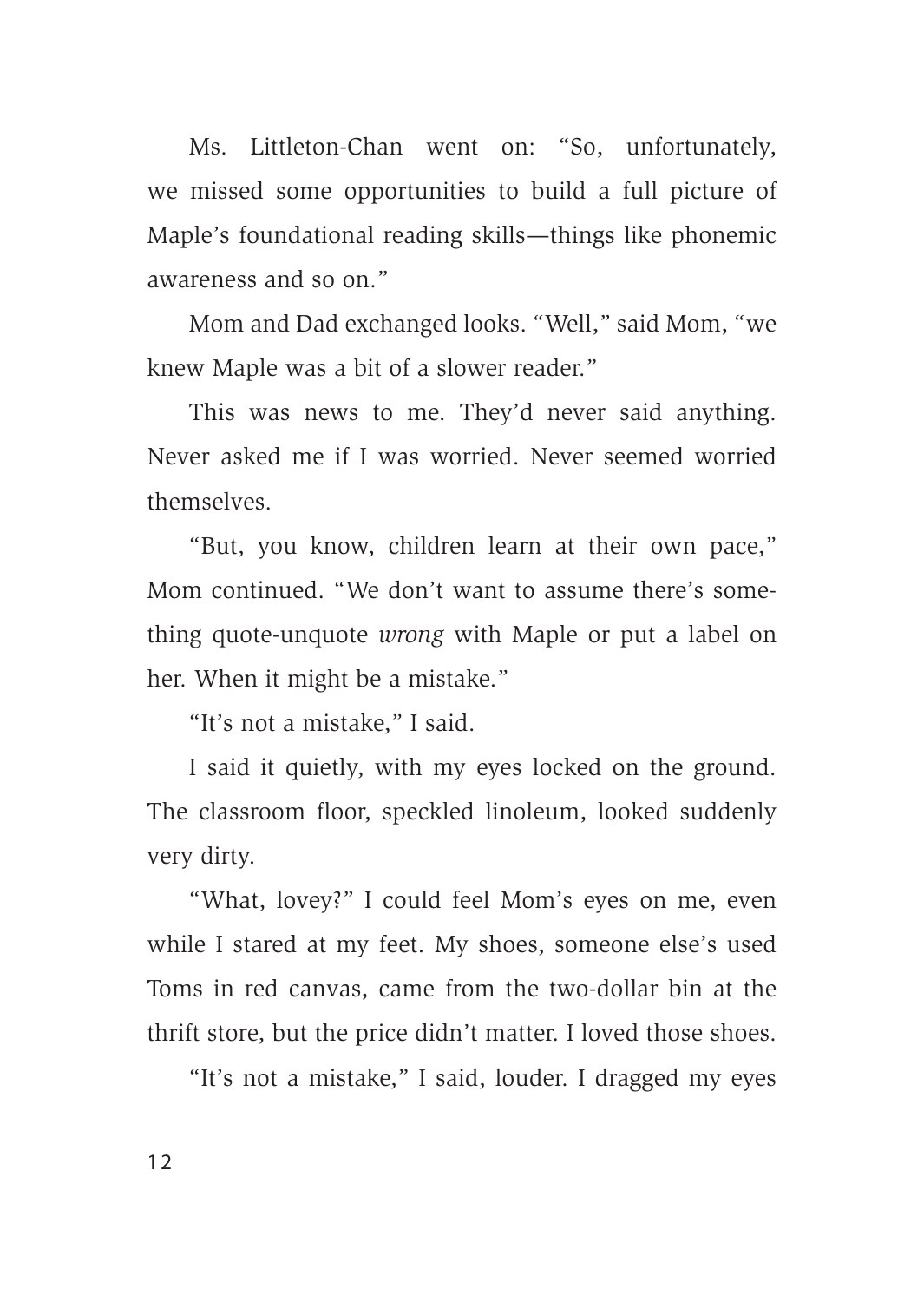up to meet Mom's. "I can't read. I mean, not well. I can't read well."

They all got very quiet. I could hear Mom's breath, in and out, next to me.

Finally, Dad spoke up. "Why didn't you say something?"

I shrugged. Why *didn't* I say something? When I started to notice that the other kids could read a lot faster than I could, I just figured it would fix itself eventually. I mean, everyone is a good reader by the time they're a grown-up, right?

But that wasn't all. Every time I looked across the classroom and saw another kid tearing through a chapter book, it hurt. Back in second grade, when Marigold and Aislinn were reading the latest Junie B. Jones by themselves, I had to pretend I'd read it on my own, too—even though my dad was really reading it aloud to me before bed. It was the same with *Wonder* in third grade. *Aru Shah and the End of Time* last year. The Harry Potter books still. (We just finished *The Order of the Phoenix*.) I'd take books out of the school library and tote them around with me, flipping the pages at what seemed like appropriate intervals during independent reading hour. Then I'd return them the day before their due dates and give the librarian a big thumbs-up.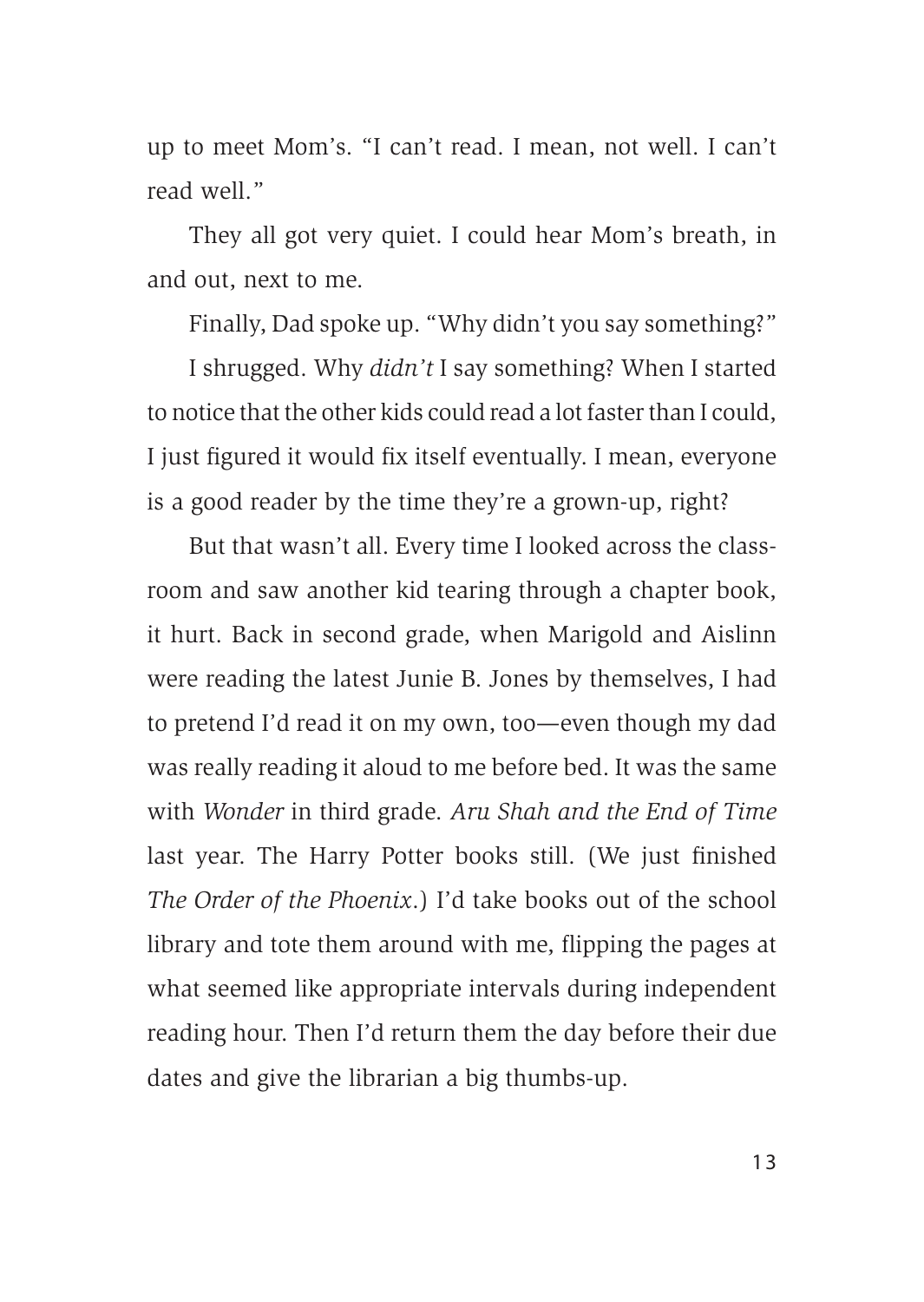It all hurt. It hurt too much to say out loud. Plus, if I said it out loud, it would become real.

I chewed my lip. Then I took a breath. "I didn't want to disappoint you."

No one said anything. Mom kneaded one hand with the other, massaging her palm so hard it looked like she might break the skin. After a long, quiet moment, Dad put an arm around me.

"It's okay, kid. You couldn't disappoint us if you tried." Looking at Mom, though, I wasn't so sure that was true.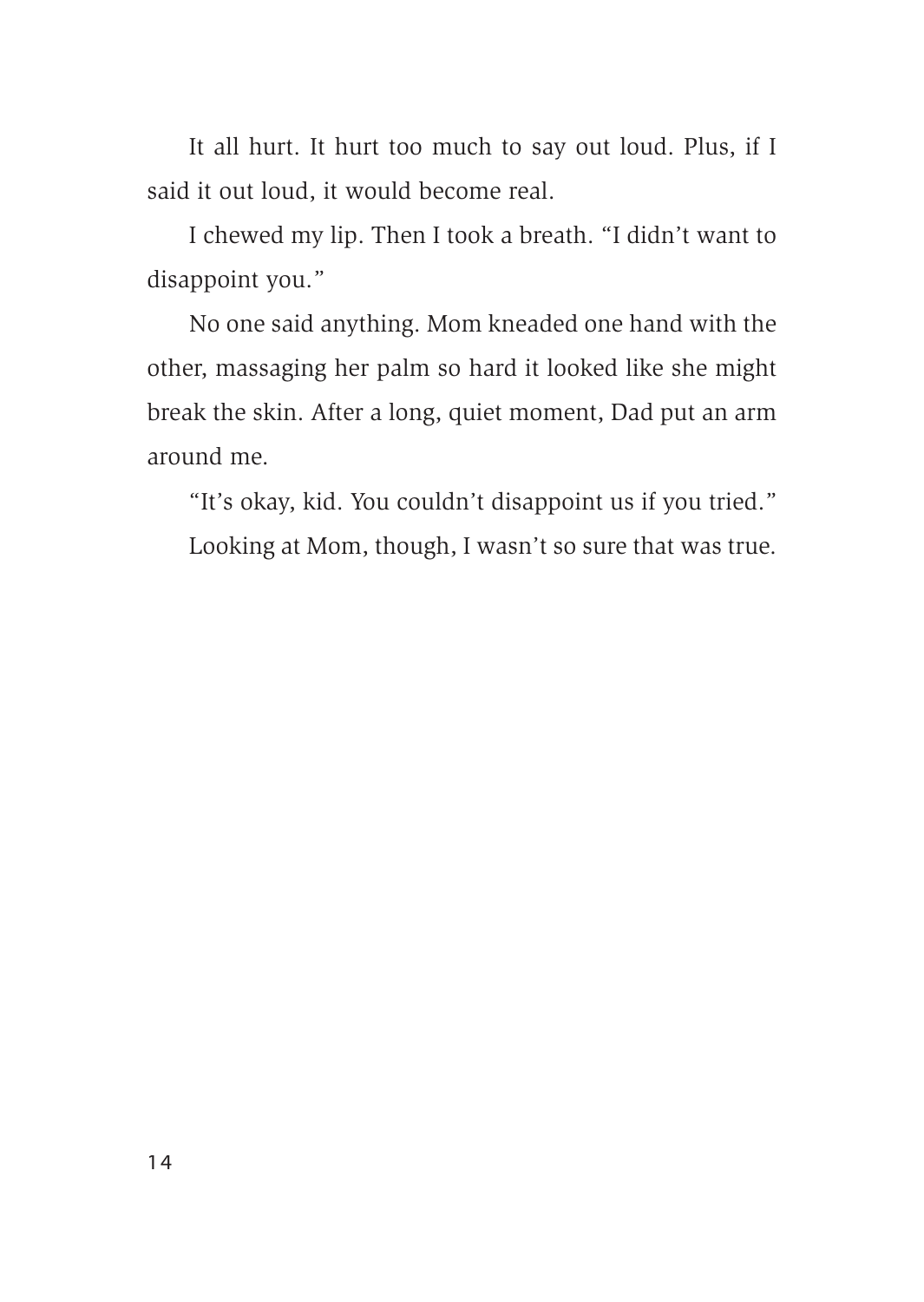### Chapter 3

**After that meeting with Ms. Littleton-Chan,** the school arranged a bunch of screening tests for me. I sat in a room with Ms. Fine, the reading intervention teacher, for what felt like hours. In the end, all those tests told us what I already knew: Listening skills? *Excellent.* Speaking skills? *Hello.* Reading skills? *Less than great.* Ms. Fine said this would give us a "baseline," so they could track my progress. It also gave me a word to put on the thing that made reading hard for me: *dyslexia*.

Well, "*characteristics* of dyslexia." That's what they said I had.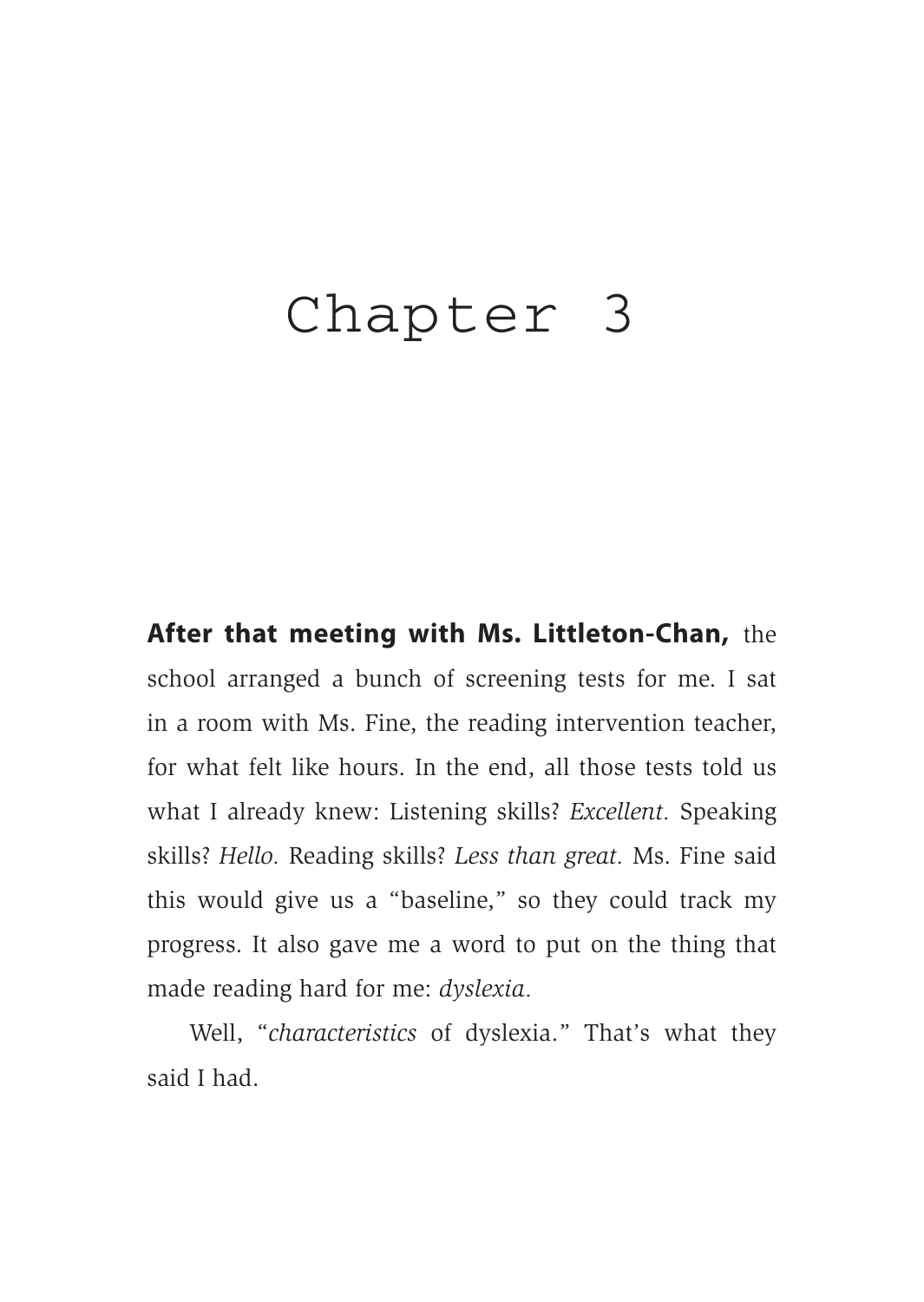"So she's not *dyslexic*," I heard Mom say to Dad the night after Ms. Fine called them to explain my results. They were talking in their bedroom after they thought I was asleep. They always think I'm asleep for the important conversations.

"Lou," Dad said. He sounded tired. "That's pretty much what this means."

"I hate putting that label on her."

"It's not a label, babe. It's a . . ." He paused or said something I couldn't hear. "If it will help them help her . . ." He said something else too muffled to make out.

Mom cleared her throat. "I just don't want it to define her. She's so much more than this diagnosis."

My heart swelled to hear Mom say it, but then it shrank again. I *was* more. But what difference did that make? I was still going to be stuck in fifth grade again, and everyone would know why. My life as I knew it was over.

I waited all summer to tell Aislinn and Marigold that I wasn't moving on to sixth grade with them. It wasn't hard to keep it a secret. It was just one more thing to hide. When they pulled out the sixth-grade school supplies list,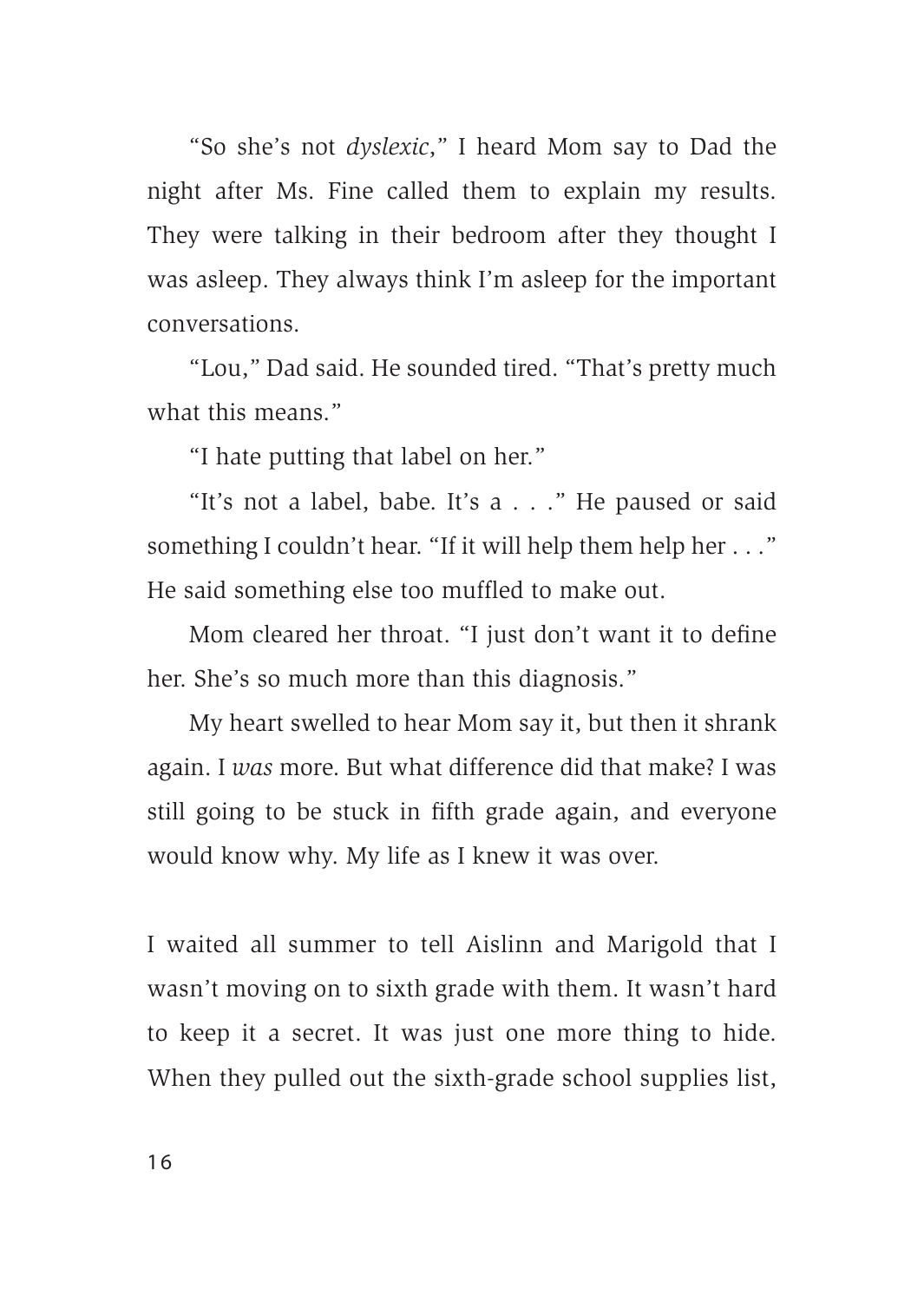I pretended I'd left it at home. I scanned Marigold's and felt a pang of jealousy that I would have no need for a daily planner, which is only required for middle schoolers. I could ask Mom to get me one anyway; she probably would. But it would be a waste of money.

When they gushed about the annual spring trip to New York City, I pretended to be *really* excited, too. I've always wanted to see a Broadway musical, so that part wasn't a lie.

And when they chattered away about getting to sit at the best spots in the cafeteria—the tables by the windows, which are unofficially reserved for the middle schoolers-I just nodded. Yup. That'll be super cool. Can't wait.

In spite of the fact that I was keeping a kind of major secret from them—which we were not supposed to do, per our Lifelong Best Friends Contract (signed by the three of us back in fourth grade)—summer felt almost normal. We went to the pool, or the library when it rained. Marigold's mother, who has a cousin up on the North Shore, took us to the beach twice on the commuter rail.

But as the start of the school year was barreling toward us, I started having weird dreams: One night, I got chased by a huge dog with razor-sharp teeth and drool-encrusted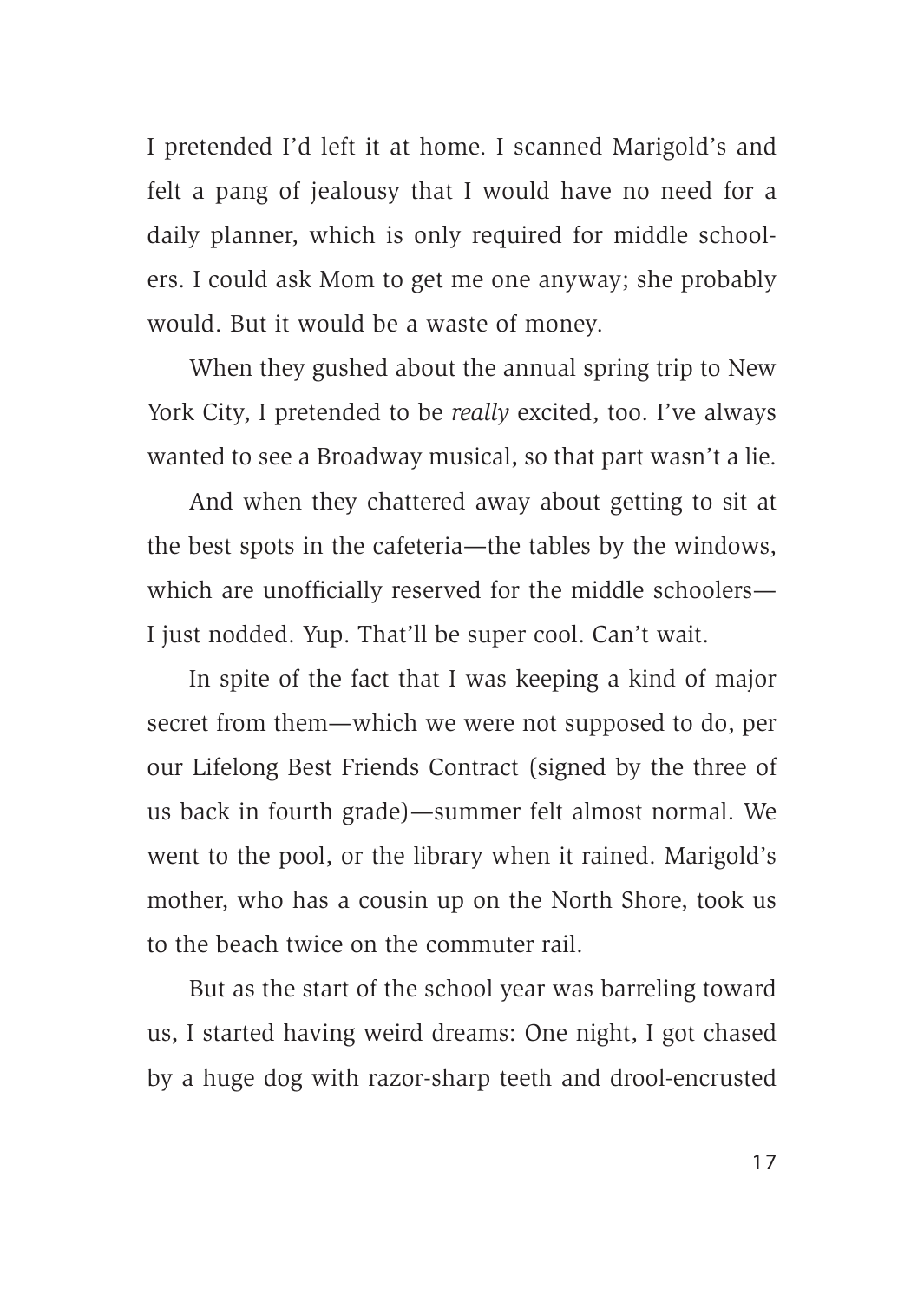jowls. I woke up in a pool of cold sweat. Another night, I was in a play, but right before I went onstage, I realized I'd never been to a rehearsal. I had no idea where I was supposed to stand or what I was supposed to say.

I knew what the dreams were about, of course. It doesn't take a psychoanalyst to know an anxiety dream when you have one. I was scared. I wanted to keep living in this in-between space, where I was still going on to sixth grade with my friends, for as long as possible. It was like that old saying: If a tree falls in a forest and there's no one there to hear it, does it make a sound? If I was getting held back but no one knew about it . . . was I really getting held back?

Finally, though, the start of school was a week away. I had to come clean.

We were at Aislinn's house, hanging out. Ash has a finished basement, known to her family as the "den," with wall-to-wall carpeting and a plush sectional facing a huge flat-screen. There's even a mini-fridge stocked with sodas which never set foot in my house—and a glass jar of sour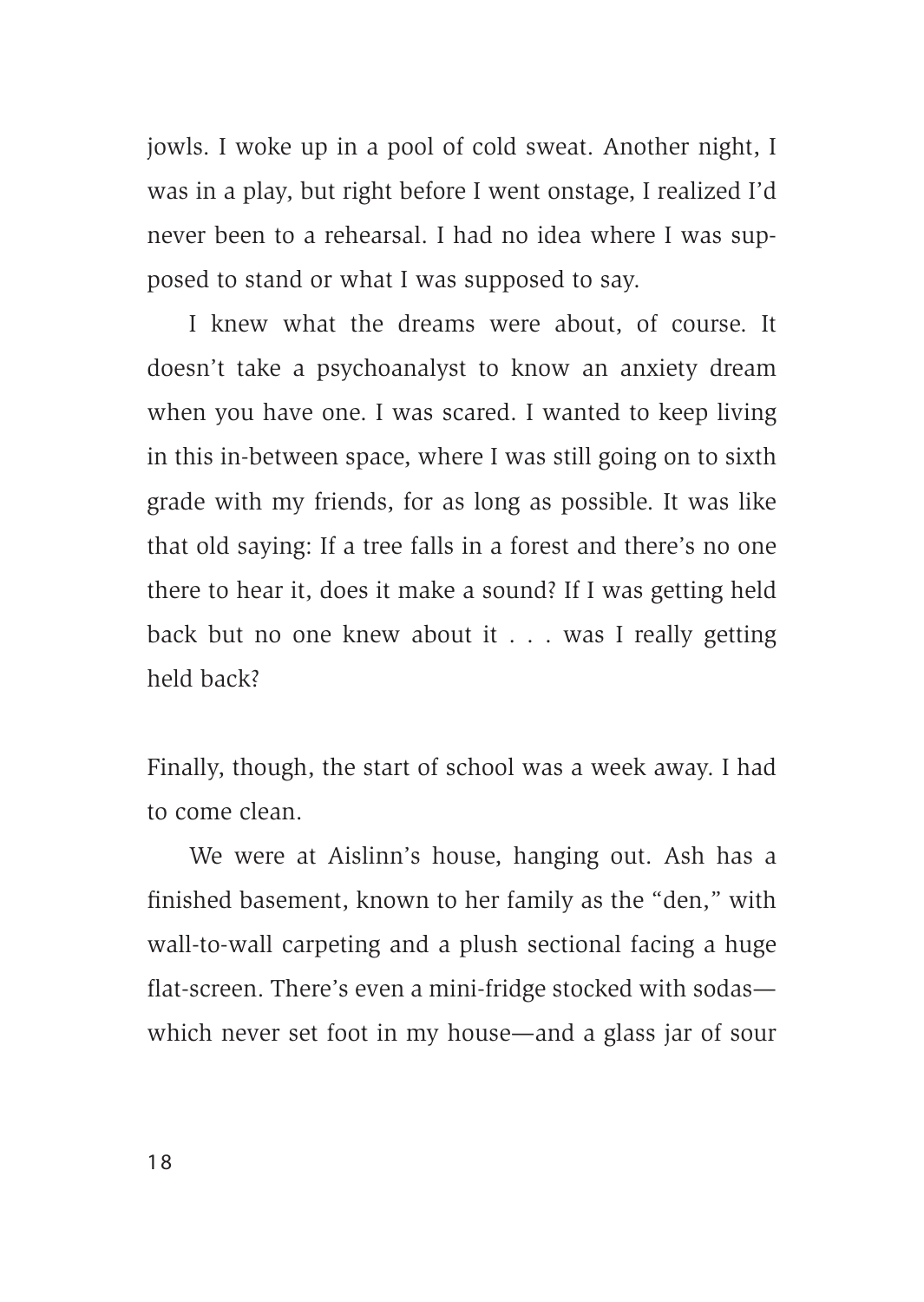gummy candy. Aislinn still has an au pair, which is like a nanny who lives with you, even though Aislinn doesn't really need to be nannied anymore. The au pair, Amelia, brings us more snacks whenever Aislinn calls up the stairs to her. Orange slices on a plate, hummus with triangles of pita bread, chips and salsa—whatever we want. Stepping into Aislinn's house is always like crossing the border into another country, a fancier one, even though I've been visiting for as long as I can remember

It was drizzling, which is why we were in the basement instead of outside on the back porch or down the street at the pool. Aislinn was lying on her belly on the carpet, flipping through an issue of *In Touch Weekly*. Marigold was sitting on the couch, scrolling aimlessly on Aislinn's phone. (Aislinn was the first kid in class to get a cell phone of her own, in fourth grade.) And I was pacing.

"What are you doing?" Marigold asked, looking up. "You're making me dizzy. Hey, what's happening in our mystery these days?"

I'd been working on a new story about a supersleuth named Mira Epstein-Patel. She was very popular and very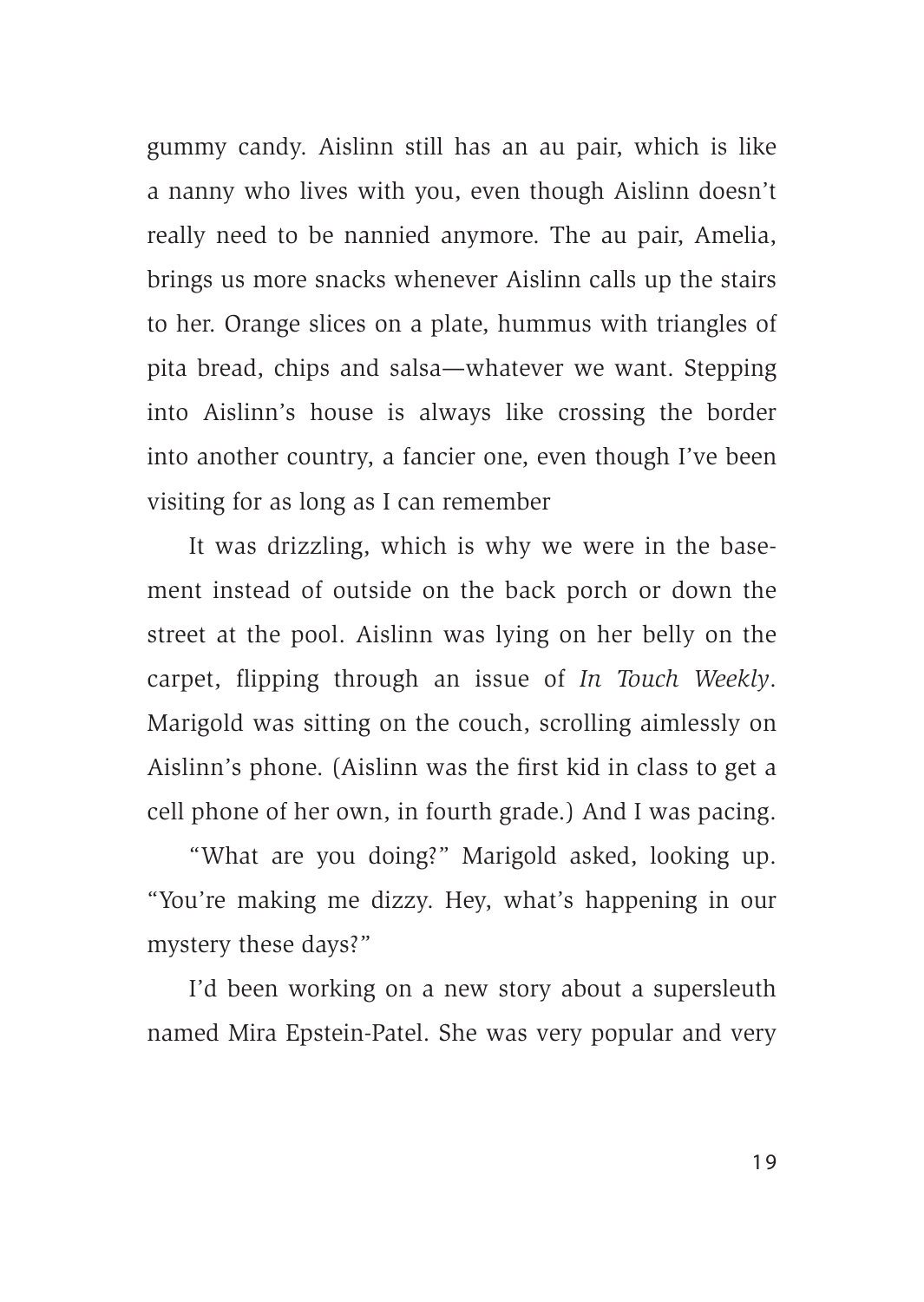smart (a sixth grader, of course), and she solved crimes all over her neighborhood with her extremely well-honed observation skills. Aislinn and Marigold had been helping me come up with ideas all summer.

I chewed my lip. "Oh, I don't know. I kind of stalled out with that one."

"I was listening to the radio with my mom the other day, and there was a story about a kid who discovered that her father wasn't her real father, because when she went in for some kind of medical treatment, they did a blood test and *DUN-DUN-DUN*!" Marigold used her most dramatic storytelling voice. "Her blood type could not have been produced by her two parents. What do you think? That could make a good mystery for Mira to solve."

It actually sounded kind of interesting. I was intrigued. "Just finding out that the mother had had an affair would be a little dull, though," I said. "What if . . . ooh, I know! What if the parents had done that medical thing to have her, you know, like Rosie Gaitskill's parents did?" Rosie was forever bragging about being "made in a lab," like it gave her superpowers. Which, honestly, it might have, because Rosie was exceptionally good at math. "So what if the mom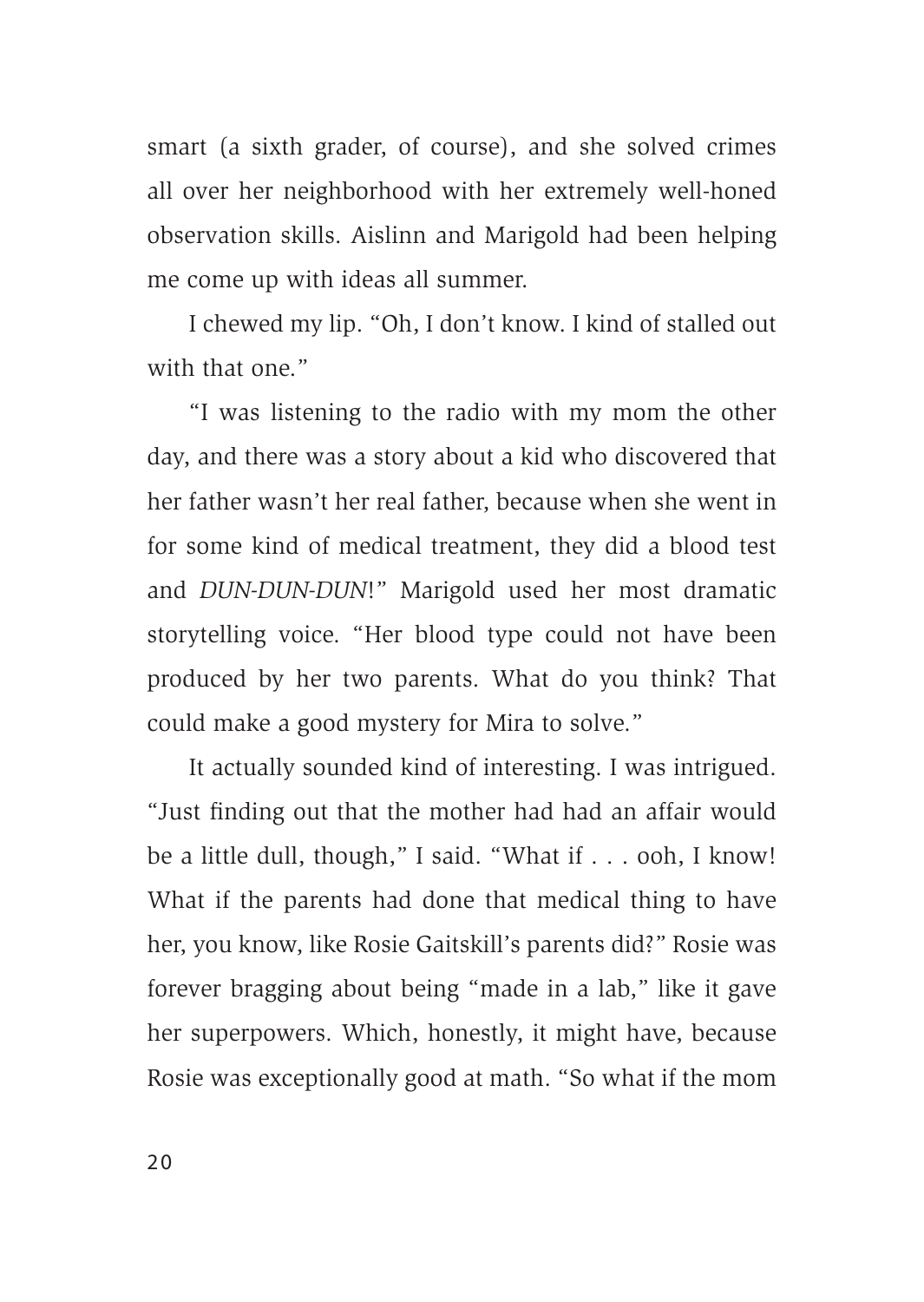had given birth to this baby, but she was actually someone else's baby and the parents didn't even realize?"

Marigold nodded enthusiastically. I pulled out my voice recorder, clicked it on, and started talking.

It was barely six a.m. when Mira Epstein-Patel's phone rang. She didn't like to be awake so early, but why would someone be calling her if it wasn't an emergency? And when she answered, she knew immediately that it was an emergency.

"Make it someone in her class—like, it's a girl she knows," Marigold whispered.

"Mira? Hello? This is Mrs. Applegate. Josie's mother? I need your help. It's urgent."

Mr. and Mrs. Applegate were in the hospital with Josie. She might need a kidney transplant. Or a heart

21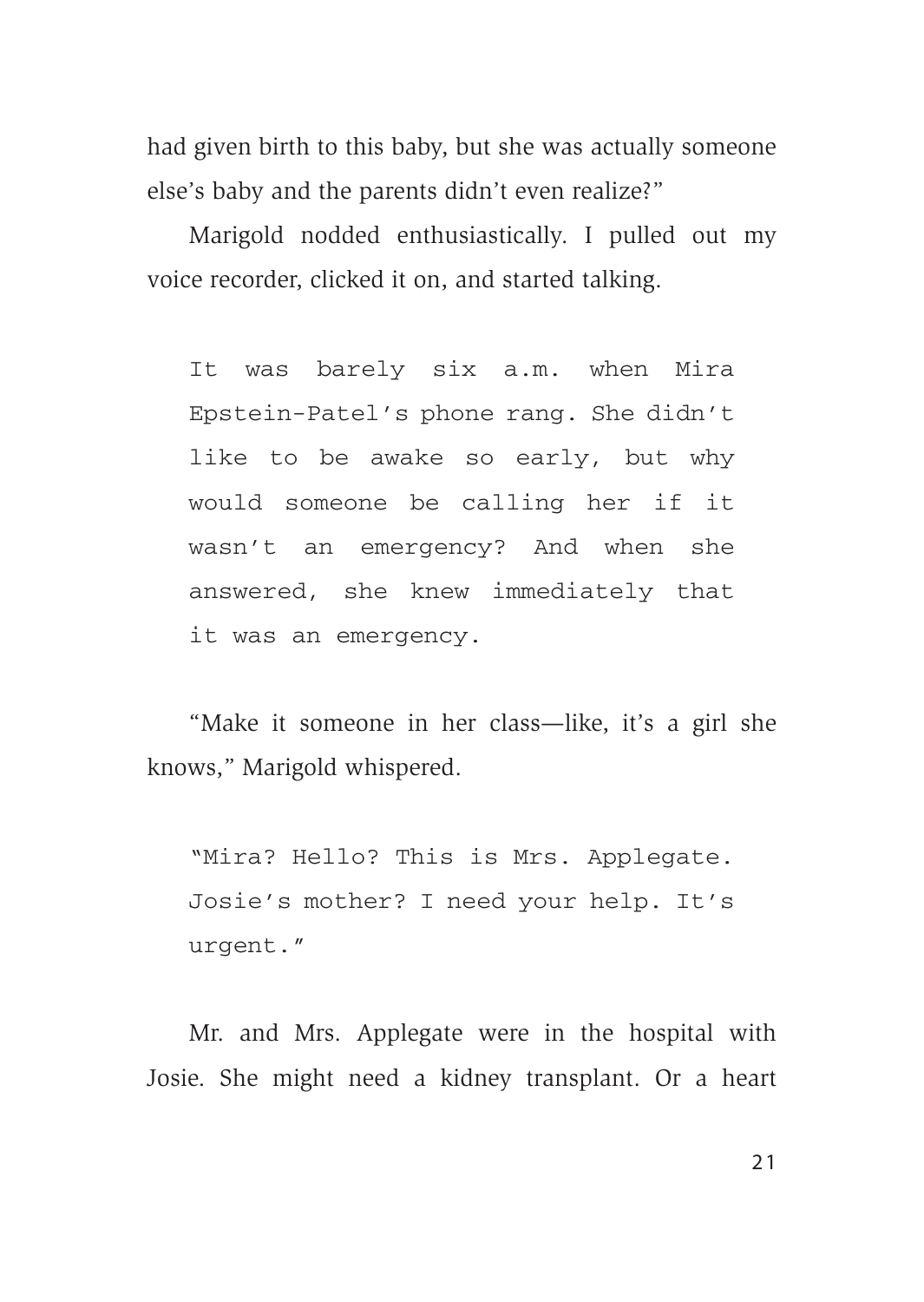transplant—maybe it would be heart failure. And they were blindsided to learn that their beloved daughter was not, in fact, their flesh and blood.

"Ash, what do you think?" Marigold asked when we paused to consider what would happen next. Aislinn wasn't always the best at plot ideas, but she usually had a lot to say about the characters and how to make them more interesting. She's pretty good at thinking of ways to make fictional people seem like real people, with back stories that are more complicated than you expect them to be. But at that moment, Aislinn was being uncharacteristically quiet. I glanced in her direction. She was still sprawled out with the magazine.

"Eh," Aislinn sighed, barely looking up. "Don't you think that telling stories is getting a little . . . babyish?"

I froze. It had never occurred to me that we might "outgrow" storytelling, like when we'd stopped building towers with blocks or having tea parties with dolls. Storytelling wasn't like that. It wasn't a thing you got too old for. Was it?

I mean, it wasn't even a month ago that Aislinn, Marigold, and I were sitting in this very room, coming up with new ideas for local crimes that Mira Epstein-Patel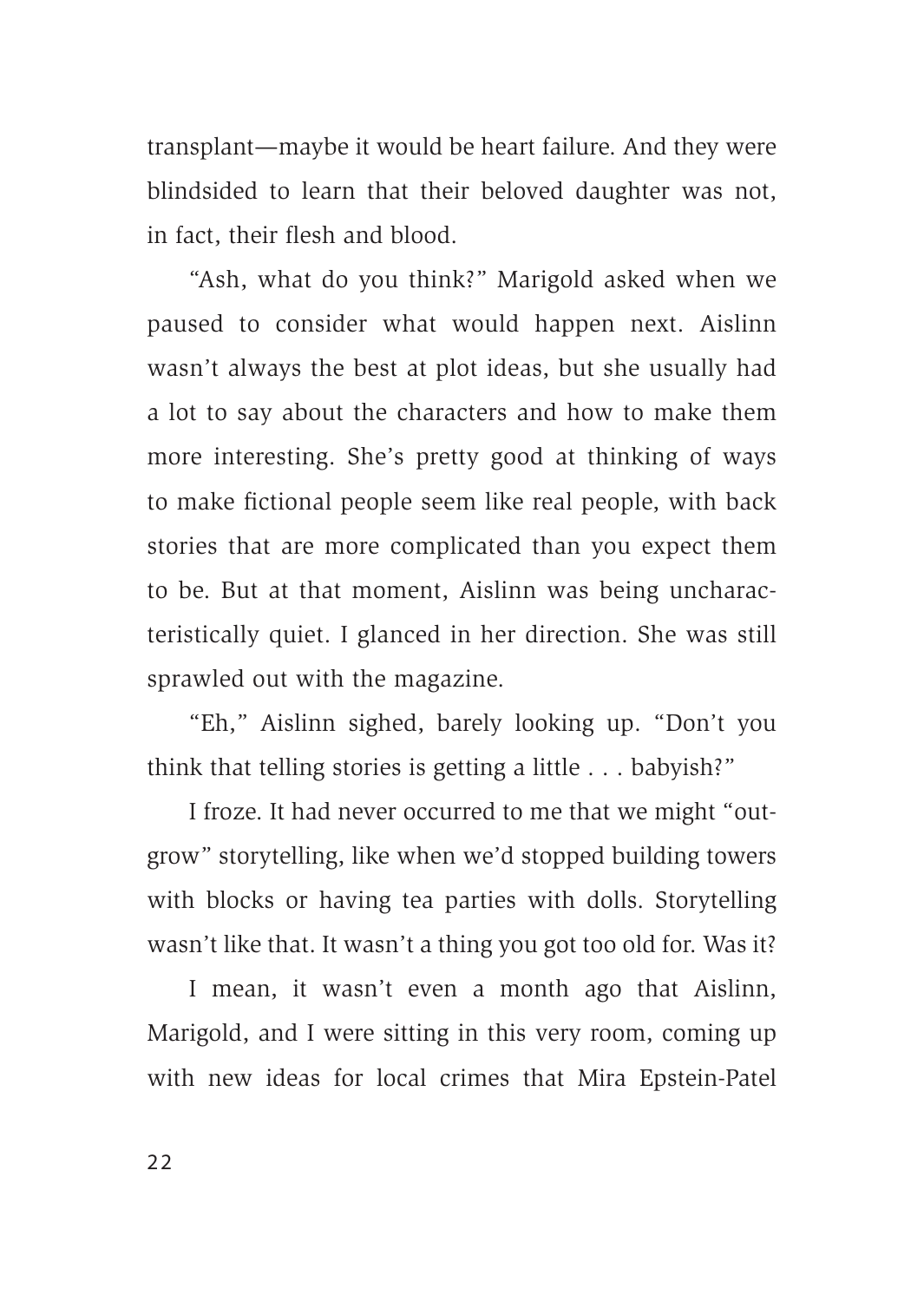could get to the bottom of. Ash hadn't seemed to think it was so babyish then. What happened?

I looked to Marigold, who shrugged but didn't say anything.

Aislinn rolled over onto her back and tossed her magazine, which was open to a glossy nail polish ad, in our direction. "What do you guys think about this color for the first day of school?"

Aislinn is the best soccer player in our grade. I don't mean she's the best *girl* soccer player, like girls are some subcategory of soccer players that are automatically inferior and should only be compared to each other. No, I mean she's the best soccer player. Period. When she's the captain, everyone wants to be on her team—but she always picks me and Marigold first, even though we're not that great. In fact, part of the Lifelong Best Friends Contract states that we would never let each other get picked last for anything, as long as we could help it. We've kept that rule.

Aislinn is still really into soccer, but in the last year or so, she's also gotten more and more interested in makeup, and how to wear her hair, and how to "dress to impress," which I think is a thing her mother says. We've been friends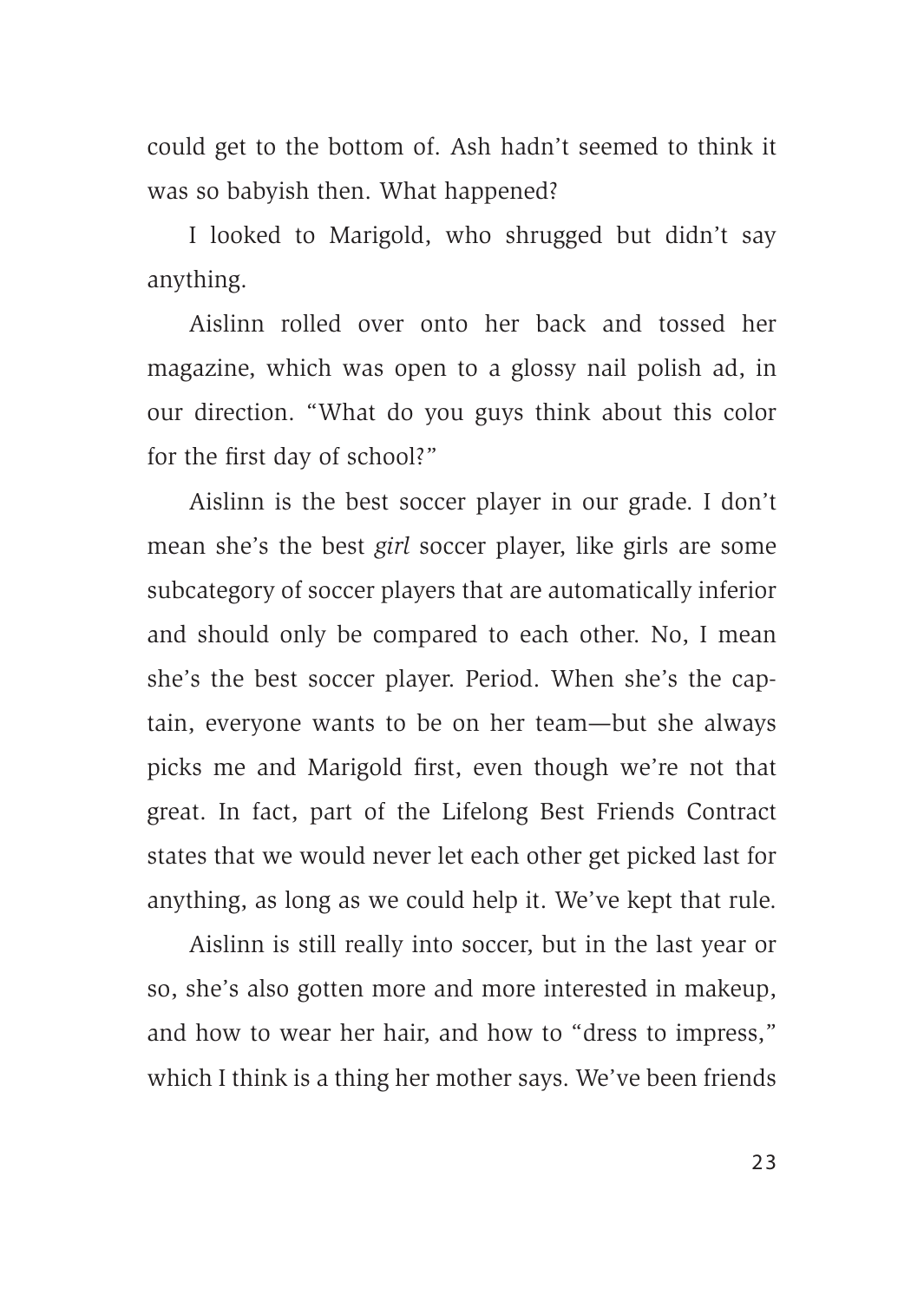for so long that it doesn't really matter to me if she changes. But it's still kind of weird.

I clicked off the recorder and tucked it in my pocket, trying to swallow back the word *babyish*, which was still stinging. I had to tell them the truth today, and what was Aislinn going to have to say about being a fifth grader again? There was nothing more babyish than that.

Marigold frowned at me, then shifted her eyes over to Aislinn's magazine. The nail polish in the photo was a super-pale shade of blue, like an icicle. "It's okay," she said. "I think your skin looks better with bright colors, though."

Aislinn reconsidered. "Yeah, good point. This would look nice on you, though."

"If I had any nails, you mean!" Marigold bites her nails constantly. She refuses to quit, even though her mother has repeatedly tried to bribe her to do so.

I wandered over to the kitchenette and shoved a handful of sour gummies into my mouth. It wasn't even noon yet.

"Maple?" Marigold stared at me. "What are you doing?"

Aislinn looked up from her magazine. "You don't even like sour worms. Are you okay?"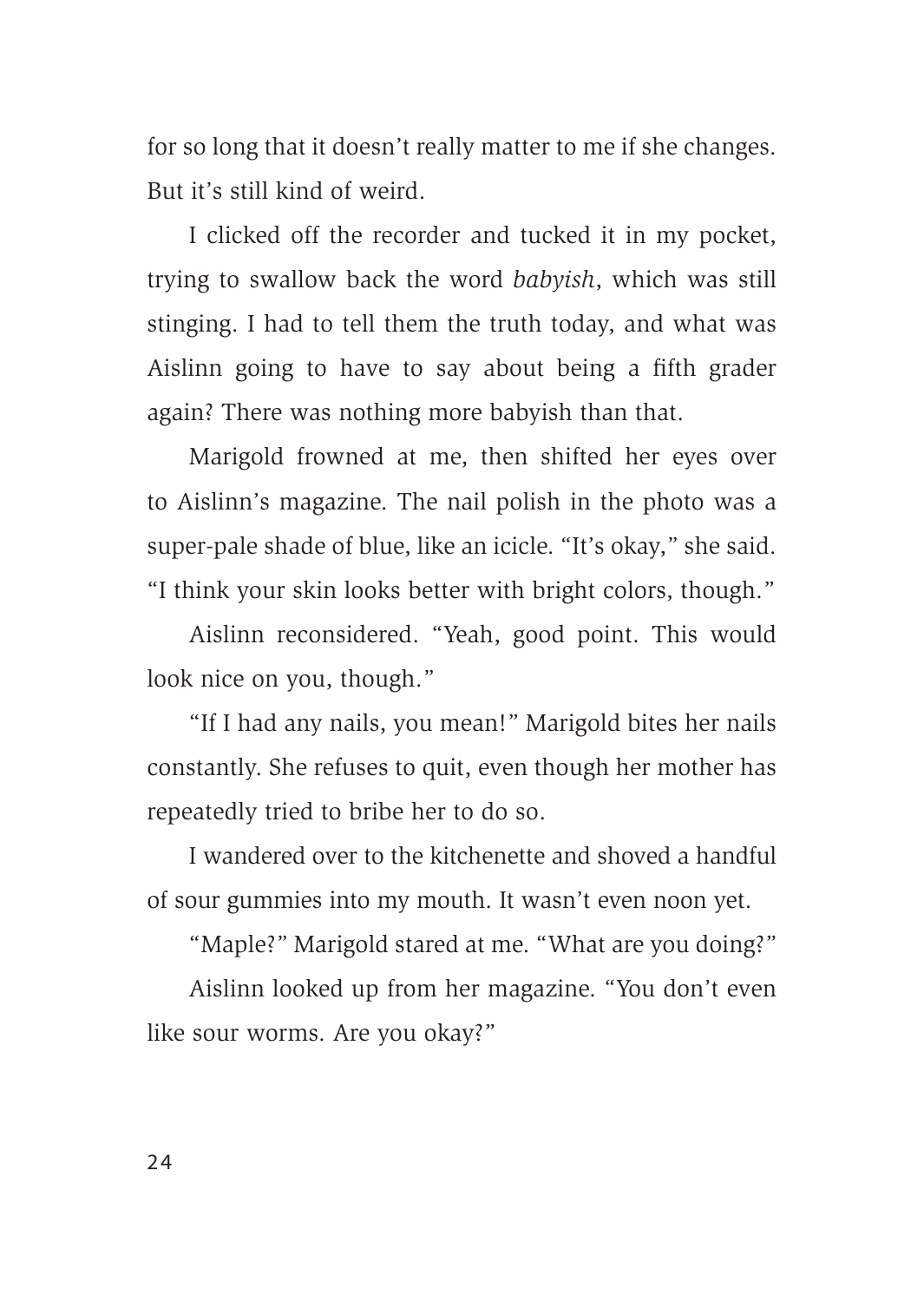I swallowed. Aislinn was right—the worms made my tongue hurt. My friends waited, watching me. Finally, I cleared my throat.

"I need to tell you guys something." They kept waiting. Marigold looked nervous. "Um, so, I'm not going to be in your class this year."

They looked at each other first, confused. "What do you mean?" asked Marigold. "Are you moving? You can't move!"

"School's about to start," added Aislinn. "I mean, how can you move *now*?"

"No, I—I'm not moving."

"Oh, *phew*." Marigold exhaled. Then she got a confused look on her face. "Then what do you mean? Of course you're in our class. I mean, we might be in different math classes, but hopefully we'll at least be in the same homeroom . . ."

"No, that's not what I mean. I mean, I'm not going to be in sixth grade."

Now they both looked really confused. Aislinn frowned, then crossed her arms. "Wait a minute. Are you *skipping* a grade?"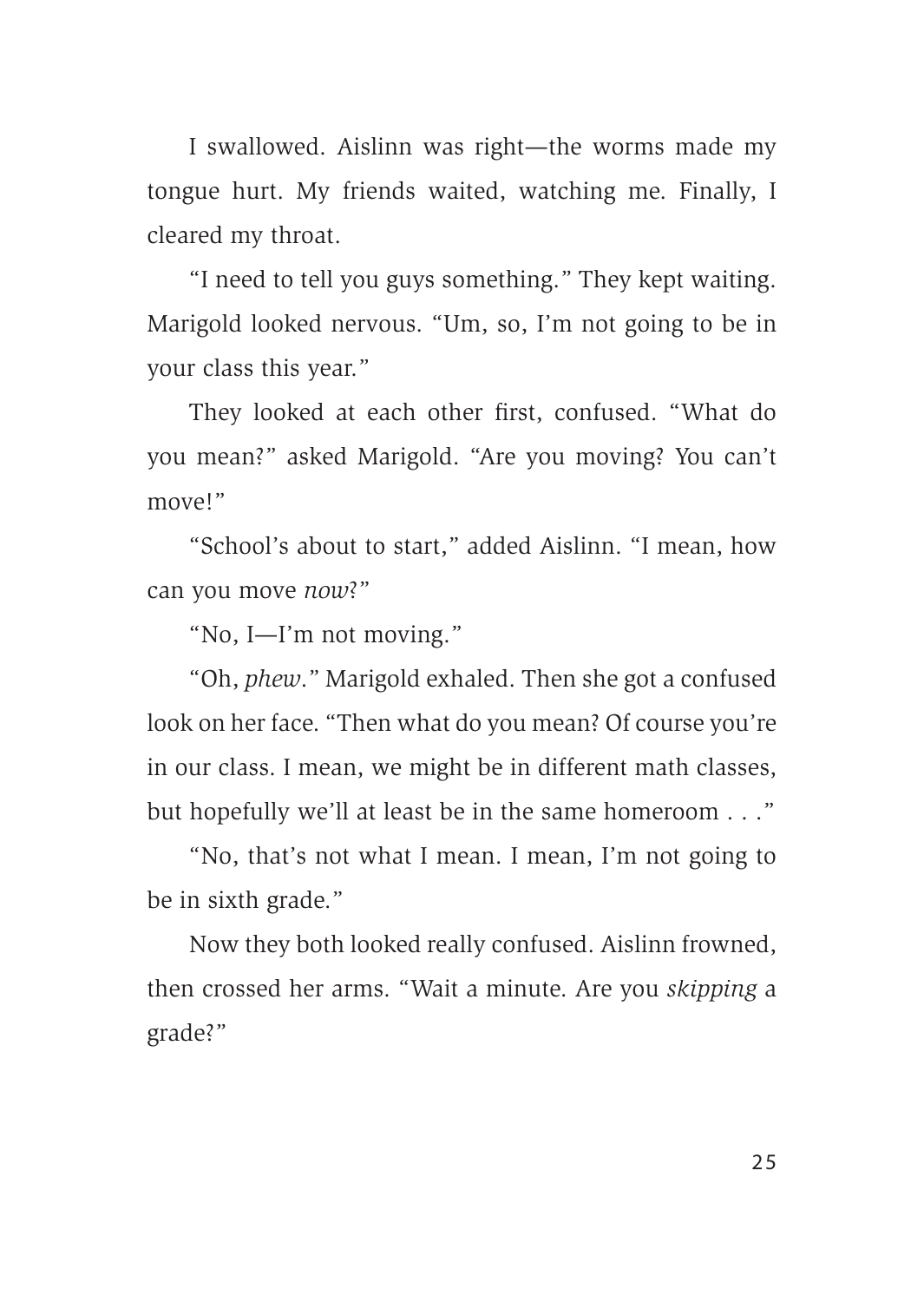I knew I had to just come out and say it. I was making it worse by dragging it out like this. "No. Not skipping. I'm being held back."

*Boom.* There it was. The four words that ruined my life, now out in the open for my friends to hear. I wasn't a tree falling in an empty forest anymore. Now I was crashing to the ground in front of a bunch of hikers.

Marigold screwed up her face. "What do you mean, you're being held back? Like in fifth grade again?"

"Yeah. I'll be in fifth grade again."

"But why?" Aislinn asked, looking suspicious. "They never do that."

"Well, sometimes they do." Marigold turned to her. " Andrew Payne got held back in third grade, remember?"

"Oh, yeah, but that was because he couldn't read."

They looked back to me. I shifted my weight from one foot to the other nervously. "So, why would they do that to you?" Marigold asked. "There's nothing wrong with you."

*Except there is,* I wanted to say. *There* is *something wrong with me.* I wanted to confess the whole thing, tell them all about my very important meeting with Ms. Littleton-Chan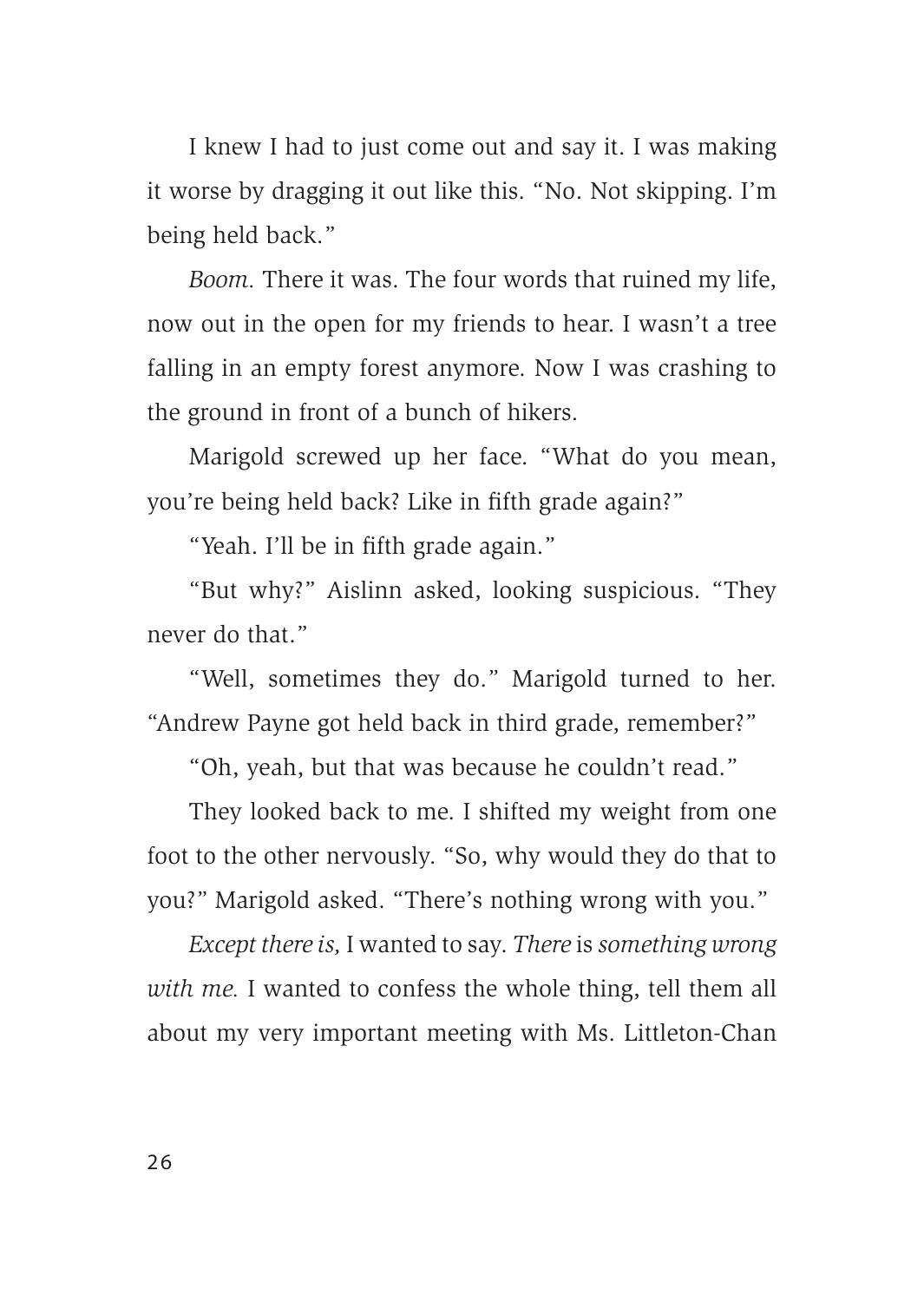and my parents. I wanted to hear them say that we'd still be friends, that I was smart and fun and the same old Maple, even though I couldn't read. That it didn't matter.

But I didn't know where to begin. Instead, I just shrugged. "I guess I . . . I need some extra help. With my reading, too."

"With your reading?" Aislinn said. She sounded incredulous. (*Incredulous: unwilling or unable to believe something.*) "But you love reading."

"Yeah . . . I . . . I mean, I love books. And stories. But I have trouble with the actual reading part."

They were quiet then. Suddenly, the finished basement felt very empty. I could hear footsteps overhead.

Marigold stared at the floor for a minute. Then finally she looked back up at me. "Well, you do read kind of slow, I guess." She shrugged. So she knew all along. The realization hurt. "We don't care."

Aislinn nodded. "Yeah. Right. Who cares? It's just reading, anyway." She went back to her magazine. Marigold switched on the TV.

"Just . . . guys?" I said. "One other thing."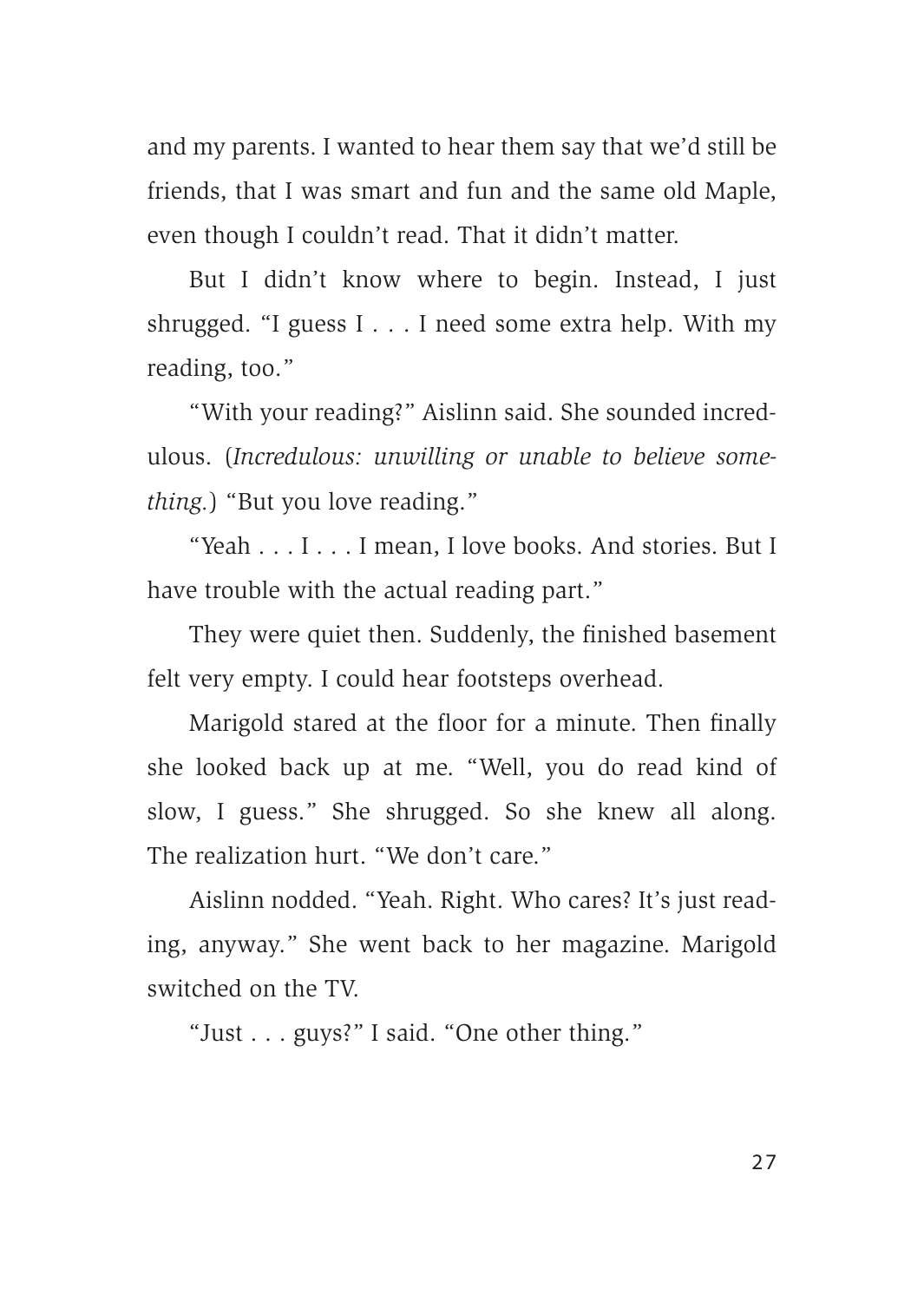"Uh-huh."

"Don't tell anyone . . . like, that I need extra help? Please?"

They barely looked at me. "We won't," said Marigold. "It doesn't matter, Maple."

I let go of my breath, the one I hadn't realized I was holding in. Maybe it really *didn't* matter. Maybe it would be okay. My best friends would still be my best friends. Nothing much would change. I told myself that, and I tried to believe it.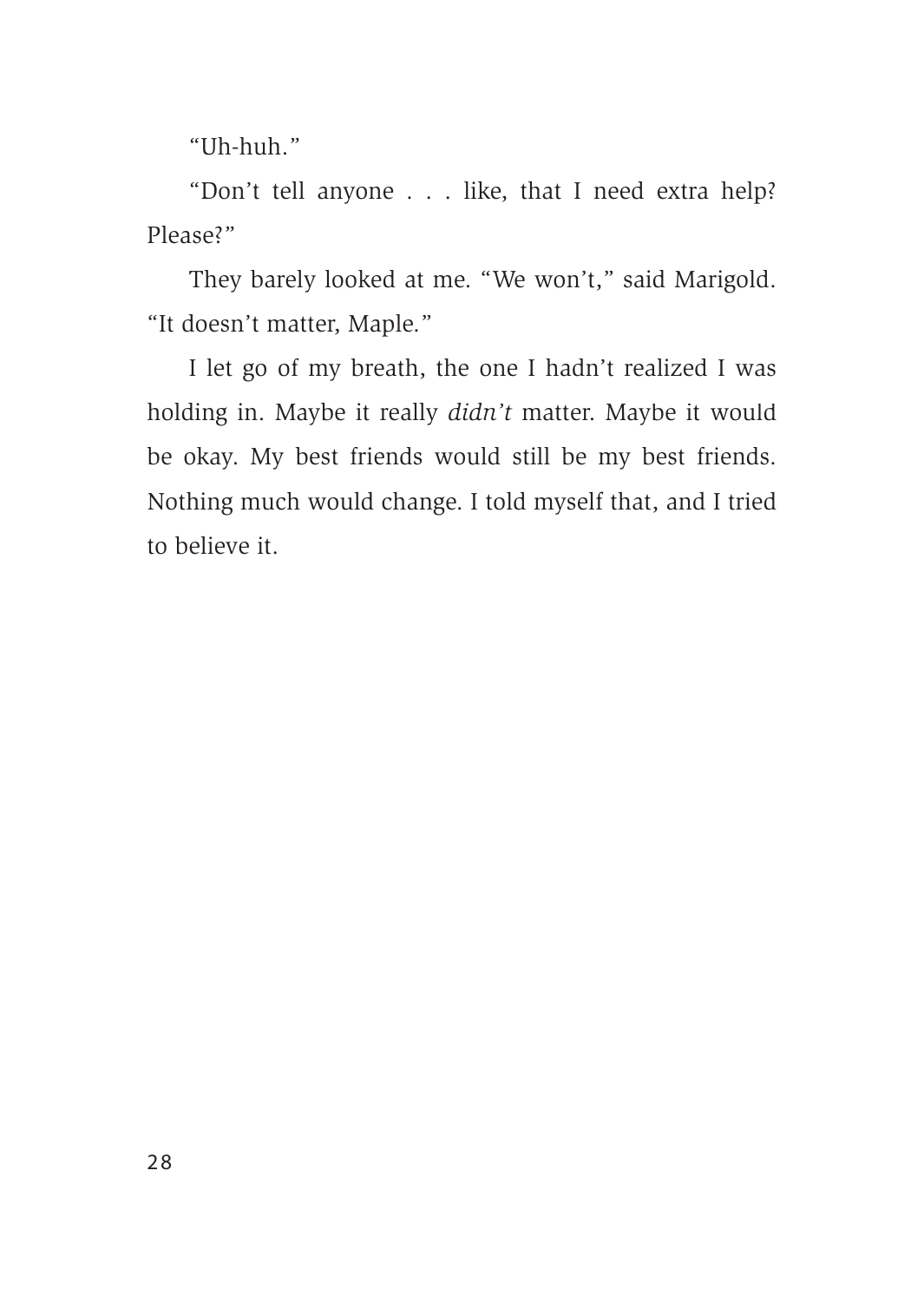#### Chapter 4

**That was a week ago.** Now here I am. Dressing for the first day of fifth grade for the second time in my life.

I put a fair amount of thought into my outfit for today, even though I don't really consider myself someone who cares about fashion. But this is not a normal first day of school. I'm going for a look that says: *Pulled together, intelligent, cool. Definitely not a failure of epic proportions.* 

That's not an easy look to achieve.

I've settled on navy-and-white striped leggings, the double-layered black tulle skirt from Target that Mom splurged on for me as a back-to-school surprise, and my combat boots from the secondhand store on Mass. Ave.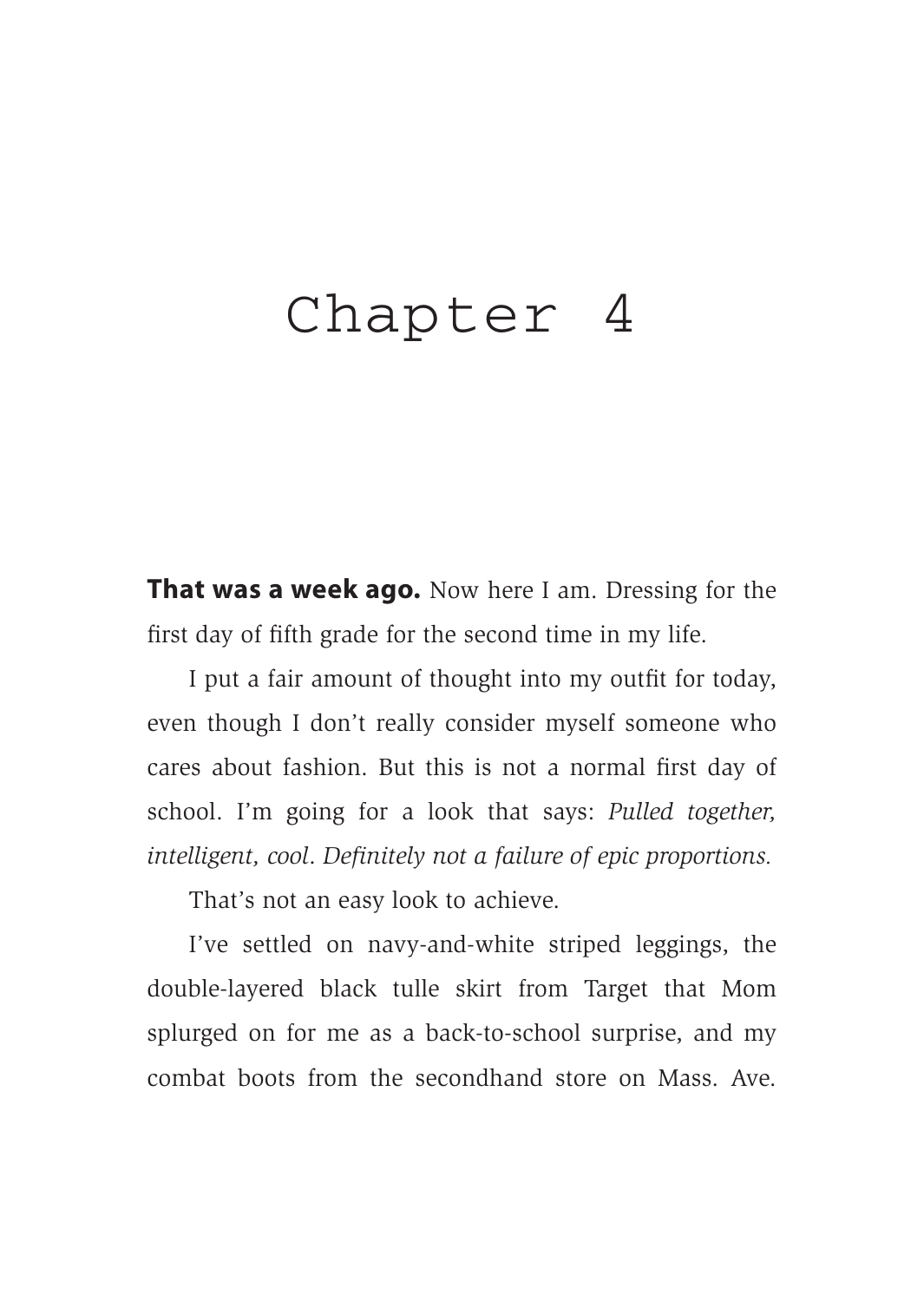where we get most of my clothes. That, and my favorite T-shirt, the one Dad designed especially for me that says *You Do You* in cursive, inside an outline of a maple leaf. It's been washed so many times, there's a hole near the neck and another in the hem, but I don't care.

When I survey myself in the mirror, I'm pretty pleased with my outfit. I look good. Like I'm ready for the second first day of fifth grade. As ready as I can be.

In the kitchen, Mom is trying to convince Dev to eat breakfast while she simultaneously packs his day care lunch and something for her own lunch break at the hair salon. My mother is not a hairstylist; she's a jewelry designer, but she's been answering the phones and checking in clients at Salon Soleil twenty-five hours a week since shortly after Dev was born. Extra kid means they need extra cash, I guess.

I go over to Dev's high chair and pat him gently on his squishy head, making sure to stay an arm's length away from the banana he's shoving around. He throws his head back and laughs maniacally. Babies are so weird. Dev is huge and entirely bald. I was born with a full head of almost-black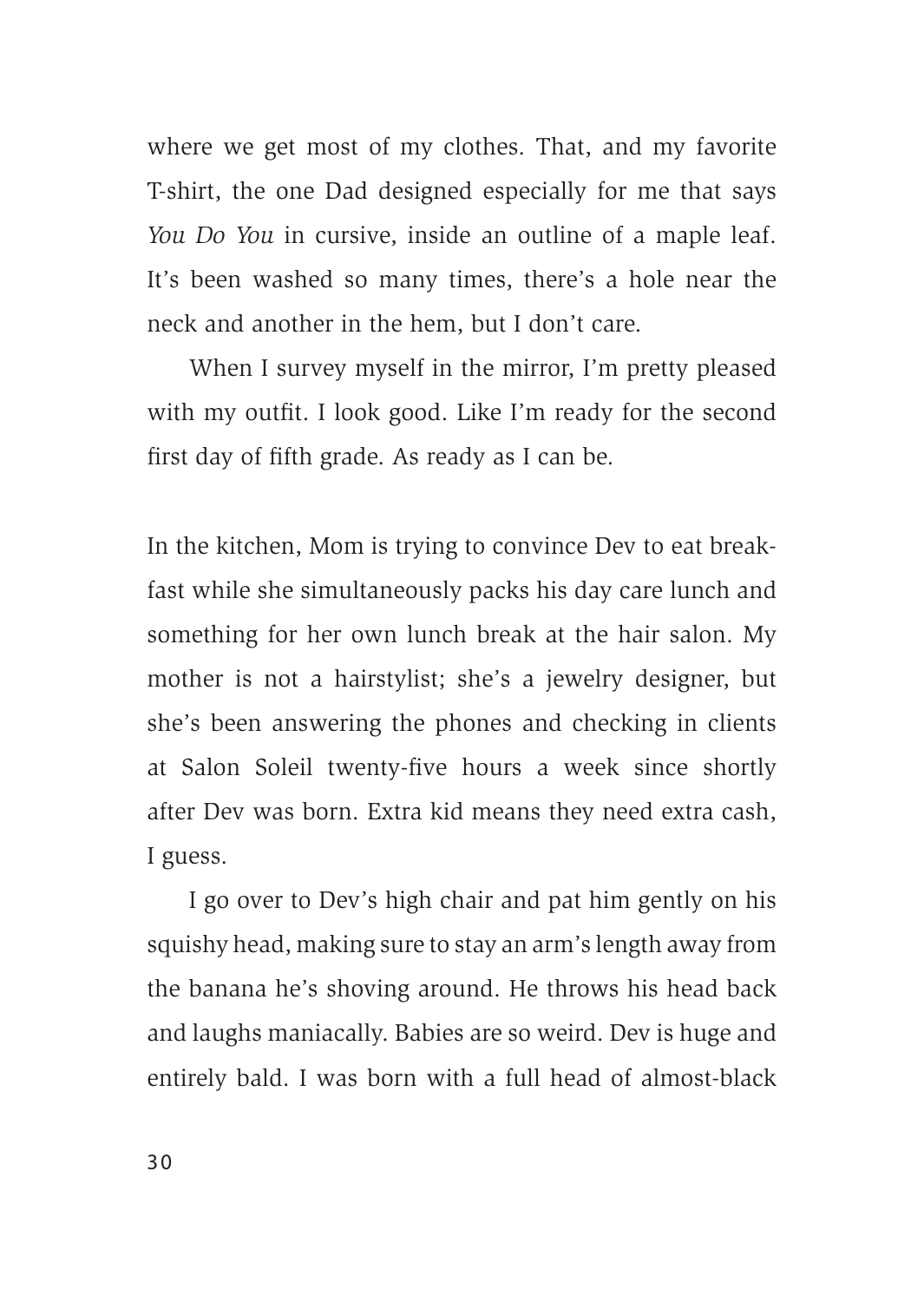hair that never fell out, even though everyone told my parents it would. It just grew and grew, straight up at first and then in curls around my ears and down the back of my neck. Dad's hair. But Dev is seriously bald. Almost a year old and just a light fuzz of brown hair over his scalp. You'd barely know he's got any Indian in him at all. Poor guy.

I back away from the messy human. Most mornings in our house are chaotic like this, at least since the introduction of Dev, but today I need to stay calm. Because inside, I'm panicking.

"Where's Dad?"

"Shower. What do you want for breakfast?" Mom roots around in the refrigerator.

"Mom, I gotta go."

She looks over her shoulder and gives me a sympathetic smile. "You don't want any real breakfast?" She tosses me a juice box across the kitchen.

I catch it and shake my head. I can't imagine putting any food in my stomach right now.

Mom frowns. "I wish one of us could walk you. I'm sorry, lovey."

"It's okay." It's more than okay, actually. I don't want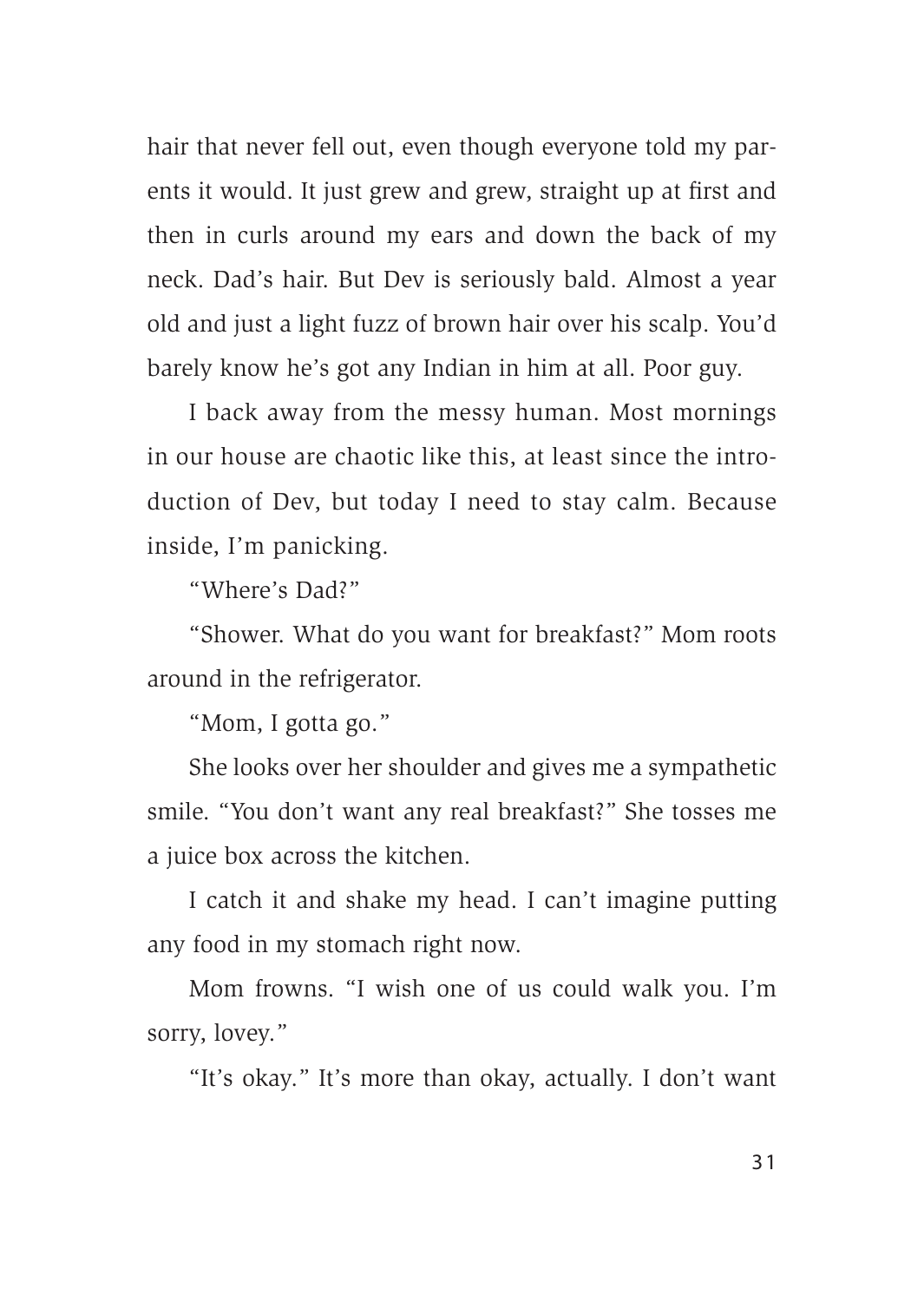to tell Mom this, but having an adult walk you to school is *very* fifth grade. All the sixth graders walk themselves; it's a thing. And I can't show up at school looking like a regular old fifth grader. Last year, Marigold's older brother walked us every morning. But now he's going to a private high school, so he catches an actual public commuter rail train to the suburbs. Instead, Marigold and I will meet at the corner, then pick up Aislinn at the traffic light, where she hops out of her mom's car, and go on from there. Just like we always have, but on our own.

Mom kisses me on the forehead. "Maple, my best girl." "Your only girl, you mean."

"Only and best," Mom said. "Best and only. You'll be fine. You know that, right?" She wrinkles her brow. "You know we're very proud of you, right?"

I hear her words, but something about the way she says them—the way her voice quavers or the look on her face makes me think it's not quite true. My parents *were* very proud of me. Before they knew the truth about me. Now my mother, at least, is not so sure.

Dev squalls on the other side of the kitchen, and Mom turns away from me to see what he needs.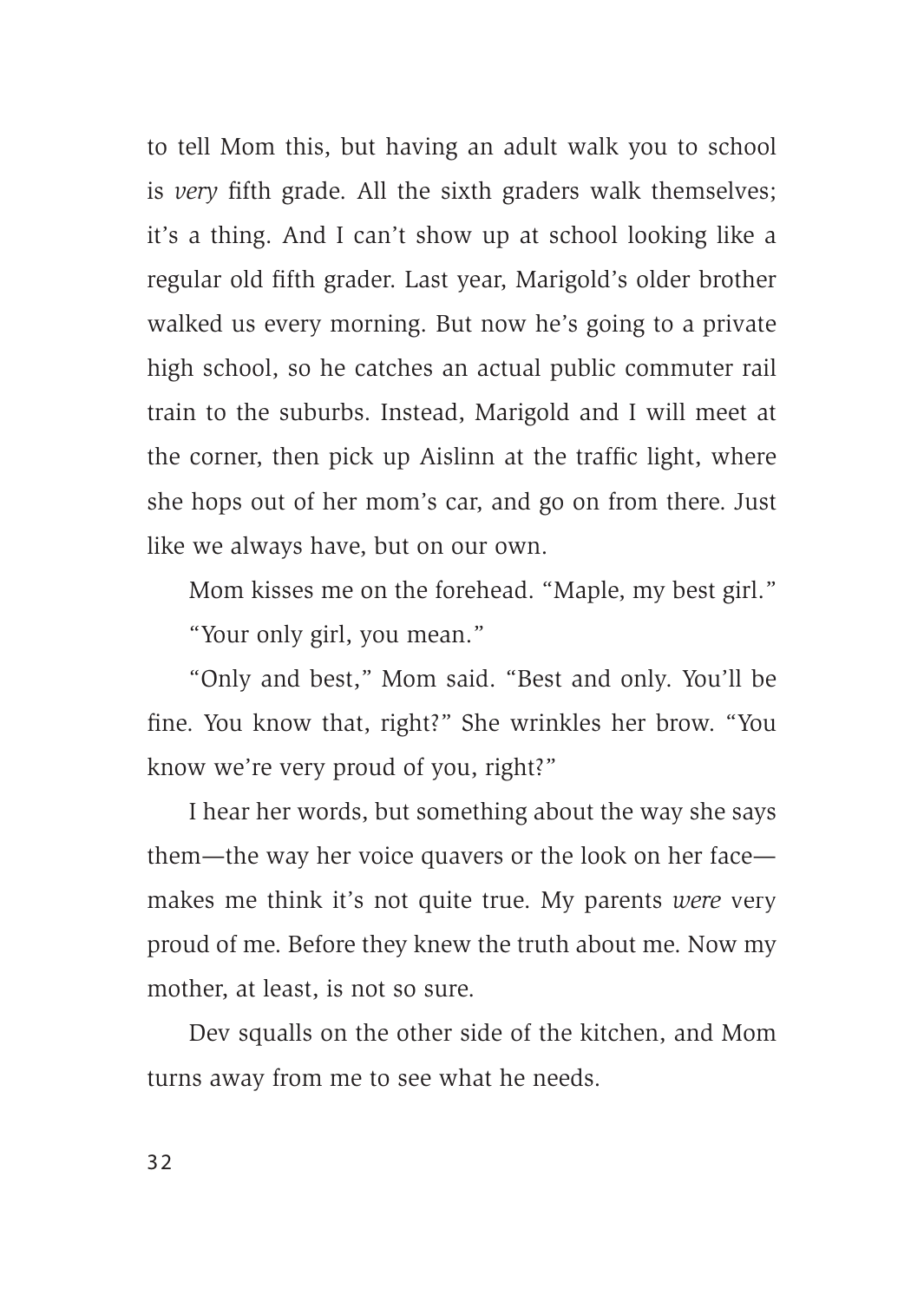"I'll be fine, Mother. One hundred percent."

Dad appears in his undershirt and jeans. His hair is still dripping. "Hold up, Maple. I have something for you." He produces a tiny blue box, tied with a polka-dot ribbon. "Back-to-school present."

My parents have never given me a back-to-school present before. In fact, they're not big on material presents in general. They have a rule at birthdays and holidays that everyone gets four small gifts: *something you want, something you need, something to wear, and something to read.*

I untie the ribbon and gently lift the lid of the box. Inside, there's a circle of silver links: a charm bracelet. Hanging from the links are three charms—a horseshoe, a heart, and a maple leaf.

"For luck, and love, and Maple."

It's easily the nicest thing I've ever owned. I take it from the box, and Dad fastens it around my wrist.

"Mom made the links, and I picked out the charms. You like it?" he asks. I nod. He smiles at me, then at Mom. But for some reason I feel like Mom doesn't look as excited as he does. I wonder if she thinks that I didn't deserve such a nice gift.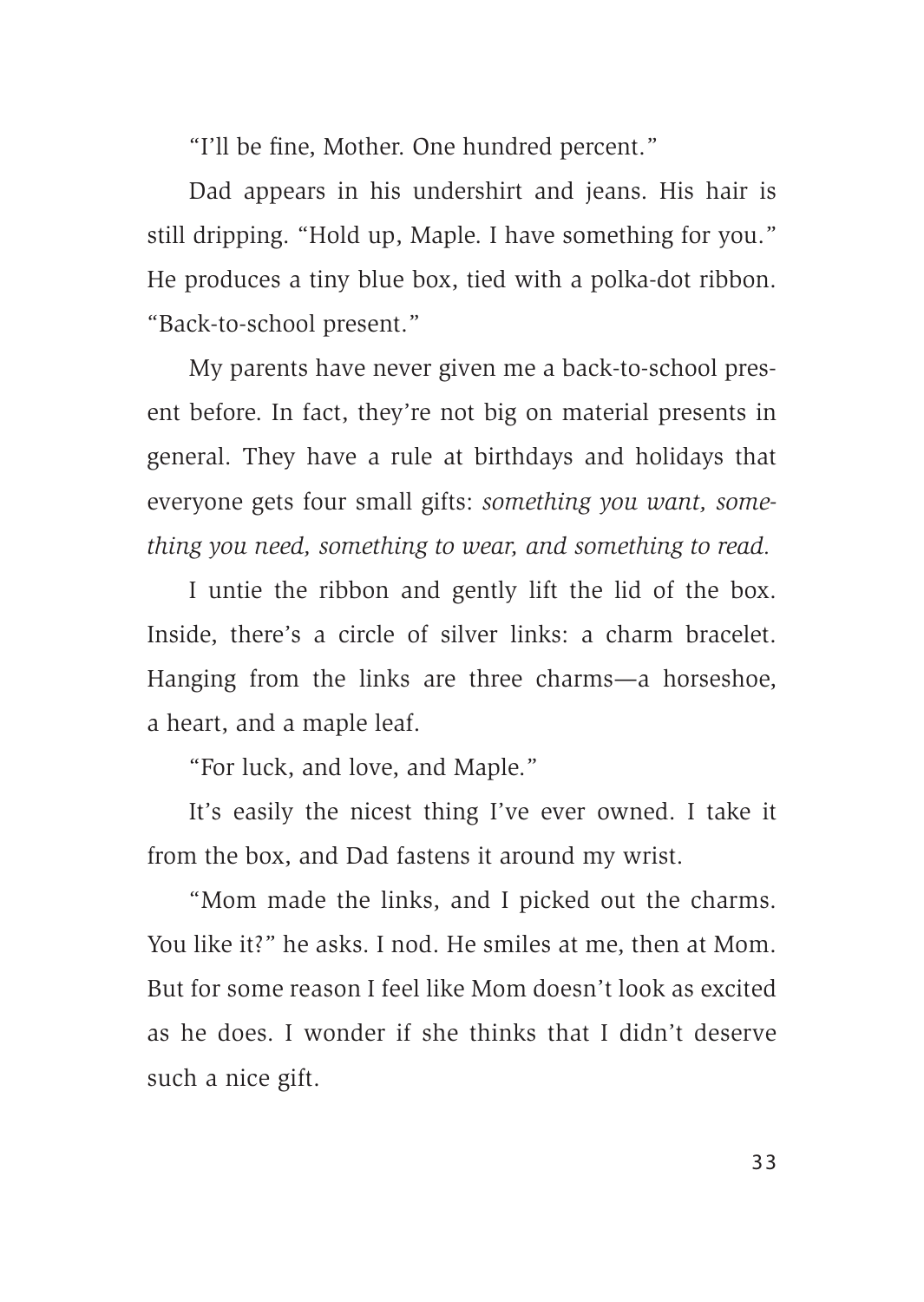"Good luck today, lovey," Mom says. She kisses me, then Dad does. Dev chucks a spoon across the room.

I heave my backpack over my shoulders. The familiar clack of my key-chain collection, all fourteen of them hanging off my bag, gives me a momentary sense of calm. I glance at the charm bracelet on my wrist, close the front door behind me, and take a deep breath. I'm fine. One hundred percent fine.

Outside, the air is warm, like it always is at the start of the school year. You want it to be crisp and cool. But really it's just summer still, stretching past its fair share on the calendar and rudely crowding out fall.

I walk the familiar route up my street, to the corner where I'll meet Marigold. My walk to school has been the same every morning since kindergarten. The sidewalk buckles over tree roots in all the same places. The trash bins sit out in front of the buildings because it's just another Tuesday morning. But I feel different today.

Usually, I'm ready for summer to be over. I spent long days with Marigold and Aislinn, hanging out at the public pool. Sometimes we camped out whole afternoons in the back room of the library, where it's cool and there's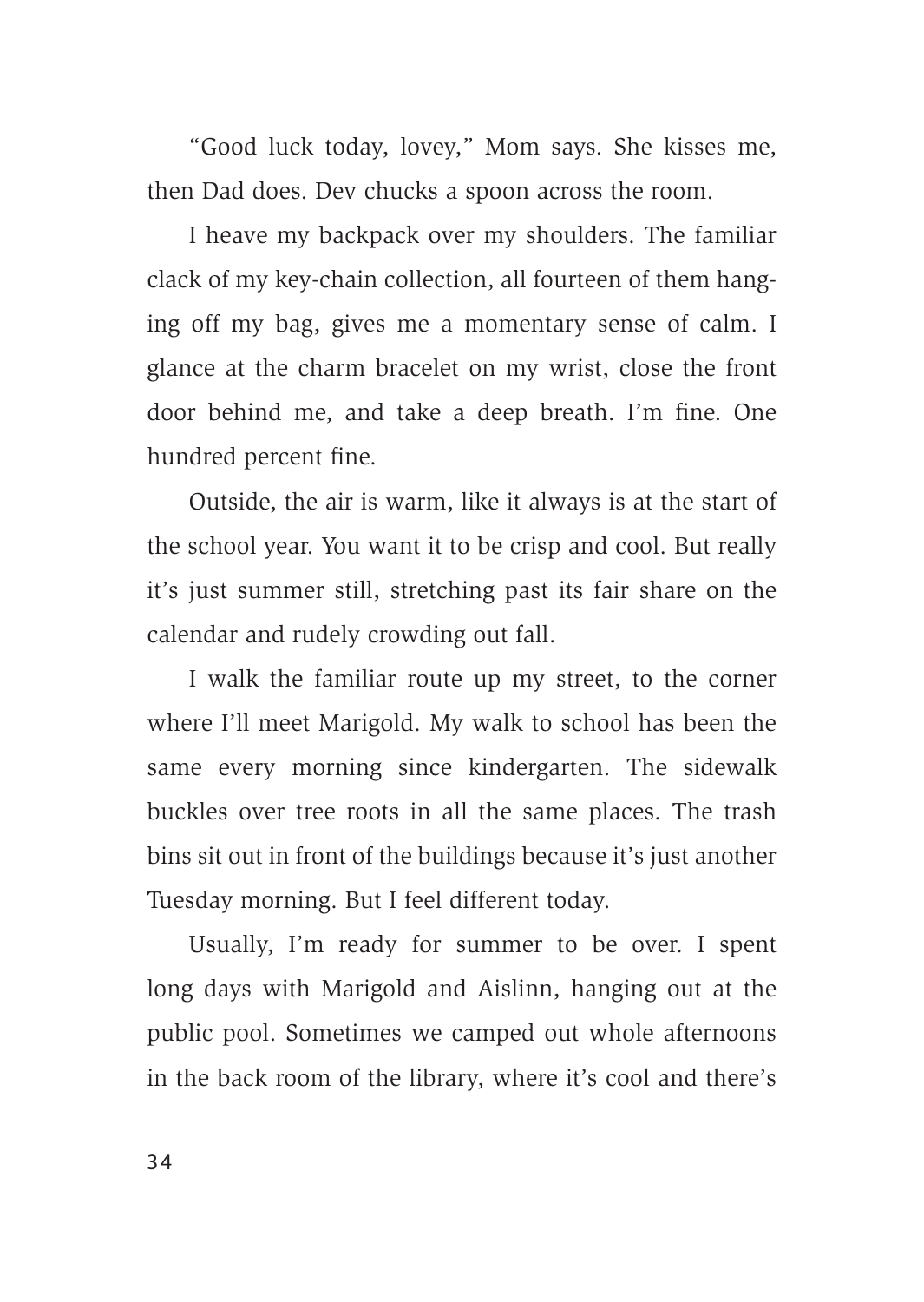a corner where no one ever finds us and we don't have to be too quiet. Usually, after the long, lazy summer, I'm ready to get back to the routine of school. And usually, I'm feeling kind of anxious but excited about the new year, new class, new teacher.

Today, though, there's a painful knot in the pit of my stomach, where there should be good butterflies.

When I get to the corner, Marigold's not there yet. I perch against a fire hydrant and wait, watching some younger kids saunter by with their parents. I wave and smile. A couple of them are newly minted fifth graders, my soon-to-be classmates. They don't know that yet, but they will soon. I try not to think about it and jut my chin toward the sky to feel the sun.

I check my watch. It's 8:39, which means I have exactly six minutes to get to school and into my seat before I'm considered late. Being late on the first day of school is not really a good look. I suppose I should've confirmed with Marigold last night, but I assumed the plan was the same old one. Where is she? I look up the block toward her building, straining to see if I can spot her heading this way.

Frankie Winter's dad crosses the street toward me.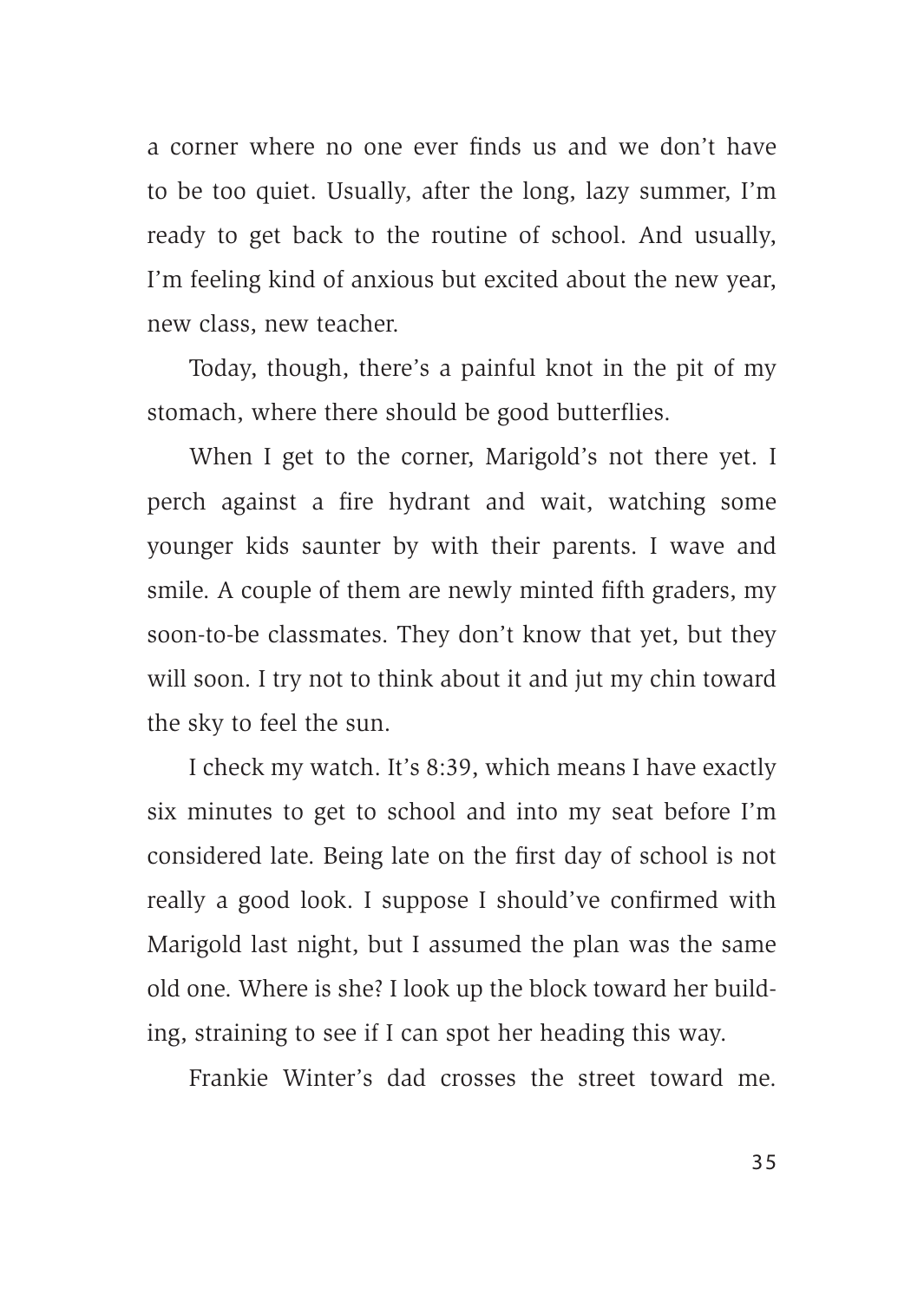Frankie is younger than me, but her dad is friendly with my dad from being involved in city politics stuff. "Hey, Maple! Happy first day." Then he gives me a quizzical smile. "You waiting for school to come to you?"

I laugh. "No, just Marigold. She's running a little late."

He frowns. "That's strange. I'm pretty sure I just saw Marigold when I dropped Frankie off. She and Aislinn were hanging out on the tire swings."

Somehow, my heart manages to sink and race at the same time.

"Oh," I say, whacking a hand to my forehead. "Right, I forgot! Dummy. They're waiting for me there. Good thing I ran into you!"

"Sure," he says, shrugging. "Have a good first day. See you, Maple."

When he turns the corner, I blink back the tears that rise up in my eyes, threatening to make me look like a real baby.

Then I hustle on toward Clara Harlowe Barton Elementary and Middle School. Alone.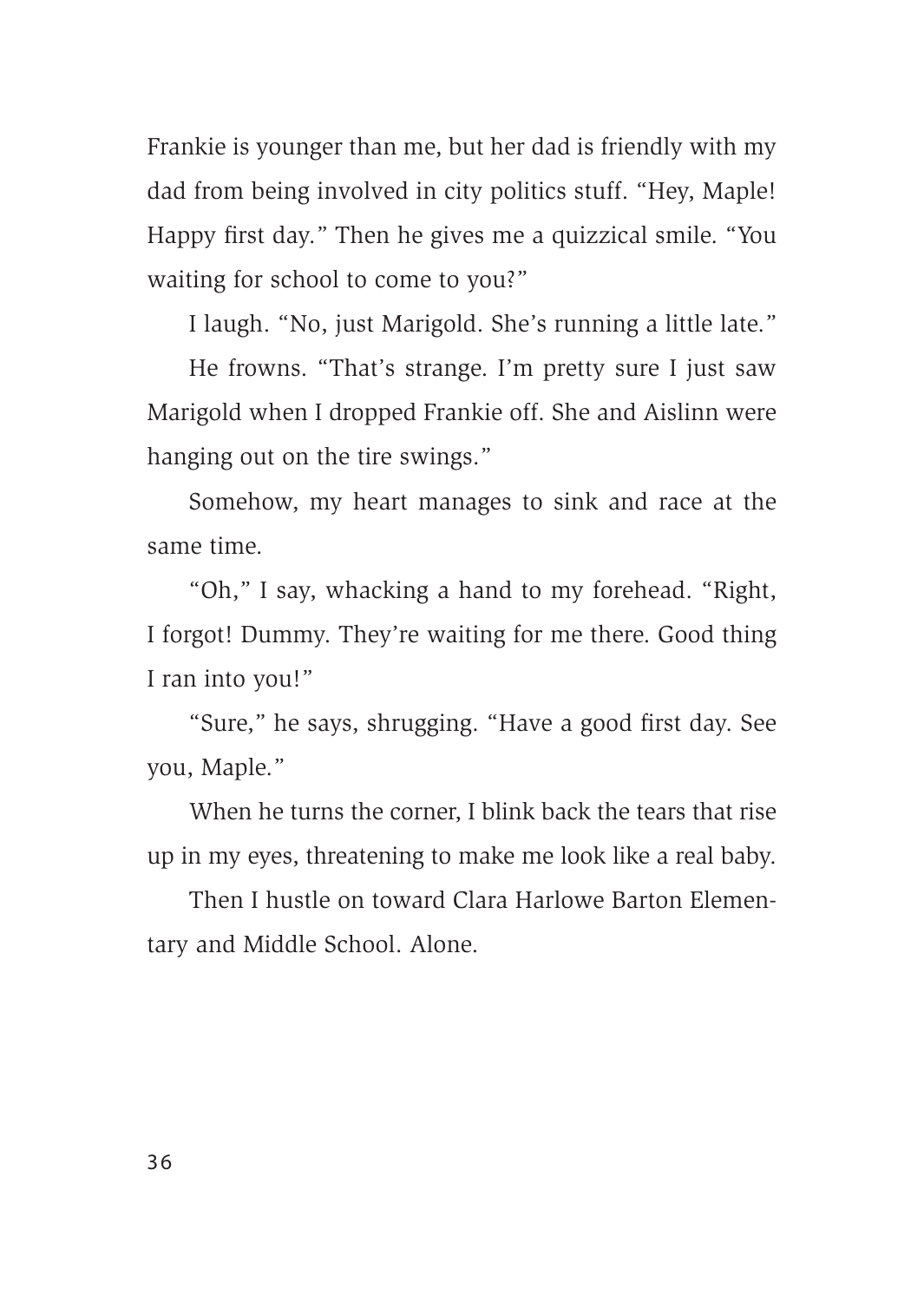#### Chapter 5

**As I make my way to class,** I scan the halls for Aislinn and Marigold, trying not to look desperate. They're nowhere to be seen. Not that this is a surprise; the sixthgrade classrooms are on the third floor, and we're on the second floor. The girls are probably over my head right now, flouncing into their new classroom with their new sixth-grade outfits, forgetting all about me.

"*Gooood* morning!" Ms. Littleton-Chan stands by the open door to Room 226, greeting my new classmates just a little too enthusiastically as they flow into the classroom ahead of me. When I get there, she gives me what I can only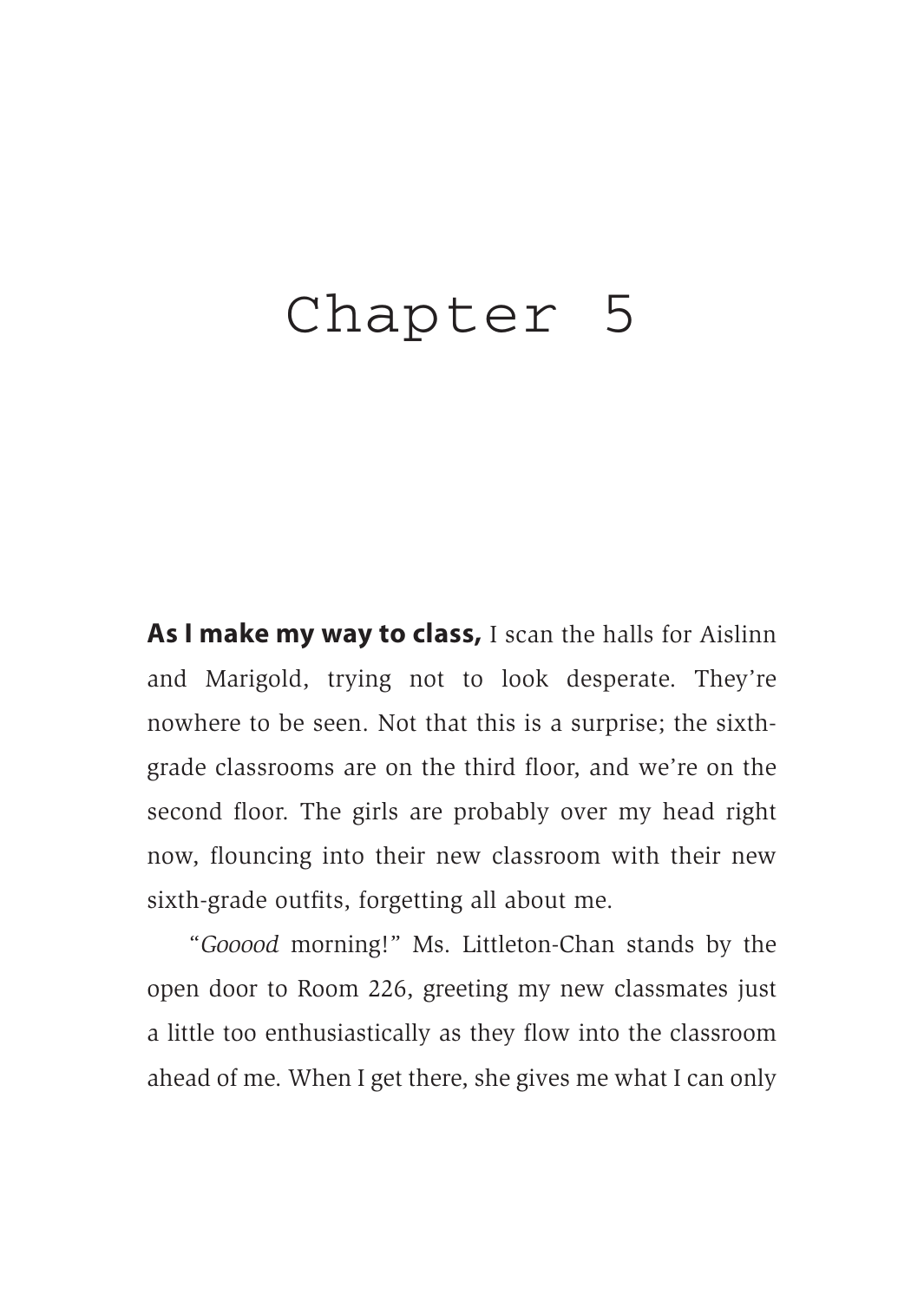describe as a concerned frown-smile, but then she brushes it aside. "Ah, the famous Maple Mehta-Cohen. Welcome back! How was your summer, my friend?"

I shrug. I think back to those aimless mornings at the pool with Marigold and Aislinn, getting there bright and early so we could stake out the best deck chairs closest to the snack bar. My stomach contorts with an involuntary (and unwelcome) pang. "Fine, thanks. How was yours?"

"It was great. We went hiking in the Grand Canyon. It was *amazing*." She drags out the word *amazing,* like giving it extra vowels makes it that much more convincing. "Ever been?"

I shake my head. "Was it hot?"

"So hot. OMG. Like, a hundred degrees."

I shudder. Sounds horrible. I'd like to see the Grand Canyon, but only in the winter. I feel similarly about visiting Dad's grandparents, his ba and bapuji, in India, which he says "we have to do before they die." I'd like to meet my great-grandparents and see the Taj Mahal and Jaipur, the "Pink City," and all that, sure. But not in the summer, thank you very much. I require constant access to air conditioning when it gets over eighty degrees.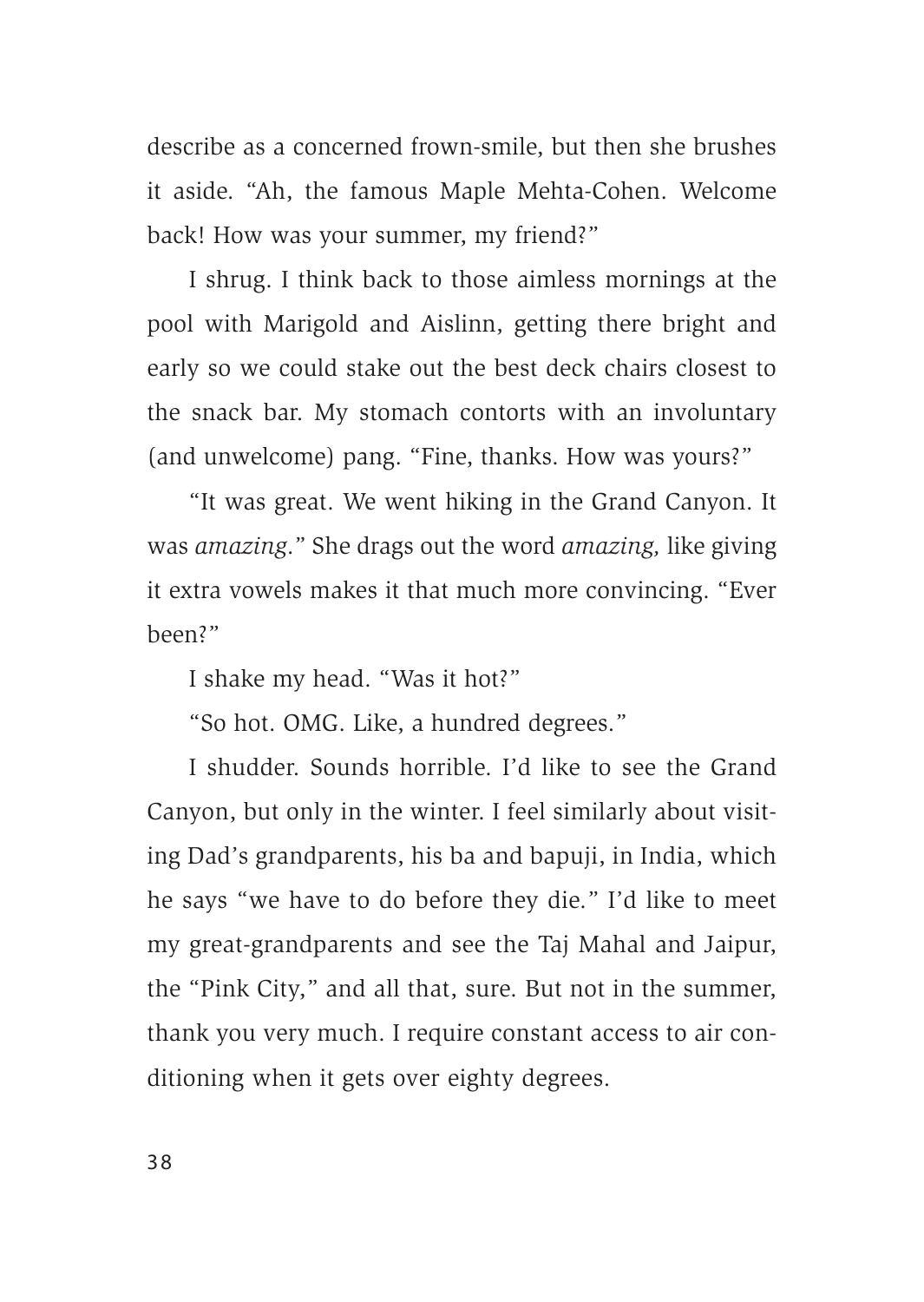I take a breath and step inside my same old classroom. They offered to let me switch to Mr. Greenbaum's class this year—he's the other fifth-grade teacher—but he's the *worst*. He's, like, the polar opposite of Ms. Littleton-Chan: nothing gets him excited. No levitating with enthusiasm over 40 million krill in his classroom. Plus, coffee breath.

If I *have* to be back in fifth grade, I may as well have the good teacher again. Ms. Littleton-Chan has given Room 226 a makeover, so it doesn't feel entirely the same as when I last saw it. It smells freshly painted. There's a new rug in the reading corner and what looks like some new chapter books displayed on the shelves. She always faces a few books out, library-style. The desks are the same, but she's rearranged them in pairs so they make little tables. Each desk is labeled with a name card.

Just as I'm dropping my bag next to the desk with my name on it, the bell rings, and Ms. Littleton-Chan closes the door behind her.

"All right, my friends, find your seats, please. Welcome to fifth grade."

We take our seats and wait for Mrs. Murphy to come over the loudspeaker and make the morning announcements.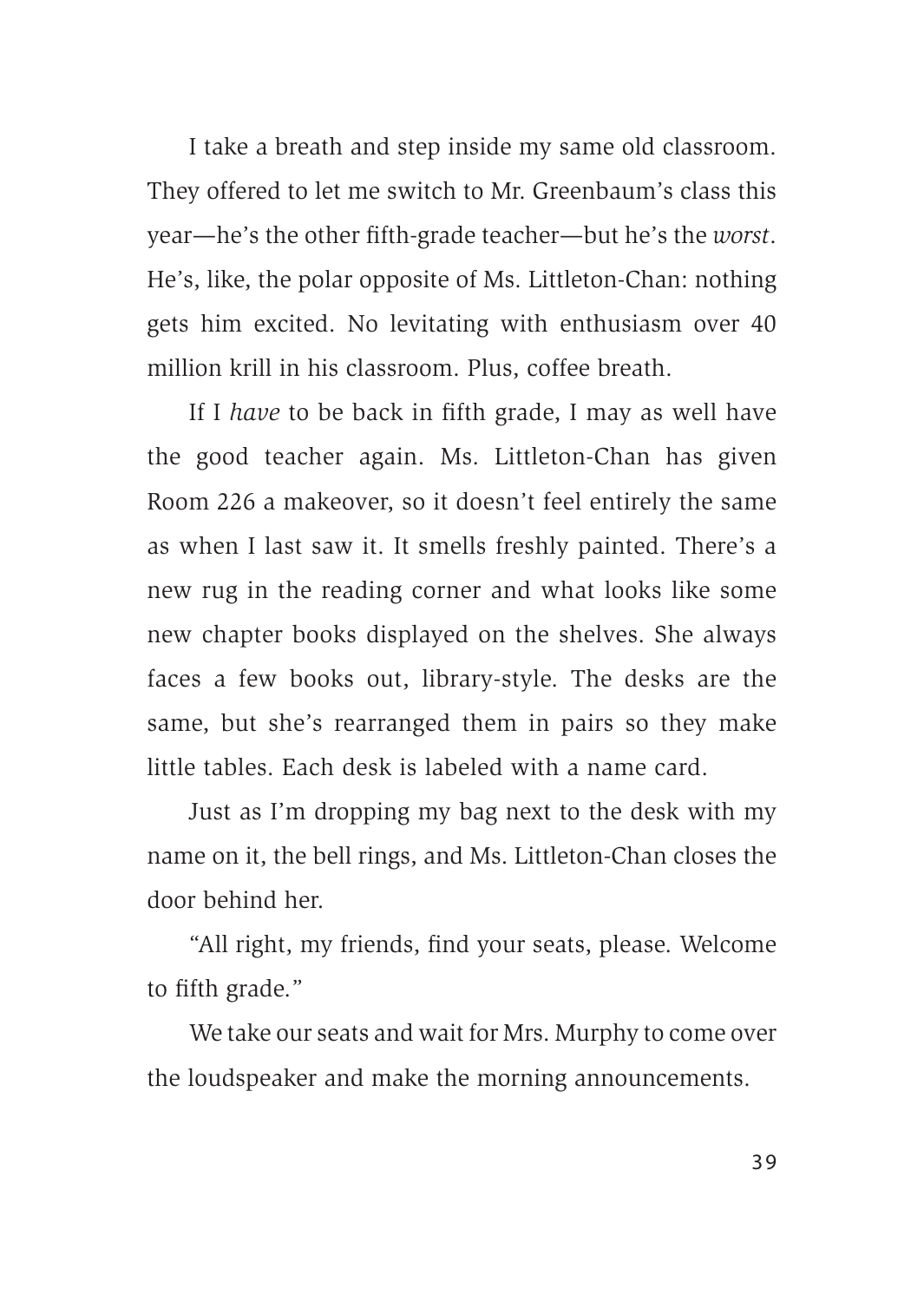"Welcome back, Barton Badgers! I hope everyone had a wonderful summer. Reminder that fall sports will not be in session this week. They'll start next week. Now, everyone please stand for the Barton Anthem!"

We shuffle to our feet. I never really sing the anthem. I hate the sound of my singing voice in my ears. Hand over heart, I mouth the same words I've mouthed every morning since kindergarten:

*"The Baaaarton School, the Baaaaarton School, the place we love to leeearn."*

Only this morning, I'm imagining alternative lyrics. *"The Barton School, the Barton School, the place I'd like to* spurn*."*

Once the anthem is over, I sit back down and start arranging my desk. I like my things arranged a certain way. I can't explain it. It just helps me focus. I put my notebook on the left, with my pencil case above it. One pencil, one eraser, and one pen out and at the ready, the rest tucked away until I need them. My blue tin of Vaseline lip balm next to them, in case my lips feel chapped. And my water bottle next to that (plastic but BPA-free). That's it. Just the essentials. The rest of the desk is clutter-free and ready for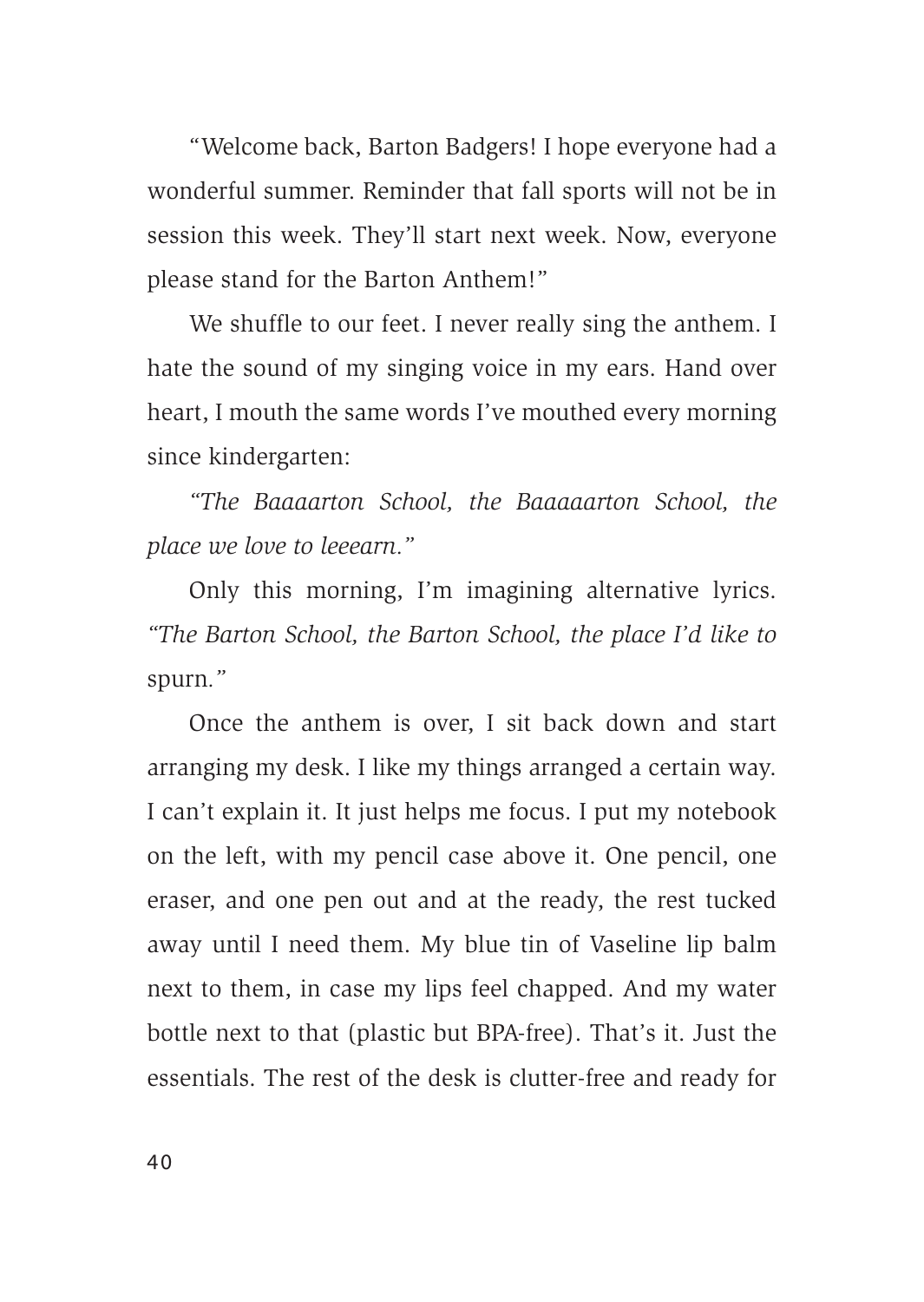work. It makes me feel solid inside, like I know what I'm doing. Which, today, I'm going to need.

Fourth graders—I mean, fifth graders now—mill around me. They look so painfully *young*. So immature. And so smug about being in fifth grade. Really, what is *fifth* grade? Was I like this at the start of last year? Who did I think I was, anyway?

"Ooh, hey, Maple. You're in *our* class now?" Sonia Shah floats by my table. She's real Indian-I mean, on both sides (not half, like me) and born there. When Sonia first came to the Barton, I was jealous of her because of it. She has this beautiful Mumbai accent that reminds me of my grandmother's and long, straight black hair, not like my tangle of curls.

I bet no one ever asks Sonia, "So, what are you?" They *know* she's Indian.

Sonia's nice enough, and I always thought I'd probably be friends with her if we were the same age, but now I'm not exactly glad to see her. "Yeah, I'm here again."

She looks at me kind of quizzically, like she can't figure it out but doesn't want to ask. For that, I'm momentarily grateful for Sonia Shah.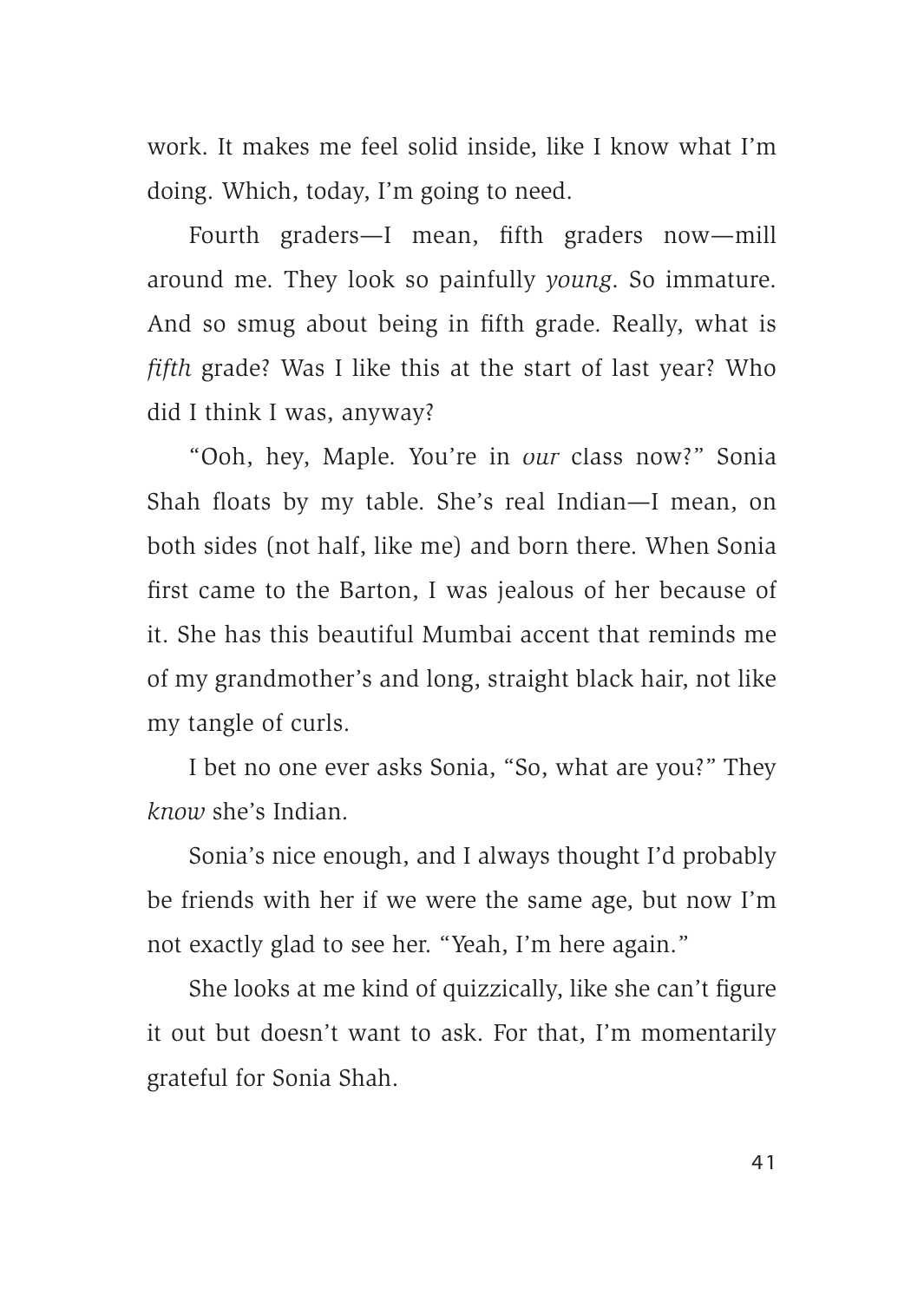"How was your summer?"

"Fine, thanks." I look around the room, distracted. I can feel the other kids' eyes on me as they notice that I'm here. Like I'm a mole, a spy sent from middle school, and I've suddenly been made. Sonia hovers for a moment maybe she's waiting for me to ask how her summer was, but I don't—and then she flashes me a smile and bounces back to her seat.

I tap my foot anxiously against the chair leg and stare into the empty space in front of me.

"Hey."

I look up, startled. A kid I've never see before has sat down across from me. He's got a shock of messy red hair. And the palest, pinkest skin I've ever seen, dappled with freckles, not just across the bridge of his nose but all over his face and—I note as he unpacks his bag—his arms and hands, too. So many freckles, you could never count them all (although I would try, if they were mine).

"I'm Jack," he says.

"Jack who?"

He gives me a funny look, like it's a strange question. " Jack Wells. I just moved here."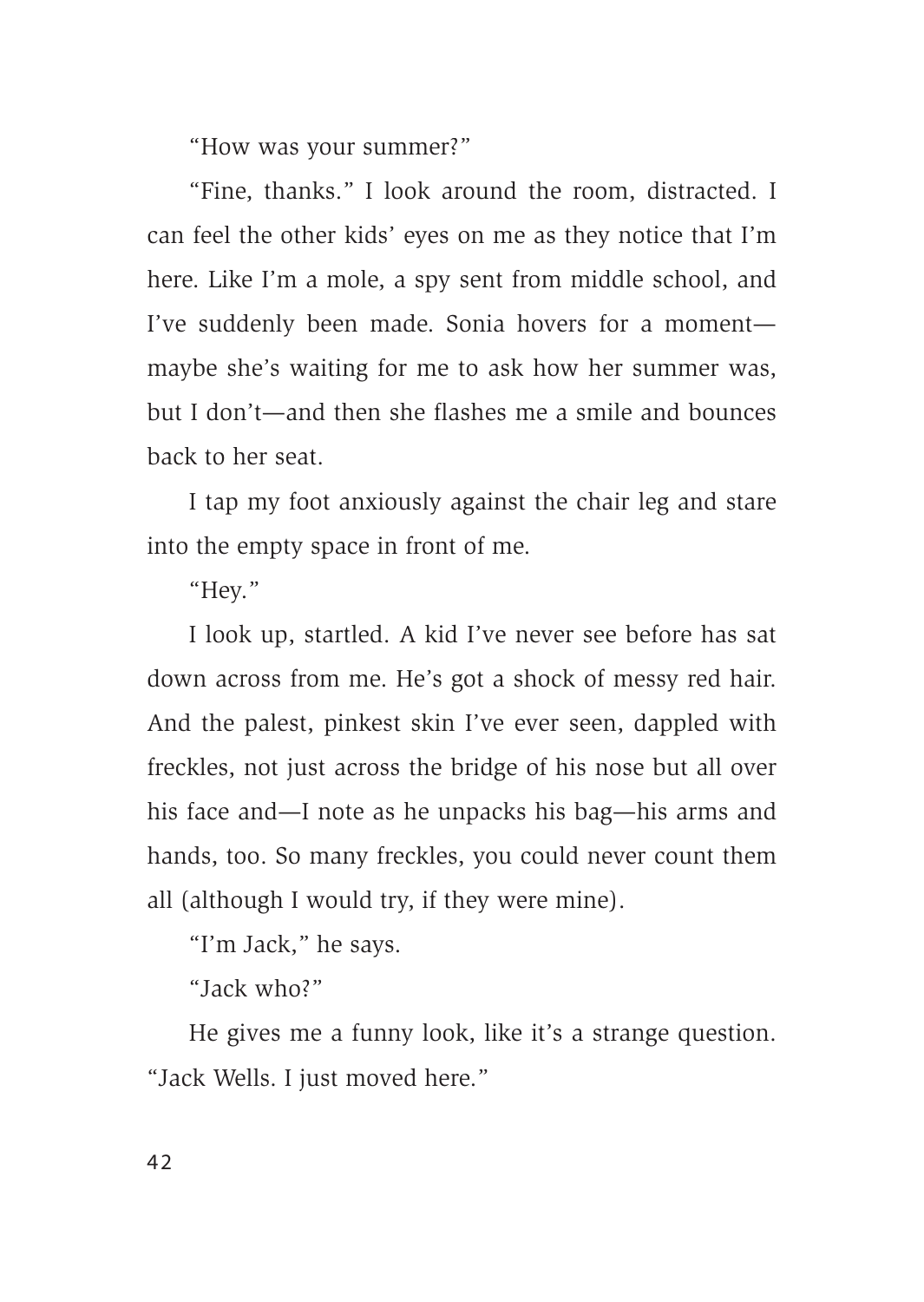That explains it, then. I'm curious where he moved from, but I don't want to look overeager. "Who are *you*?" he asks after a moment.

"Maple Mehta-Cohen."

"Cool name."

"Uh, thanks." It comes out less enthusiastic than I intend it to—of course, I *agree* with him. I've just never gotten that response before when I've introduced myself.

I watch Jack as he settles himself in his space. He clearly doesn't have a system for organizing his things, and his desktop is soon awash in clutter: a notebook with loose papers shoved inside the front cover, a mess of dull pencils (no sharpener in sight), one pen missing a cap and another with the end all chewed up, and a bunch of markers, which is silly because you're not allowed to use markers for writing in fifth grade anyway.

I don't say anything. Maybe my organizational system will rub off on him, the longer he sits across from me.

"I was living in DC before we moved here," he goes on cheerfully. "And before that, I lived in Amsterdam. And before that, Amman." He pauses. "Jordan?"

Who is this kid? CIA?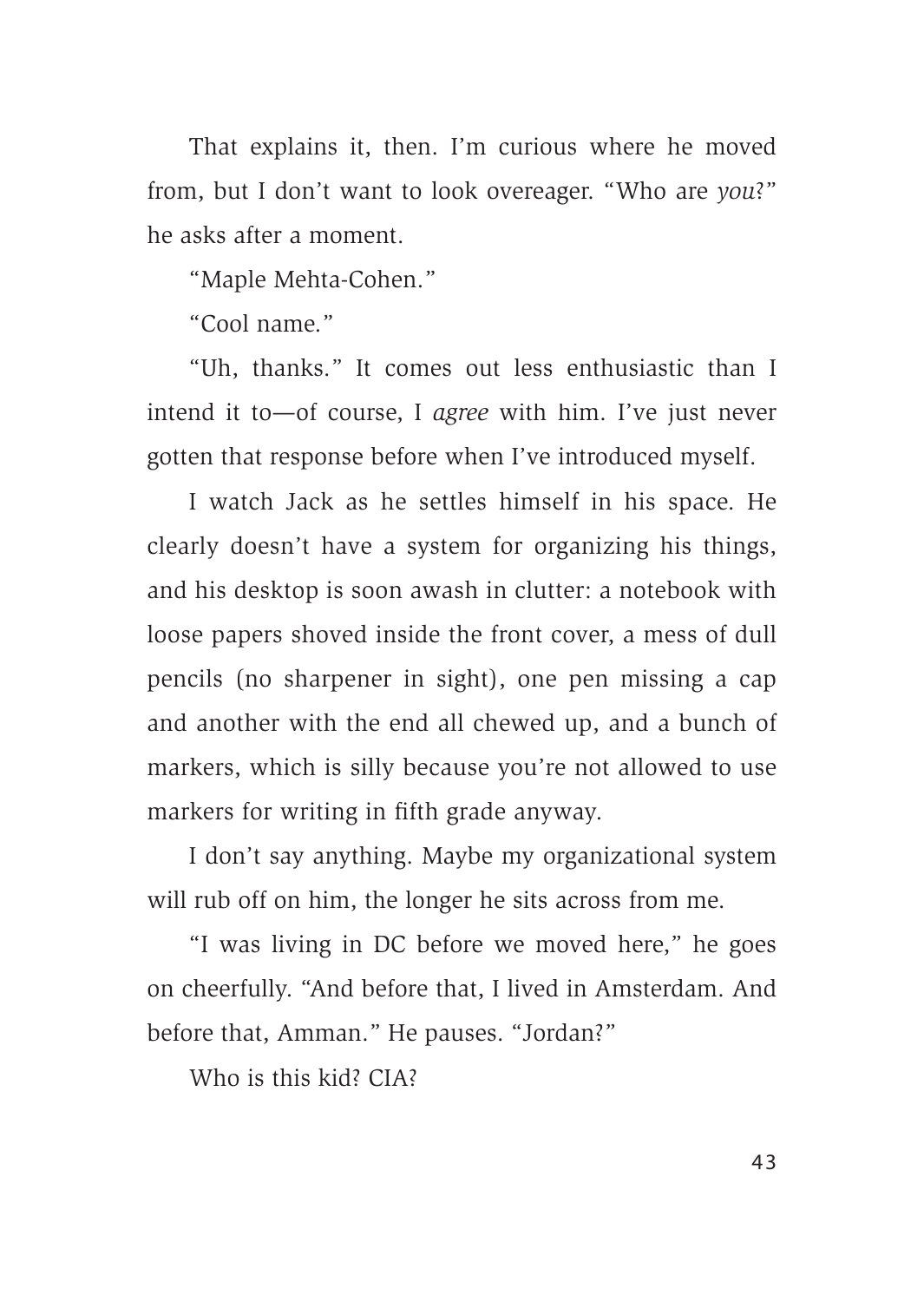"I'm aware," I say. I know where *Amman* is. Honestly. My curiosity gets the better of me. "Why'd you live in all those places?"

"My mom's in the Foreign Service. I was born in Rwanda, actually. But we move every two years."

"So why are you here now?"

Jack's face clouds over. For a moment I panic, like maybe his parents were killed in the line of duty and he's had to move here to live in the attic of an elderly aunt he barely knows. Maybe I just reminded him how depressing his life has become.

"Sorry," I add quickly. "You don't have to tell me."

He shakes his head. "No, it's fine. My mom is in Syria right now, which is what they call a hardship post, which is basically somewhere where you can't bring your kids?"

Jack's voice ticks up at the end of every sentence, like he's asking a question or maybe is just nervous. "So my dad and I came up here from DC? My dad's a teacher, and my grandparents are here, so he got a job at the high school, and . . . anyway." He stops and shrugs. "It's not that interesting."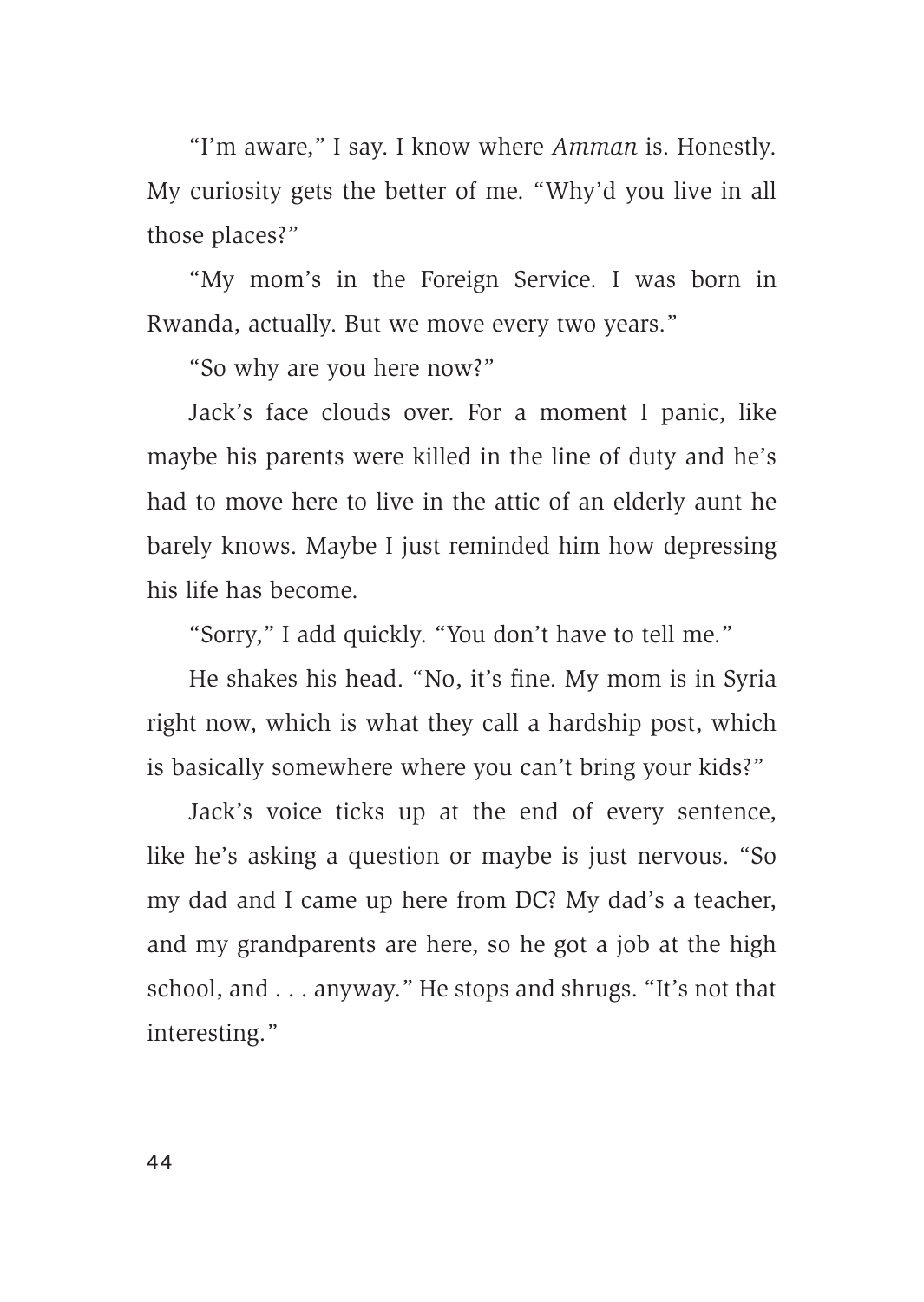Actually, his life sounds considerably above-average interesting to me.

"Cool. Well, welcome to the Barton."

Ms. Littleton-Chan, who's been doing a lap around the room, pauses by our table. "Oh, good, you two have met. Maple, I seated you with Jack so you could help him get settled. I trust you to make sure he knows where he's going. Show him the cafeteria. You know? Sound good?"

I sigh inwardly. I'm already confined to fifth grade again, and now I have to be the new kid's tour guide. How am I supposed to find Marigold and Aislinn later if I have to babysit Jack Wells?

But outwardly, I give Ms. Littleton-Chan a smile. "Like a school docent?" (*Docent: a person who acts as a guide in a museum.* I know that one from when Dad read me *From the Mixed-up Files of Mrs. Basil E. Frankweiler*, and I learned a bunch about museums.)

Ms. Littleton-Chan looks momentarily surprised, then laughs. "Sure, I suppose. Thanks, Maple."

Then she moves on.

Jack blinks at me. "What's a docent?"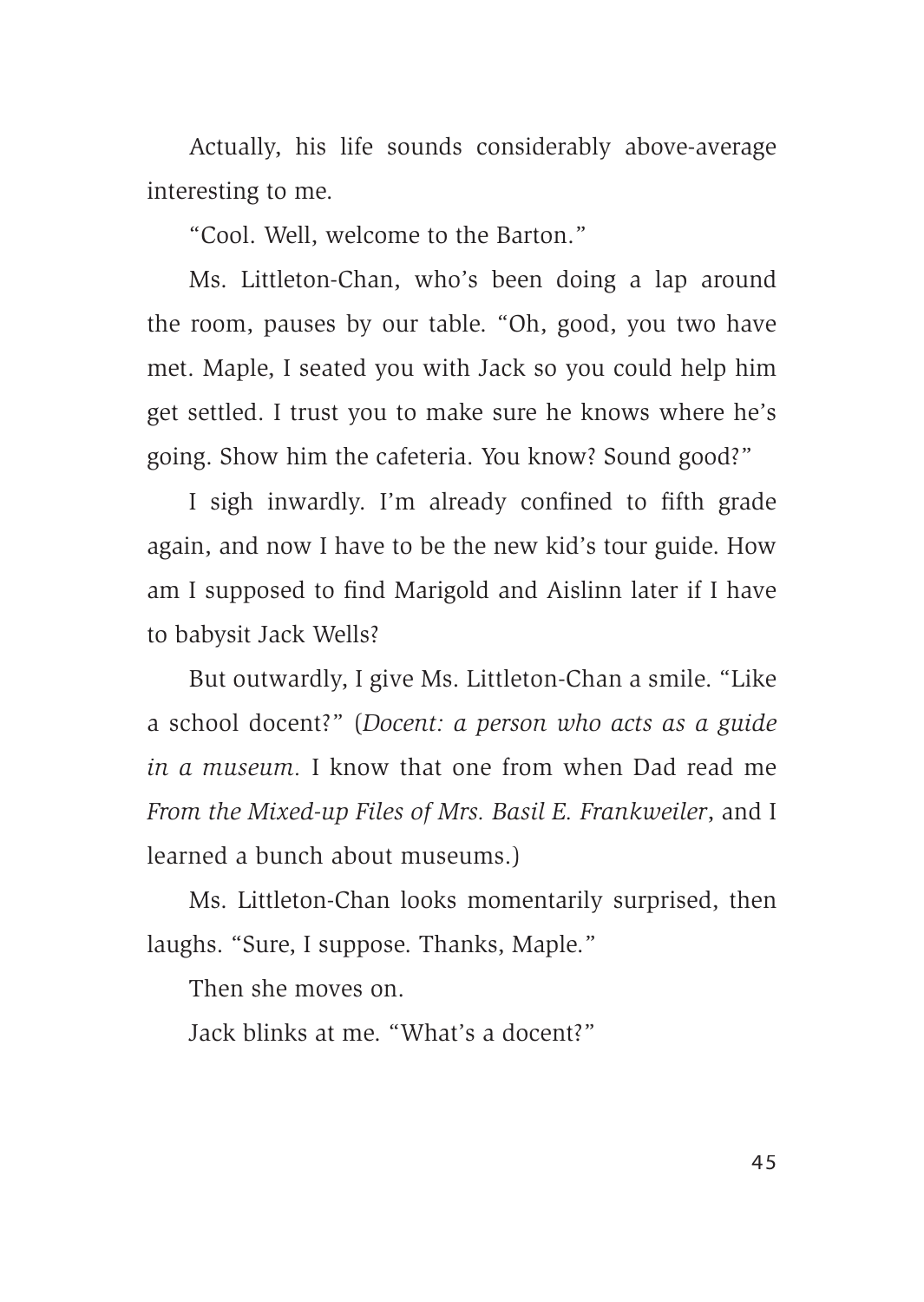### Chapter 6

**The morning goes by without incident,** mostly because we spend the first hour recapping our summer vacations, and then there's an hour of math review, and then Ms. Littleton-Chan introduces us to our core topics for the first half of the year: In language arts, we'll be studying personal narrative. In social studies, it'll be early American civilizations. At least they won't be a repeat of last year's topics. I don't know if I could take another five months of ocean ecosystems, even if those whales were interesting the first time around.

Other than Sonia, no one particularly seems to notice that I shouldn't be here. Or if they do, they don't say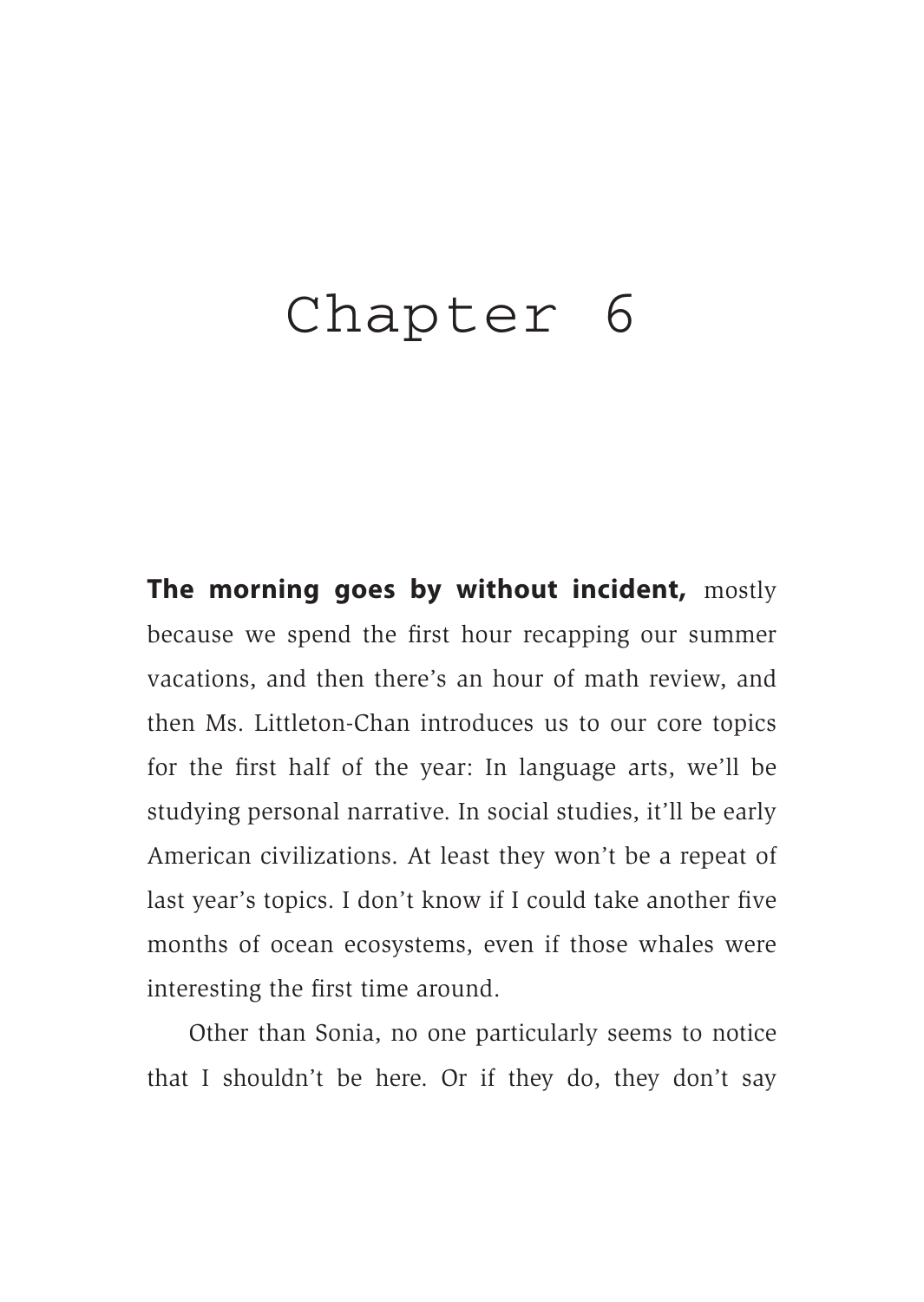anything. But as lunch approaches, anxiety starts to creep back into the pit of my stomach.

The cafeteria is a minefield. The fifth and sixth grades always have the same lunch, which means as I make my way down the hall, the drone of a hundred and fifty kids slamming plastic trays on tables and screeching at each other is a warning of what's to come: a hundred and fifty opportunities for humiliation.

Jack, of course, has no idea.

He trails a few paces behind me in the hallway, then periodically does a little skip-hop to catch up and ask me something.

"Hey, so, Maple? Have you been here since kindergarten?"

"Is there a pizza option every day?"

"What's your favorite subject, Maple?"

"Maple?"

"Maple?"

I give him the shortest answers I can get away with: Yes to kindergarten. No to pizza (only on Fridays, and it's gluten-free crust). Favorite subject? I ignore that one entirely. It used to be language arts. I used to consider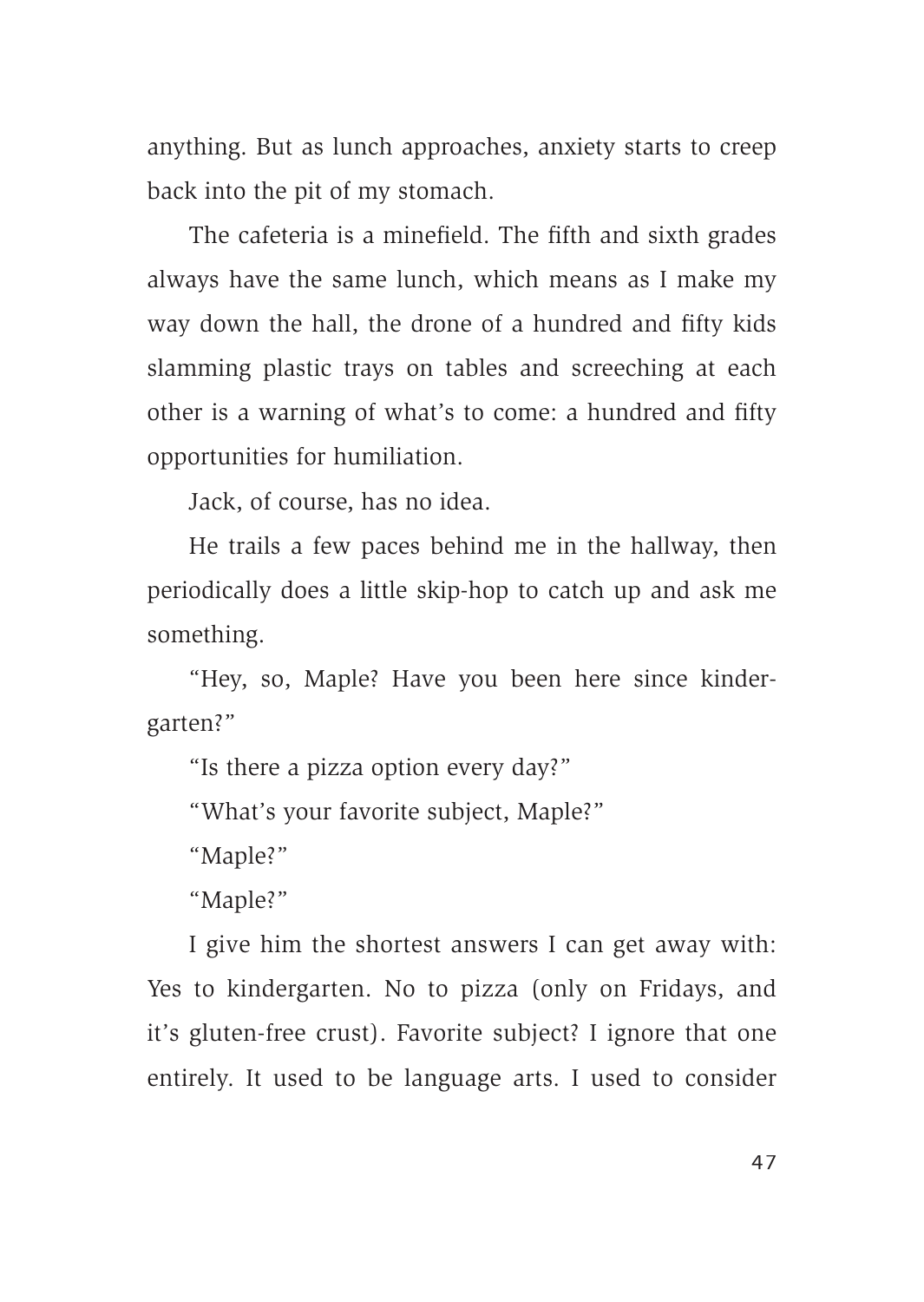myself, you know, a word person. But you can't really be a word person if you can't read, so now I'm not sure what my favorite subject is. Do I have to be good at math now? Nothing against numbers—I mean, I like a good fraction but being a "math person" isn't really part of my personal brand.

In the cafeteria, sunlight glints through the floor-toceiling windows and spills bold stripes across the linoleum. It doesn't take me more than thirty seconds to spot Aislinn and Marigold at one of the unofficial middle-school tables at the far end of the room. They're the sun-drenched window seats with a view of the playground. You have to pay your dues before you can sit there. And I *did*. I paid.

My friends already have their trays and are sitting with Lucy Jones and Fatima Ulum. Neither was in our class last year, but they could both be considered "cool": Lucy plays a team sport every season, and Fatima dances in pointe shoes. You can't *not* want to be friends with them. If I were in sixth grade, I'd already be friends with them by association, thanks to my history with Aislinn and Marigold.

Instead, I'm standing here, on the other side of the cafeteria, holding an empty tray, when Marigold looks up.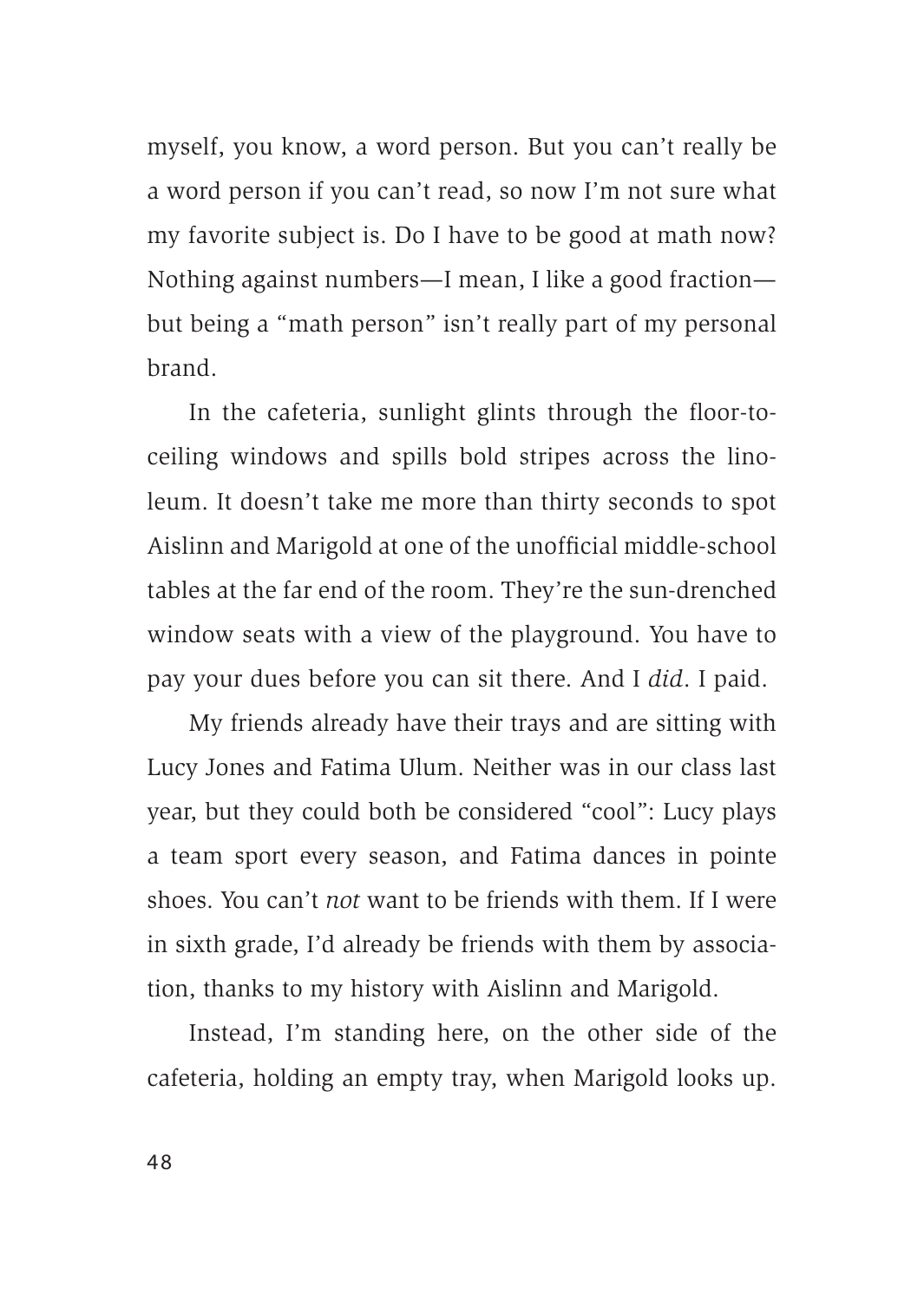We lock eyes, and I freeze. The tray slips from my sweatslicked hands and clatters to the floor.

For a moment, I think she looks almost sorry. Then she turns away.

They're laughing together, in a way that suggests shared secrets and jokes that aren't funny to anyone else. I see Aislinn twist her thick blond hair into a messy bun and clip it effortlessly to the top of her head. Marigold has new braids, like she said she would, fresh for the start of the school year. "Micros," she called them when she told me her plan. They're long and thin, with the bottoms in loose curls that trail down her back. She's perfect. They all are.

My chest aches.

"Hey. Here." Jack is holding my tray. "You okay?"

I'd almost forgotten my charge. "Fine," I say, grabbing it from him. We make our way through the buffet line, loading up with bowls of chili, limp salad, and green apples. He takes a carton of milk, and I grab a water.

With our trays full, I hesitate. Most of the fifth graders are sitting at the tables closer to the hallway, while the sixth graders occupy the better seats by the windows. No one ever says it's a rule, and obviously it's not, *technically*, but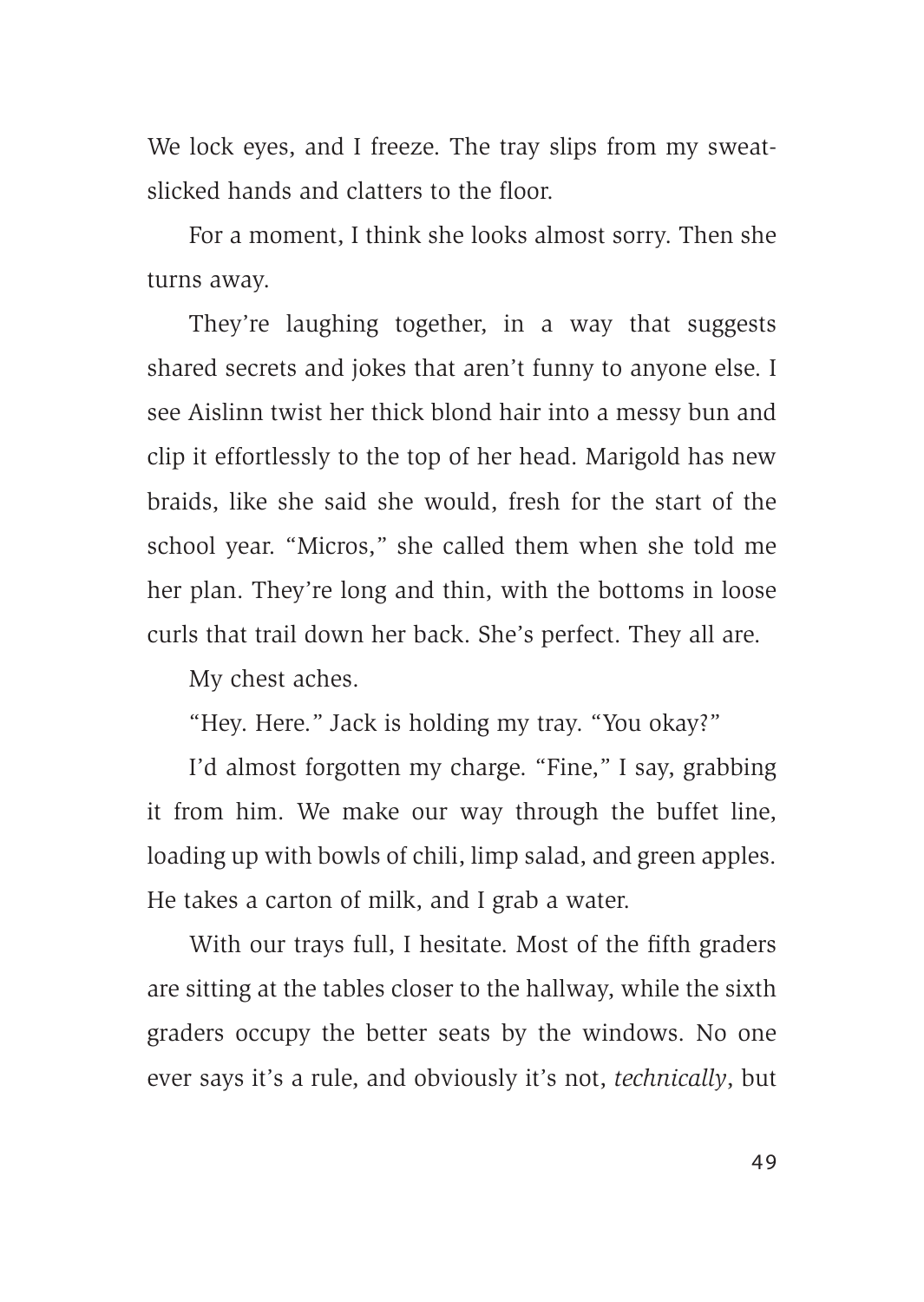that's just how it always is and everyone knows it. I glance again toward Aislinn and Marigold and wonder, briefly, if one of them might toss me a glance that invites me to their table. But I get nothing, so I march toward a spot that seems like Switzerland—an empty table, generally in the fifth-grade zone but in a corner that's neutral enough.

"You don't want to sit with people from our class?" Jack asks as he slaps his tray down across from me. Like his desk, his tray is poorly organized: Utensils slide every which way. Chili sloshes over the edge of the bowl, pooling on the red plastic.

"This is fine for me," I say. "You can sit wherever you want, though."

He shrugs. "Nah, it's fine. You're the docent."

We eat in silence for a few minutes. I keep my eyes on the tray, willing myself to disappear. Clearly, I don't succeed.

"Hey, Maple." Marigold's passing by on her way to the busing station. "Sorry about this morning," she says, chewing her lower lip. She looks briefly at Jack, then back to me. "I . . . um . . ."